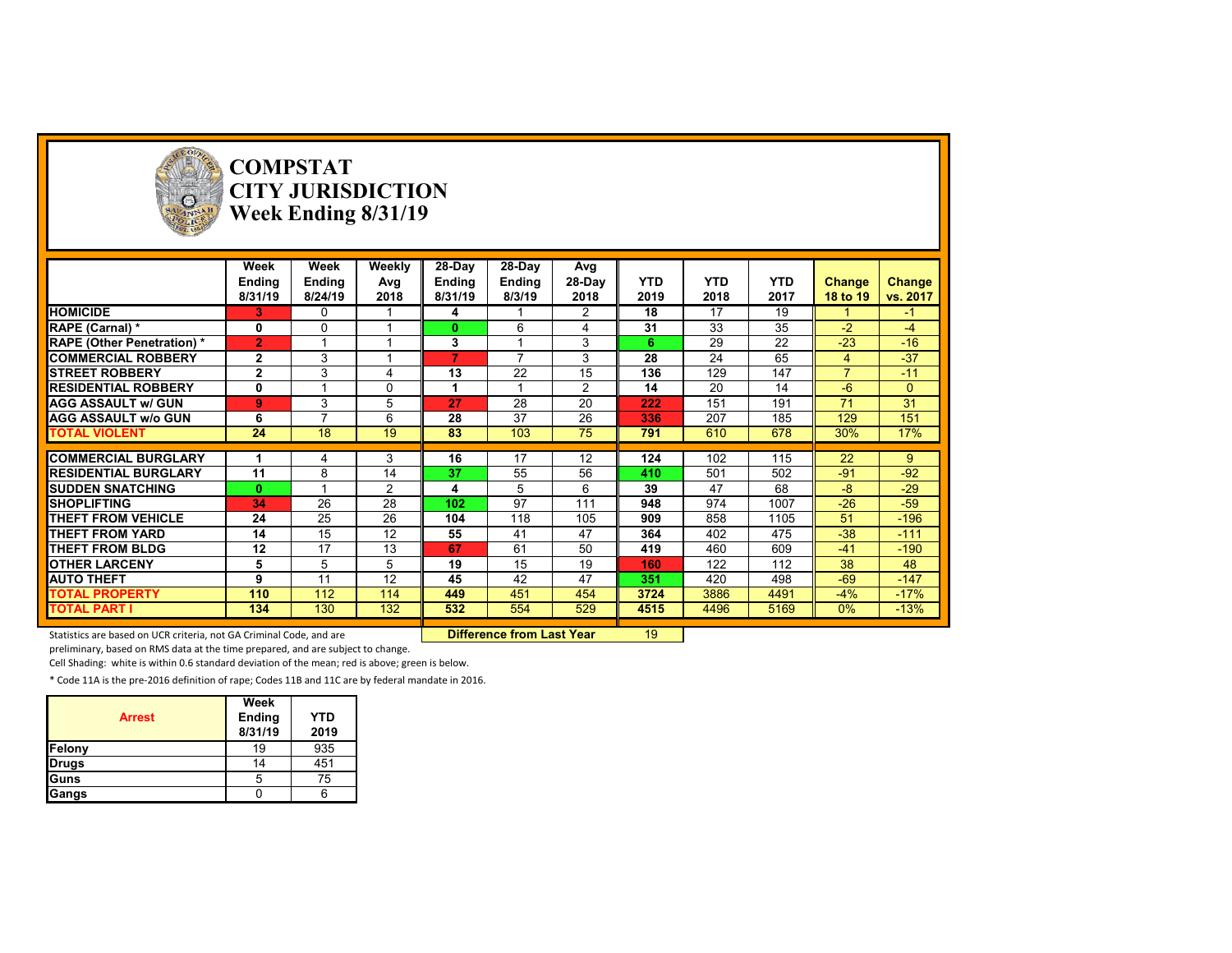

### **COMPSTATNORTH PRECINCTWeek Ending 8/31/19**

#### **PRECINCT COMMANDER:**

**CAPT. CARY HILL**



|                                   | Week<br><b>Ending</b><br>8/31/19 | Week<br>Ending<br>8/24/19 | Weekly<br>Avg<br>2018 | 28-Day<br><b>Ending</b><br>8/31/19 | $28-Dav$<br><b>Ending</b><br>8/3/19 | Avg<br>28-Day<br>2018 | <b>YTD</b><br>2019 | <b>YTD</b><br>2018 | <b>YTD</b><br>2017 | <b>Change</b><br>18 to 19 | <b>Change</b><br>vs. 2017 |
|-----------------------------------|----------------------------------|---------------------------|-----------------------|------------------------------------|-------------------------------------|-----------------------|--------------------|--------------------|--------------------|---------------------------|---------------------------|
| <b>HOMICIDE</b>                   |                                  | 0                         | 0                     | 2                                  | 0                                   | 0                     | 5                  | 4                  | 3                  |                           | $\overline{2}$            |
| <b>RAPE (Carnal)</b> *            | 0                                | $\Omega$                  | $\mathbf{0}$          | 0                                  |                                     |                       | 7                  | 7                  | 13                 | $\Omega$                  | -6                        |
| <b>RAPE (Other Penetration)</b> * | $\overline{2}$                   |                           | $\mathbf{0}$          | 3                                  | $\Omega$                            | 0                     | 4                  | 5                  | 4                  | -1                        | $\Omega$                  |
| <b>COMMERCIAL ROBBERY</b>         | 0                                | 0                         | $\mathbf{0}$          |                                    |                                     | <sup>0</sup>          | 3                  | 5                  | 10                 | $-2$                      | $-7$                      |
| <b>STREET ROBBERY</b>             | 0                                |                           | 1                     | 3                                  | $\overline{ }$                      | 5                     | 38                 | 40                 | 53                 | $-2$                      | $-15$                     |
| <b>RESIDENTIAL ROBBERY</b>        | 0                                | 0                         | $\mathbf{0}$          | 0                                  | $\mathbf{0}$                        | 0                     | 3                  | 5                  |                    | $-2$                      | $\overline{2}$            |
| <b>AGG ASSAULT w/ GUN</b>         | $\overline{2}$                   |                           | и                     | 7                                  | 5                                   | 5                     | 49                 | 40                 | 39                 | 9                         | 10                        |
| <b>AGG ASSAULT w/o GUN</b>        | 4                                |                           | $\overline{2}$        | 9                                  | 10                                  | 8                     | 99                 | 61                 | 49                 | 38                        | 50                        |
| <b>TOTAL VIOLENT</b>              | 9                                | 4                         | 5                     | 25                                 | 24                                  | 20                    | 208                | 167                | 172                | 25%                       | 21%                       |
|                                   |                                  |                           |                       |                                    |                                     |                       |                    |                    |                    |                           |                           |
| <b>COMMERCIAL BURGLARY</b>        | 0                                |                           |                       | 6                                  | 8                                   | 3                     | 31                 | 22                 | 35                 | 9                         | $-4$                      |
| <b>RESIDENTIAL BURGLARY</b>       | 0                                |                           |                       | 4                                  | 6                                   | 6                     | 60                 | 56                 | 50                 | 4                         | 10                        |
| <b>SUDDEN SNATCHING</b>           | $\bf{0}$                         | 0                         |                       |                                    | $\mathbf{0}$                        | 2                     | 13                 | 23                 | 36                 | $-10$                     | $-23$                     |
| <b>SHOPLIFTING</b>                | 5                                | 7                         | 4                     | 17                                 | 13                                  | 18                    | 111                | 176                | 139                | $-65$                     | $-28$                     |
| <b>THEFT FROM VEHICLE</b>         | 10                               | 9                         | 6                     | 32                                 | 23                                  | 23                    | 220                | 176                | 262                | 44                        | $-42$                     |
| <b>THEFT FROM YARD</b>            | 6                                | 6                         | 3                     | 19                                 | 12                                  | 13                    | 97                 | 103                | 150                | $-6$                      | $-53$                     |
| <b>THEFT FROM BLDG</b>            | 3                                | 4                         | 3                     | 11                                 | 16                                  | 14                    | 97                 | 127                | 178                | $-30$                     | $-81$                     |
| <b>OTHER LARCENY</b>              | $\bf{0}$                         | $\overline{2}$            | и                     | 3.                                 | $\overline{2}$                      | 6                     | 29                 | 32                 | 29                 | $-3$                      | $\Omega$                  |
| <b>AUTO THEFT</b>                 | $\mathbf{2}$                     | 6                         | 3                     | 16                                 | 10                                  | 10                    | 71                 | 84                 | 128                | $-13$                     | $-57$                     |
| <b>TOTAL PROPERTY</b>             | 26                               | 36                        | 23                    | 109                                | 90                                  | 94                    | 729                | 799                | 1007               | $-9%$                     | $-28%$                    |
| <b>TOTAL PART I</b>               | 35                               | 40                        | 28                    | 134                                | 114                                 | 114                   | 937                | 966                | 1179               | $-3%$                     | $-21%$                    |

Statistics are based on UCR criteria, not GA Criminal Code, and are **Difference from Last Year** -29

preliminary, based on RMS data at the time prepared, and are subject to change.

Cell Shading: white is within 0.6 standard deviation of the mean; red is above; green is below.

\* Code 11A is the pre‐2016 definition of rape; Codes 11B and 11C are by federal mandate in 2016.

| <b>Arrests</b> | Week<br><b>Ending</b><br>8/24/19 | YTD<br>2019 |
|----------------|----------------------------------|-------------|
| Felony         | 10                               | 285         |
| <b>Drugs</b>   |                                  | 156         |
| Guns           |                                  | 34          |
| Gangs          |                                  |             |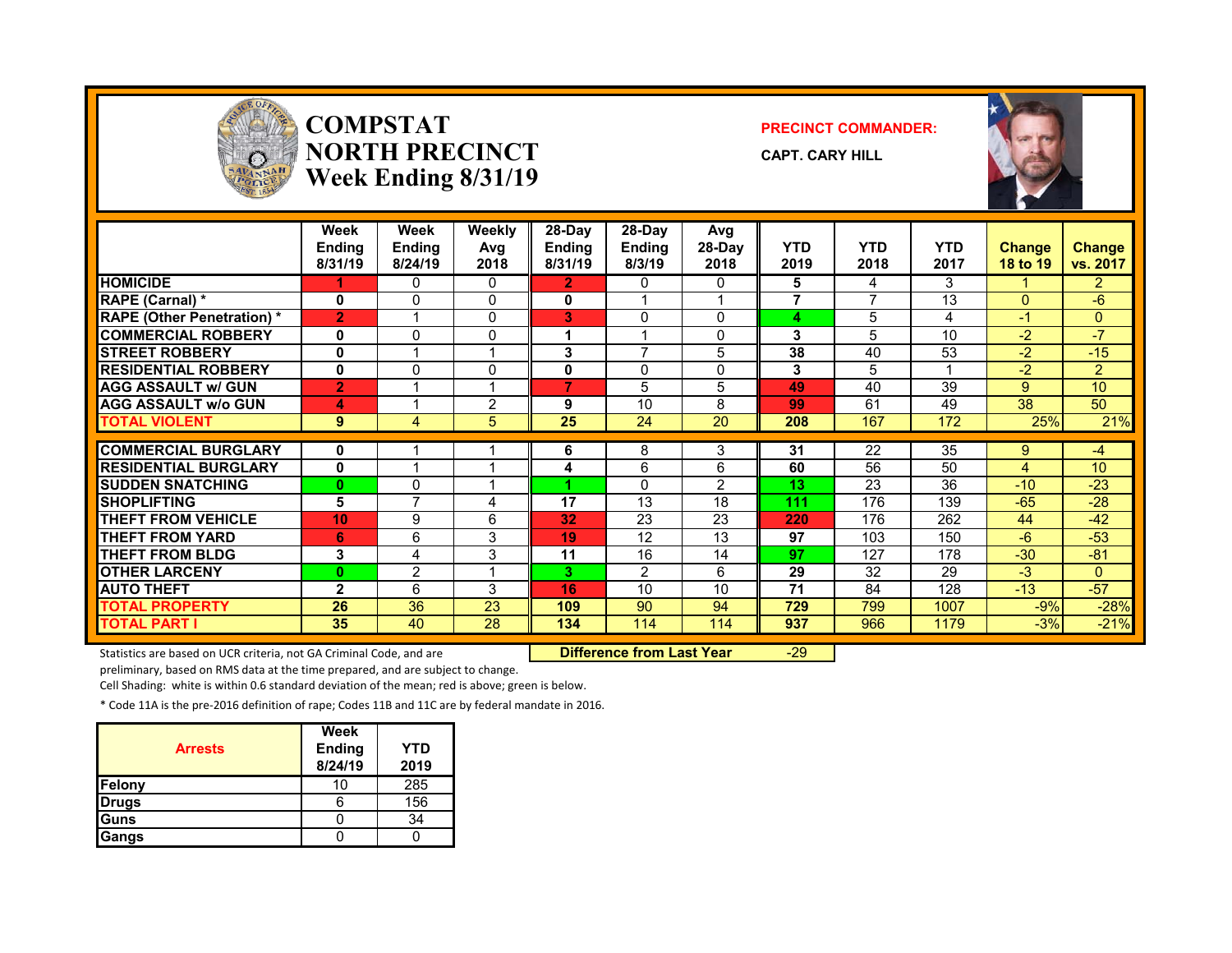# **BEAT 21 North Precinct Week Ending 8/31/19**

|                                   |               |                | <b>Last 4 Weeks</b> |                | 28 Days        | 28 Day  |              |                |                |                |                      |
|-----------------------------------|---------------|----------------|---------------------|----------------|----------------|---------|--------------|----------------|----------------|----------------|----------------------|
|                                   | <b>Ending</b> | <b>Ending</b>  | <b>Ending</b>       | <b>Ending</b>  | <b>Ending</b>  | Average | <b>YTD</b>   | <b>YTD</b>     | <b>YTD</b>     | <b>Change</b>  | <b>Change</b>        |
|                                   | 08/10/19      | 08/17/19       | 08/24/19            | 08/31/19       | 8/31/19        | 2018    | 2019         | 2018           | 2017           | 18 to 19       | vs. 2017             |
| <b>HOMICIDE</b>                   | $\mathbf{0}$  | 0              | 0                   | 0              | 0              | 0.0     | $\mathbf 0$  | $\Omega$       | $\Omega$       | $\mathbf{0}$   | $\mathbf{0}$         |
| RAPE (Carnal) *                   | 0             | 0              | $\mathbf{0}$        | 0              | $\Omega$       | 0.0     | 1            | 0              | 0              | $\mathbf{1}$   | $\blacktriangleleft$ |
| <b>RAPE (Other Penetration) *</b> | $\Omega$      | $\Omega$       | $\Omega$            | $\Omega$       | $\Omega$       | 0.1     | $\Omega$     | $\mathbf{1}$   | $\Omega$       | $-1$           | $\mathbf{0}$         |
| <b>COMMERCIAL ROBBERY</b>         | $\Omega$      | $\Omega$       | $\mathbf 0$         | $\Omega$       | 0              | 0.0     | $\Omega$     | $\Omega$       | $\mathbf{1}$   | $\mathbf{0}$   | $-1$                 |
| <b>STREET ROBBERY</b>             | 0             | 0              | $\mathbf 0$         | 0              | 0              | 0.0     | $\mathbf 0$  | $\mathbf 0$    | $\overline{2}$ | $\mathbf{0}$   | $-2$                 |
| <b>RESIDENTIAL ROBBERY</b>        | $\Omega$      | 0              | $\mathbf 0$         | 0              | 0              | 0.0     | $\mathbf 0$  | 0              | 0              | $\overline{0}$ | $\mathbf{0}$         |
| <b>AGG ASSAULT w/ GUN</b>         | 0             | 0              | $\mathbf 0$         | 0              | 0              | 0.2     | 3            | $\overline{2}$ | $\mathbf{1}$   | $\mathbf{1}$   | $\overline{2}$       |
| <b>AGG ASSAULT w/o GUN</b>        | 0             | 0              | $\mathbf 0$         | 0              | 0              | 0.2     | 4            | $\overline{3}$ | $\mathbf{1}$   | $\mathbf{1}$   | 3 <sup>1</sup>       |
| <b>TOTAL VIOLENT</b>              | $\mathbf{0}$  | $\overline{0}$ | $\mathbf{0}$        | $\mathbf{0}$   | $\mathbf{0}$   | 0.5     | 8            | 6              | 5              | 33%            | 60%                  |
| <b>COMMERCIAL BURGLARY</b>        | $\Omega$      | 0              |                     |                | $\Omega$       | 0.5     |              | 3              | $\overline{2}$ | $-2$           |                      |
|                                   |               |                | 0                   | 0              |                |         | 1            |                |                |                | $-1$                 |
| <b>RESIDENTIAL BURGLARY</b>       | $\Omega$      | 0              | $\mathbf 0$         | $\Omega$       | $\Omega$       | 0.9     | 13           | 9              | 9              | 4              | $\overline{4}$       |
| <b>SUDDEN SNATCHING</b>           | $\Omega$      | 0              | $\mathbf 0$         | $\Omega$       | $\Omega$       | 0.0     | $\mathbf{1}$ | $\Omega$       | $\mathbf{1}$   | $\mathbf{1}$   | $\mathbf{0}$         |
| <b>SHOPLIFTING</b>                | $\mathbf{0}$  | 0              | $\mathbf 0$         | $\Omega$       | 0              | 0.2     | 7            | $\overline{2}$ | $\overline{2}$ | 5              | 5                    |
| <b>THEFT FROM VEHICLE</b>         | $\mathbf{1}$  | 0              | 1                   | 1              | 3              | 3.5     | 45           | 25             | 19             | 20             | 26                   |
| <b>THEFT FROM YARD</b>            | 0             | 0              | 1                   | $\mathbf{1}$   | $\overline{2}$ | 1.2     | 5            | 12             | 9              | $-7$           | $-4$                 |
| <b>THEFT FROM BLDG</b>            | 0             | $\mathbf{1}$   | $\mathbf 0$         | 0              | $\mathbf{1}$   | 1.5     | 10           | 11             | 34             | $-1$           | $-24$                |
| <b>OTHER LARCENY</b>              | 0             | $\mathbf{1}$   | $\mathbf{1}$        | 0              | $\overline{2}$ | 1.4     | 8            | 9              | 3              | $-1$           | 5                    |
| <b>AUTO THEFT</b>                 | 0             | 0              | $\mathbf 0$         | 0              | 0              | 1.6     | 19           | 11             | 10             | 8              | $\overline{9}$       |
| <b>TOTAL PROPERTY</b>             | $\mathbf{1}$  | $\overline{2}$ | $\overline{3}$      | $\overline{2}$ | 8              | 10.6    | 109          | 82             | 89             | 33%            | 22%                  |
| <b>TOTAL PART I</b>               | $\mathbf{1}$  | $\overline{2}$ | $\overline{3}$      | $\overline{2}$ | 8              | 11.0    | 117          | 88             | 94             | 33%            | 24%                  |

 **Difference from Last Year**r 29

Statistics are based on UCR criteria, not GA Criminal Code.

\* Rape Code 11A is the historical definition of rape (aka Legacy Rape); Rape Codes 11B and 11C are those moved from Part II to Part I in 2017.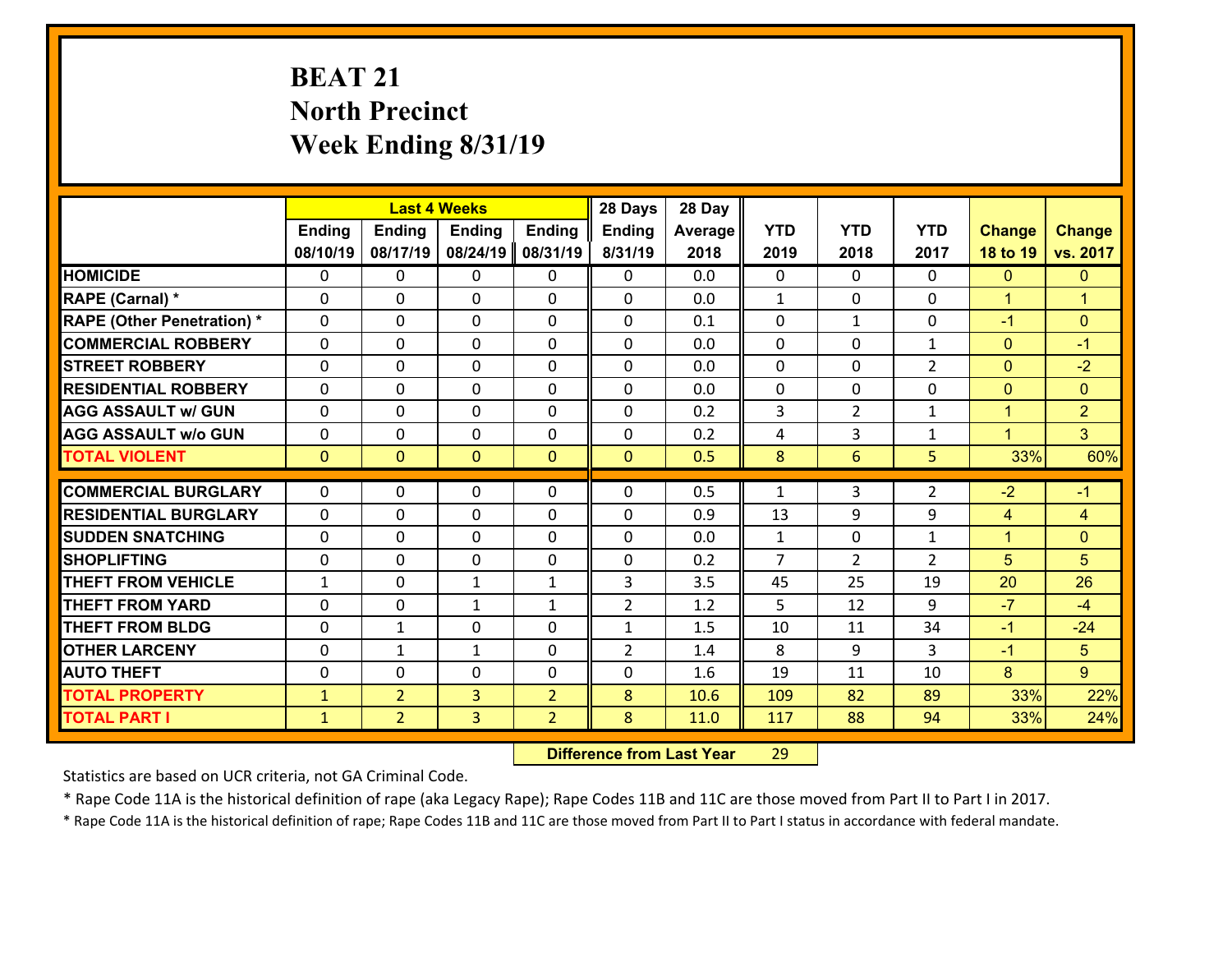# **BEAT 22 North Precinct Week Ending 8/31/19**

|                                   |                |                | <b>Last 4 Weeks</b> |                | 28 Days        | 28 Day  |                |                |                |                |                      |
|-----------------------------------|----------------|----------------|---------------------|----------------|----------------|---------|----------------|----------------|----------------|----------------|----------------------|
|                                   | <b>Ending</b>  | <b>Ending</b>  | <b>Ending</b>       | <b>Ending</b>  | <b>Ending</b>  | Average | <b>YTD</b>     | <b>YTD</b>     | <b>YTD</b>     | <b>Change</b>  | <b>Change</b>        |
|                                   | 08/10/19       | 08/17/19       | 08/24/19            | 08/31/19       | 8/31/19        | 2018    | 2019           | 2018           | 2017           | 18 to 19       | vs. 2017             |
| <b>HOMICIDE</b>                   | $\Omega$       | 0              | $\Omega$            | 0              | 0              | 0.4     | 1              | 3              | 0              | $-2$           | $\blacktriangleleft$ |
| RAPE (Carnal) *                   | 0              | 0              | $\mathbf{0}$        | 0              | $\Omega$       | 0.2     | 2              | $\overline{2}$ | $\mathbf{1}$   | $\mathbf{0}$   | $\blacktriangleleft$ |
| <b>RAPE (Other Penetration) *</b> | $\Omega$       | 0              | $\mathbf{0}$        | $\Omega$       | 0              | 0.1     | 0              | $\mathbf{1}$   | $\mathbf{1}$   | $-1$           | $-1$                 |
| <b>COMMERCIAL ROBBERY</b>         | 0              | 0              | 0                   | 0              | 0              | 0.2     | $\mathbf{1}$   | $\overline{2}$ | $\overline{2}$ | $-1$           | $-1$                 |
| <b>STREET ROBBERY</b>             | $\Omega$       | 0              | $\mathbf 0$         | 0              | 0              | 1.0     | $\overline{7}$ | 8              | $\overline{7}$ | $-1$           | $\mathbf{0}$         |
| <b>RESIDENTIAL ROBBERY</b>        | $\Omega$       | $\Omega$       | $\mathbf 0$         | $\Omega$       | 0              | 0.0     | $\mathbf{1}$   | $\Omega$       | $\Omega$       | $\mathbf{1}$   | $\blacktriangleleft$ |
| <b>AGG ASSAULT w/ GUN</b>         | $\mathbf{1}$   | 0              | $\mathbf 0$         | $\overline{2}$ | 3              | 1.4     | 17             | 8              | 18             | 9              | $-1$                 |
| <b>AGG ASSAULT w/o GUN</b>        | 0              | 0              | $\mathbf 0$         | $\mathbf{1}$   | $\mathbf{1}$   | 1.8     | 25             | 15             | 9              | 10             | 16                   |
| <b>TOTAL VIOLENT</b>              | $\mathbf{1}$   | $\overline{0}$ | $\overline{0}$      | 3              | $\overline{4}$ | 5.1     | 54             | 39             | 38             | 38%            | 42%                  |
| <b>COMMERCIAL BURGLARY</b>        | $\Omega$       | 0              | $\mathbf{0}$        | $\Omega$       | $\Omega$       | 0.5     | 4              | 3              | 6              | $\mathbf{1}$   | $-2$                 |
|                                   |                |                |                     |                |                |         |                |                |                | $-7$           |                      |
| <b>RESIDENTIAL BURGLARY</b>       | 0              | 0              | $\mathbf{1}$        | 0              | $\mathbf{1}$   | 1.8     | 11             | 18             | 15             |                | $-4$                 |
| <b>SUDDEN SNATCHING</b>           | 0              | 0              | $\mathbf 0$         | 0              | 0              | 0.3     | $\overline{2}$ | 3              | 0              | $-1$           | $\overline{2}$       |
| <b>SHOPLIFTING</b>                | $\Omega$       | 0              | $\mathbf 0$         | 0              | 0              | 3.1     | 6              | 29             | 23             | $-23$          | $-17$                |
| <b>THEFT FROM VEHICLE</b>         | $\Omega$       | 0              | $\overline{2}$      | $\overline{2}$ | 4              | 3.0     | 20             | 26             | 23             | $-6$           | $-3$                 |
| <b>THEFT FROM YARD</b>            | 0              | $\mathbf 1$    | $\mathbf 0$         | 0              | $\mathbf{1}$   | 1.6     | 12             | 13             | 11             | $-1$           | $\blacktriangleleft$ |
| <b>THEFT FROM BLDG</b>            | 0              | 0              | 1                   | 0              | $\mathbf{1}$   | 1.3     | 15             | 12             | 21             | 3              | $-6$                 |
| <b>OTHER LARCENY</b>              | 0              | 0              | $\mathbf 0$         | 0              | 0              | 0.5     | $\mathbf{1}$   | $\mathbf{1}$   | 3              | $\overline{0}$ | $-2$                 |
| <b>AUTO THEFT</b>                 | $\overline{2}$ | 1              | $\overline{2}$      | $\mathbf{1}$   | 6              | 2.0     | 13             | 20             | 23             | $-7$           | $-10$                |
| <b>TOTAL PROPERTY</b>             | $\overline{2}$ | $\overline{2}$ | 6                   | 3              | 13             | 14.0    | 84             | 125            | 125            | $-33%$         | $-33%$               |
| <b>TOTAL PART I</b>               | $\overline{3}$ | $\overline{2}$ | 6                   | 6              | 17             | 19.1    | 138            | 164            | 163            | $-16%$         | $-15%$               |

 **Difference from Last Year**r -26

Statistics are based on UCR criteria, not GA Criminal Code.

\* Rape Code 11A is the historical definition of rape (aka Legacy Rape); Rape Codes 11B and 11C are those moved from Part II to Part I in 2017.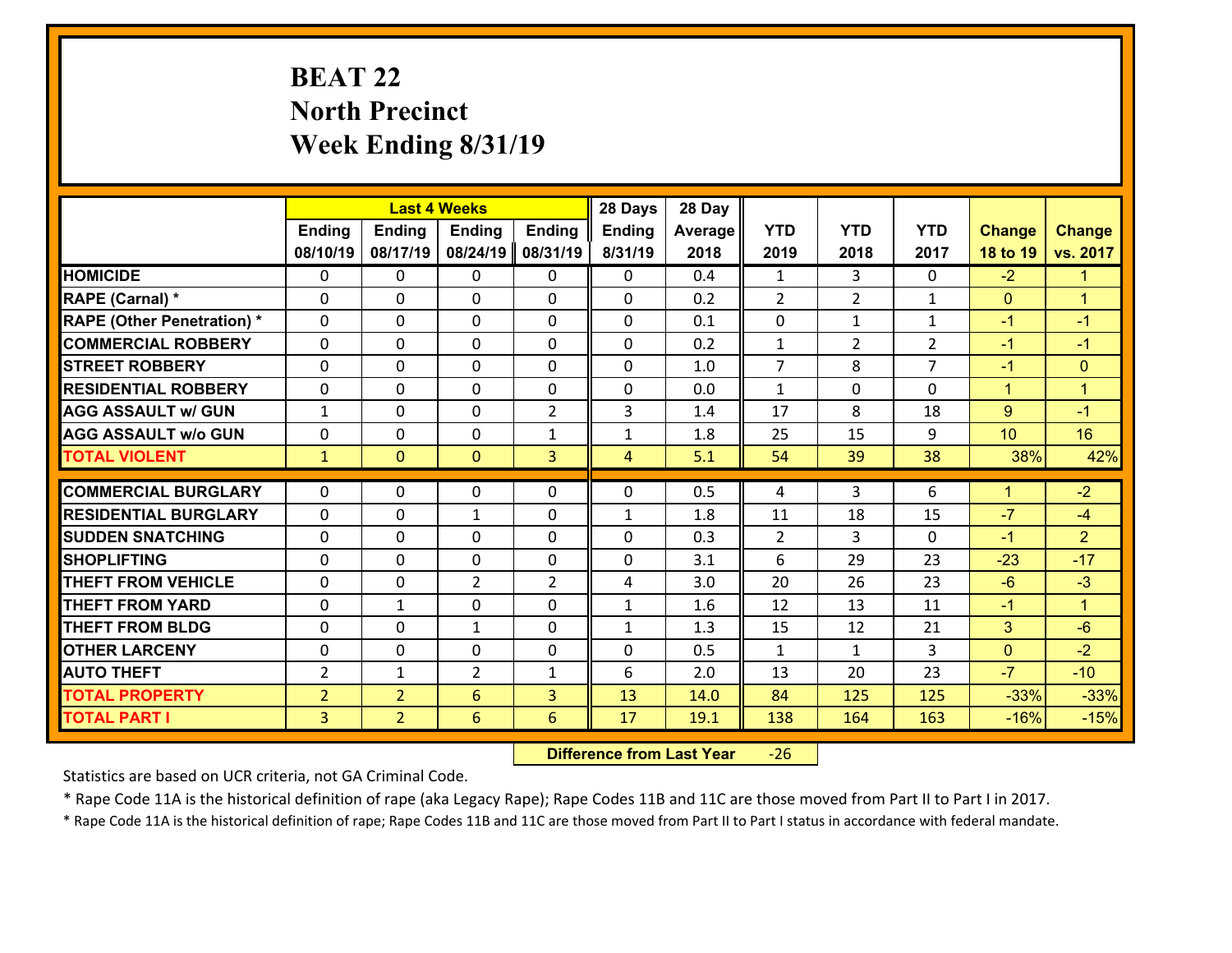# **BEAT 23 North Precinct Week Ending 8/31/19**

|                                   |                |                | <b>Last 4 Weeks</b> |                |                |         |                |                |                |                |                      |
|-----------------------------------|----------------|----------------|---------------------|----------------|----------------|---------|----------------|----------------|----------------|----------------|----------------------|
|                                   | <b>Ending</b>  | <b>Ending</b>  | <b>Ending</b>       | <b>Ending</b>  | Ending         | Average | <b>YTD</b>     | <b>YTD</b>     | <b>YTD</b>     | <b>Change</b>  | <b>Change</b>        |
|                                   | 08/10/19       | 08/17/19       | 08/24/19            | 08/31/19       | 8/31/19        | 2018    | 2019           | 2018           | 2017           | 18 to 19       | vs. 2017             |
| <b>HOMICIDE</b>                   | $\Omega$       | 0              | $\mathbf{0}$        | 0              | 0              | 0.1     | $\mathfrak{D}$ | $\mathbf{1}$   | $\mathbf{1}$   | 1              | $\blacktriangleleft$ |
| RAPE (Carnal) *                   | $\Omega$       | 0              | $\mathbf{0}$        | $\Omega$       | 0              | 0.2     | $\mathbf{1}$   | $\mathbf{1}$   | $\overline{2}$ | $\mathbf{0}$   | $-1$                 |
| <b>RAPE (Other Penetration) *</b> | $\Omega$       | 0              | $\mathbf 0$         | 0              | 0              | 0.0     | 0              | 0              | 0              | $\mathbf{0}$   | $\mathbf{0}$         |
| <b>COMMERCIAL ROBBERY</b>         | 0              | 0              | $\mathbf 0$         | 0              | 0              | 0.1     | $\mathbf 0$    | $\mathbf{1}$   | $\overline{2}$ | $-1$           | $-2$                 |
| <b>STREET ROBBERY</b>             | $\Omega$       | 0              | $\mathbf{1}$        | 0              | $\mathbf{1}$   | 0.2     | $\overline{3}$ | 4              | 5              | $-1$           | $-2$                 |
| <b>RESIDENTIAL ROBBERY</b>        | 0              | 0              | $\mathbf 0$         | 0              | 0              | 0.1     | $\mathbf 0$    | 3              | $\mathbf{1}$   | $-3$           | $-1$                 |
| <b>AGG ASSAULT w/ GUN</b>         | 0              | 1              | $\mathbf{1}$        | 0              | $\overline{2}$ | 1.4     | 11             | 14             | 6              | $-3$           | 5                    |
| <b>AGG ASSAULT w/o GUN</b>        | 0              | 0              | 0                   | 2              | $\overline{2}$ | 1.4     | 18             | 11             | 12             | $\overline{7}$ | $6\phantom{1}$       |
| <b>TOTAL VIOLENT</b>              | $\mathbf{0}$   | $\mathbf{1}$   | $\overline{2}$      | $\overline{2}$ | 5              | 3.4     | 35             | 35             | 29             | 0%             | 21%                  |
|                                   |                |                |                     |                |                |         |                |                |                |                |                      |
| <b>COMMERCIAL BURGLARY</b>        | $\Omega$       | 0              | $\mathbf{0}$        | $\Omega$       | 0              | 1.0     | 6              | 8              | 12             | $-2$           | $-6$                 |
| <b>RESIDENTIAL BURGLARY</b>       | $\mathbf{1}$   | 0              | $\mathbf 0$         | 0              | $\mathbf{1}$   | 1.2     | 9              | 12             | 13             | $-3$           | $-4$                 |
| <b>SUDDEN SNATCHING</b>           | 0              | 0              | $\mathbf 0$         | 0              | 0              | 0.2     | $\mathbf{1}$   | $\overline{2}$ | 4              | $-1$           | $-3$                 |
| <b>SHOPLIFTING</b>                | 3              | 1              | $\overline{2}$      | $\mathbf{1}$   | $\overline{7}$ | 2.8     | 14             | 26             | 10             | $-12$          | $\overline{4}$       |
| <b>THEFT FROM VEHICLE</b>         | 0              | 0              | $\overline{2}$      | $\mathbf{1}$   | 3              | 2.8     | 20             | 23             | 29             | $-3$           | $-9$                 |
| <b>THEFT FROM YARD</b>            | $\mathbf 0$    | $\mathbf 1$    | $\mathbf 0$         | 0              | $\mathbf{1}$   | 2.1     | 6              | 16             | 21             | $-10$          | $-15$                |
| <b>THEFT FROM BLDG</b>            | 0              | $\overline{2}$ | $\overline{2}$      | $\Omega$       | 4              | 1.8     | 11             | 18             | 18             | $-7$           | $-7$                 |
| <b>OTHER LARCENY</b>              | $\mathbf 0$    | 0              | 0                   | $\Omega$       | 0              | 0.5     | $\overline{2}$ | 5              | 4              | $-3$           | $-2$                 |
| <b>AUTO THEFT</b>                 | 0              | 0              | $\mathbf{1}$        | $\mathbf{1}$   | $\overline{2}$ | 1.5     | 10             | 11             | 25             | $-1$           | $-15$                |
| <b>TOTAL PROPERTY</b>             | $\overline{4}$ | 4              | $\overline{7}$      | 3              | 18             | 13.9    | 79             | 121            | 136            | $-35%$         | $-42%$               |
| <b>TOTAL PART I</b>               | $\overline{4}$ | 5              | 9                   | 5              | 23             | 17.3    | 114            | 156            | 165            | $-27%$         | $-31%$               |

 **Difference from Last Year**r -42

Statistics are based on UCR criteria, not GA Criminal Code.

\* Rape Code 11A is the historical definition of rape (aka Legacy Rape); Rape Codes 11B and 11C are those moved from Part II to Part I in 2017.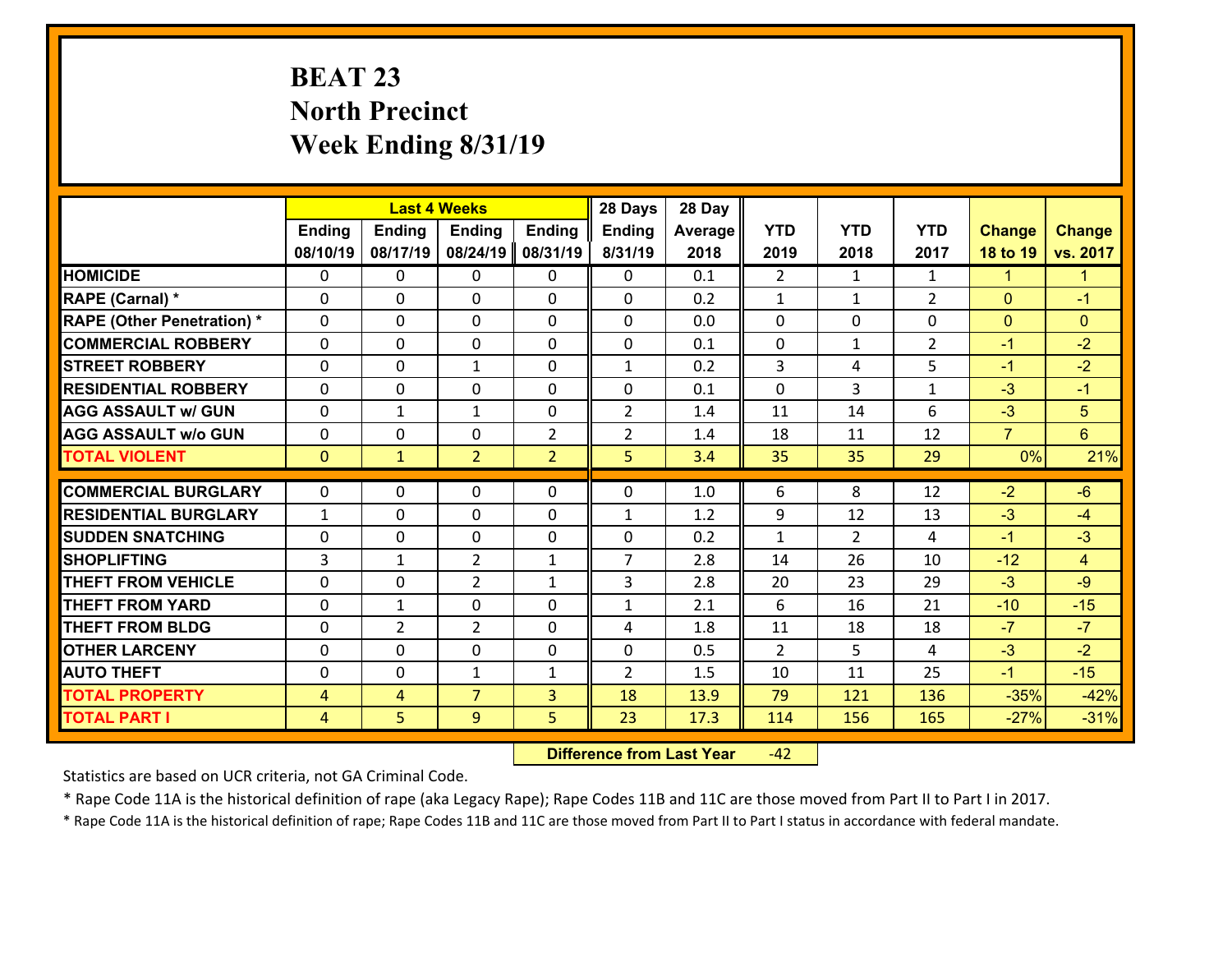# **BEAT 24 North Precinct Week Ending 8/31/19**

|                                   |                |                | <b>Last 4 Weeks</b> |                | 28 Days        | 28 Day  |                |                |                |                      |                      |
|-----------------------------------|----------------|----------------|---------------------|----------------|----------------|---------|----------------|----------------|----------------|----------------------|----------------------|
|                                   | <b>Ending</b>  | <b>Ending</b>  | <b>Ending</b>       | <b>Ending</b>  | Ending         | Average | <b>YTD</b>     | <b>YTD</b>     | <b>YTD</b>     | <b>Change</b>        | <b>Change</b>        |
|                                   | 08/10/19       | 08/17/19       | 08/24/19            | 08/31/19       | 8/31/19        | 2018    | 2019           | 2018           | 2017           | 18 to 19             | vs. 2017             |
| <b>HOMICIDE</b>                   | $\Omega$       | 0              | $\mathbf{0}$        | 0              | 0              | 0.0     | 0              | $\Omega$       | $\Omega$       | $\mathbf{0}$         | $\mathbf{0}$         |
| RAPE (Carnal) *                   | $\Omega$       | 0              | $\mathbf{0}$        | $\Omega$       | $\Omega$       | 0.0     | 1              | $\Omega$       | $\mathbf{1}$   | $\mathbf{1}$         | $\mathbf{0}$         |
| <b>RAPE (Other Penetration) *</b> | $\Omega$       | $\Omega$       | $\mathbf 0$         | $\Omega$       | $\Omega$       | 0.0     | $\mathbf{1}$   | $\Omega$       | $\Omega$       | $\mathbf{1}$         | $\blacktriangleleft$ |
| <b>COMMERCIAL ROBBERY</b>         | $\Omega$       | $\Omega$       | $\mathbf 0$         | $\Omega$       | 0              | 0.0     | $\mathbf 0$    | $\Omega$       | $\overline{2}$ | $\mathbf{0}$         | $-2$                 |
| <b>STREET ROBBERY</b>             | $\mathbf{1}$   | 0              | $\mathbf 0$         | 0              | $\mathbf{1}$   | 0.6     | 5              | 4              | 11             | $\mathbf{1}$         | $-6$                 |
| <b>RESIDENTIAL ROBBERY</b>        | $\Omega$       | 0              | $\mathbf 0$         | 0              | 0              | 0.0     | $\mathbf{1}$   | $\mathbf 0$    | 0              | $\mathbf{1}$         | $\mathbf{1}$         |
| <b>AGG ASSAULT w/ GUN</b>         | 0              | 0              | $\mathbf 0$         | 0              | 0              | 0.3     | $\overline{2}$ | $\mathbf{1}$   | 4              | $\mathbf{1}$         | $-2$                 |
| <b>AGG ASSAULT w/o GUN</b>        | $\mathbf{1}$   | $\overline{2}$ | $\mathbf 0$         | $\Omega$       | 3              | 0.9     | $\overline{7}$ | 6              | $\Omega$       | $\blacktriangleleft$ | $\overline{7}$       |
| <b>TOTAL VIOLENT</b>              | 2 <sup>1</sup> | $\overline{2}$ | $\overline{0}$      | $\mathbf{0}$   | $\overline{4}$ | 1.8     | 17             | 11             | 18             | 55%                  | $-6%$                |
|                                   |                |                |                     |                |                |         |                |                |                |                      |                      |
| <b>COMMERCIAL BURGLARY</b>        | 0              | 1              | $\mathbf{0}$        | 0              | $\mathbf{1}$   | 0.2     | 5              | $\mathbf{1}$   | $\mathbf{1}$   | 4                    | 4                    |
| <b>RESIDENTIAL BURGLARY</b>       | $\mathbf{1}$   | 0              | $\mathbf{0}$        | $\Omega$       | $\mathbf{1}$   | 0.6     | 8              | 6              | $\overline{7}$ | $\overline{2}$       | $\blacktriangleleft$ |
| <b>SUDDEN SNATCHING</b>           | $\mathbf{0}$   | 1              | 0                   | 0              | $\mathbf{1}$   | 0.5     | $\mathbf{1}$   | 3              | $\overline{2}$ | $-2$                 | $-1$                 |
| <b>SHOPLIFTING</b>                | $\mathbf{1}$   | $\Omega$       | $\mathbf 0$         | $\Omega$       | $\mathbf{1}$   | 4.7     | 24             | 56             | 41             | $-32$                | $-17$                |
| <b>THEFT FROM VEHICLE</b>         | $\mathbf{1}$   | 1              | $\mathbf{1}$        | $\overline{2}$ | 5              | 3.9     | 39             | 27             | 74             | 12                   | $-35$                |
| <b>THEFT FROM YARD</b>            | $\overline{2}$ | $\overline{2}$ | 3                   | $\overline{2}$ | 9              | 1.9     | 39             | 15             | 26             | 24                   | 13                   |
| <b>THEFT FROM BLDG</b>            | $\Omega$       | $\mathbf{1}$   | $\mathbf 0$         | $\mathbf{1}$   | $\overline{2}$ | 1.9     | 10             | 18             | 9              | $-8$                 | $\mathbf{1}$         |
| <b>OTHER LARCENY</b>              | $\mathbf 0$    | 0              | $\mathbf 0$         | $\Omega$       | 0              | 0.7     | 9              | $\overline{3}$ | $\overline{7}$ | $6\overline{6}$      | 2 <sup>1</sup>       |
| <b>AUTO THEFT</b>                 | 0              | 1              | 1                   | 0              | $\overline{2}$ | 1.0     | $\overline{7}$ | 8              | 28             | $-1$                 | $-21$                |
| <b>TOTAL PROPERTY</b>             | 5              | $\overline{7}$ | 5                   | 5              | 22             | 15.3    | 142            | 137            | 195            | 4%                   | $-27%$               |
| <b>TOTAL PART I</b>               | $\overline{7}$ | 9              | 5                   | 5              | 26             | 17.2    | 159            | 148            | 213            | 7%                   | $-25%$               |

 **Difference from Last Year**r 11

Statistics are based on UCR criteria, not GA Criminal Code.

\* Rape Code 11A is the historical definition of rape (aka Legacy Rape); Rape Codes 11B and 11C are those moved from Part II to Part I in 2017.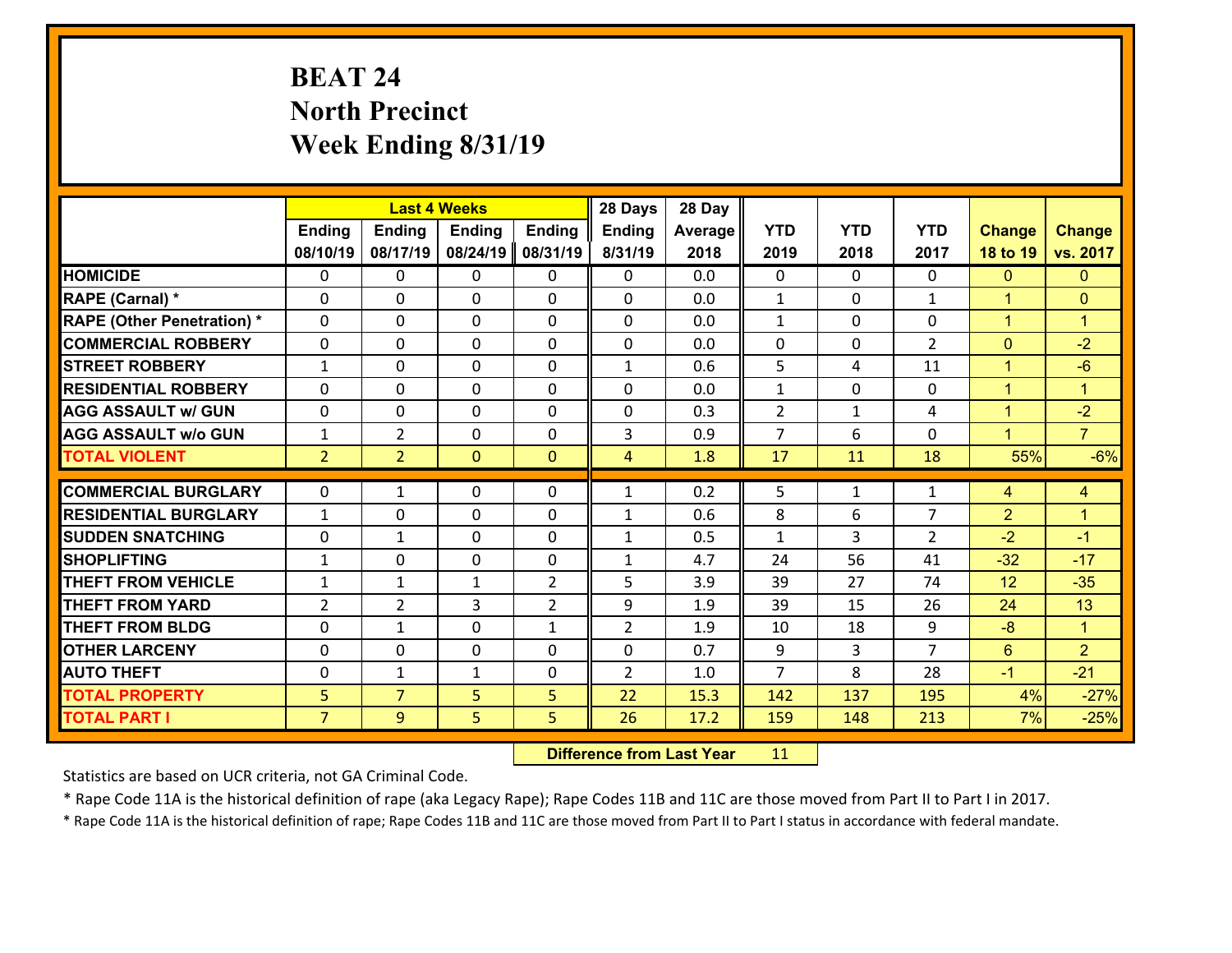# **BEAT 25 North Precinct Week Ending 8/31/19**

|                                   |                |                | <b>Last 4 Weeks</b> |                | 28 Days        | 28 Day         |                |                |                |                |                |
|-----------------------------------|----------------|----------------|---------------------|----------------|----------------|----------------|----------------|----------------|----------------|----------------|----------------|
|                                   | Ending         | Ending         | <b>Ending</b>       | <b>Ending</b>  | <b>Ending</b>  | <b>Average</b> | <b>YTD</b>     | <b>YTD</b>     | <b>YTD</b>     | <b>Change</b>  | <b>Change</b>  |
|                                   | 08/10/19       | 08/17/19       | 08/24/19            | 08/31/19       | 8/31/19        | 2018           | 2019           | 2018           | 2017           | 18 to 19       | vs. 2017       |
| <b>HOMICIDE</b>                   | 0              | $\Omega$       | 0                   | $\Omega$       | 0              | 0.0            | $\Omega$       | $\Omega$       | 0              | $\mathbf{0}$   | $\mathbf{0}$   |
| RAPE (Carnal) *                   | 0              | 0              | $\mathbf{0}$        | $\Omega$       | 0              | 0.2            | $\mathbf{1}$   | $\overline{2}$ | $\overline{2}$ | $-1$           | $-1$           |
| <b>RAPE (Other Penetration) *</b> | 0              | 0              | $\mathbf{0}$        | 0              | 0              | 0.0            | $\mathbf{0}$   | 0              | 0              | $\mathbf{0}$   | $\mathbf{0}$   |
| <b>COMMERCIAL ROBBERY</b>         | 0              | 0              | $\mathbf{0}$        | $\Omega$       | 0              | 0.0            | $\mathbf{1}$   | $\mathbf{0}$   | $\mathbf{1}$   | $\mathbf{1}$   | $\mathbf{0}$   |
| <b>STREET ROBBERY</b>             | 0              | 0              | $\mathbf 0$         | 0              | 0              | 1.2            | 4              | 8              | 16             | $-4$           | $-12$          |
| <b>RESIDENTIAL ROBBERY</b>        | $\Omega$       | $\Omega$       | $\mathbf{0}$        | 0              | $\mathbf{0}$   | 0.0            | $\Omega$       | $\Omega$       | 0              | $\mathbf{0}$   | $\mathbf{0}$   |
| <b>AGG ASSAULT w/ GUN</b>         | 0              | 0              | $\mathbf 0$         | 0              | 0              | 0.2            | $\overline{2}$ | 3              | $\overline{2}$ | $-1$           | $\mathbf{0}$   |
| <b>AGG ASSAULT W/o GUN</b>        | 0              | 0              | 0                   | $\Omega$       | 0              | 0.3            | 4              | 4              | 3              | $\overline{0}$ | $\mathbf{1}$   |
| <b>TOTAL VIOLENT</b>              | $\mathbf{0}$   | $\overline{0}$ | $\mathbf{0}$        | $\overline{0}$ | $\mathbf{0}$   | 1.9            | 12             | 17             | 24             | $-29%$         | $-50%$         |
| <b>COMMERCIAL BURGLARY</b>        | 3              | 0              | 1                   | $\Omega$       | 4              | 0.1            | $\overline{7}$ | $\mathbf{1}$   | 3              | 6              | $\overline{4}$ |
| <b>RESIDENTIAL BURGLARY</b>       | 0              | $\mathbf{1}$   | $\mathbf 0$         | 0              | $\mathbf{1}$   | 0.2            | 14             | 3              | $\overline{2}$ | 11             | 12             |
| <b>SUDDEN SNATCHING</b>           | 0              | 0              | $\mathbf 0$         | 0              | 0              | 0.1            | $\mathbf{1}$   | $\mathbf{0}$   | $\mathbf{1}$   | $\mathbf{1}$   | $\Omega$       |
| <b>SHOPLIFTING</b>                | $\Omega$       | 0              | $\mathbf{0}$        | 0              | $\mathbf{0}$   | 1.4            | 13             | 9              | 23             | 4              | $-10$          |
| <b>THEFT FROM VEHICLE</b>         | $\overline{2}$ | $\mathbf{1}$   | $\mathbf{1}$        | 3              | $\overline{7}$ | 4.7            | 43             | 35             | 51             | 8              | $-8$           |
| <b>THEFT FROM YARD</b>            | 0              | $\mathbf{1}$   | 0                   | $\Omega$       | $\mathbf{1}$   | 2.1            | 16             | 19             | 45             | $-3$           | $-29$          |
| <b>THEFT FROM BLDG</b>            | 0              | 0              | 0                   | $\overline{2}$ | $\overline{2}$ | 1.5            | 13             | 17             | 28             | $-4$           | $-15$          |
| <b>OTHER LARCENY</b>              | 0              | $\mathbf 0$    | 0                   | 0              | 0              | 1.0            | 4              | $\overline{7}$ | 8              | $-3$           | $-4$           |
| <b>AUTO THEFT</b>                 | 0              | 0              | 1                   | 0              | 1              | 1.4            | 9              | 10             | 21             | $-1$           | $-12$          |
| <b>TOTAL PROPERTY</b>             | 5              | $\overline{3}$ | 3                   | 5              | 16             | 12.4           | 120            | 101            | 182            | 19%            | $-34%$         |
| <b>TOTAL PART I</b>               | 5              | $\overline{3}$ | $\overline{3}$      | 5              | 16             | 14.3           | 132            | 118            | 206            | 12%            | $-36%$         |

 **Difference from Last Year**r 14

Statistics are based on UCR criteria, not GA Criminal Code.

\* Rape Code 11A is the historical definition of rape (aka Legacy Rape); Rape Codes 11B and 11C are those moved from Part II to Part I in 2017.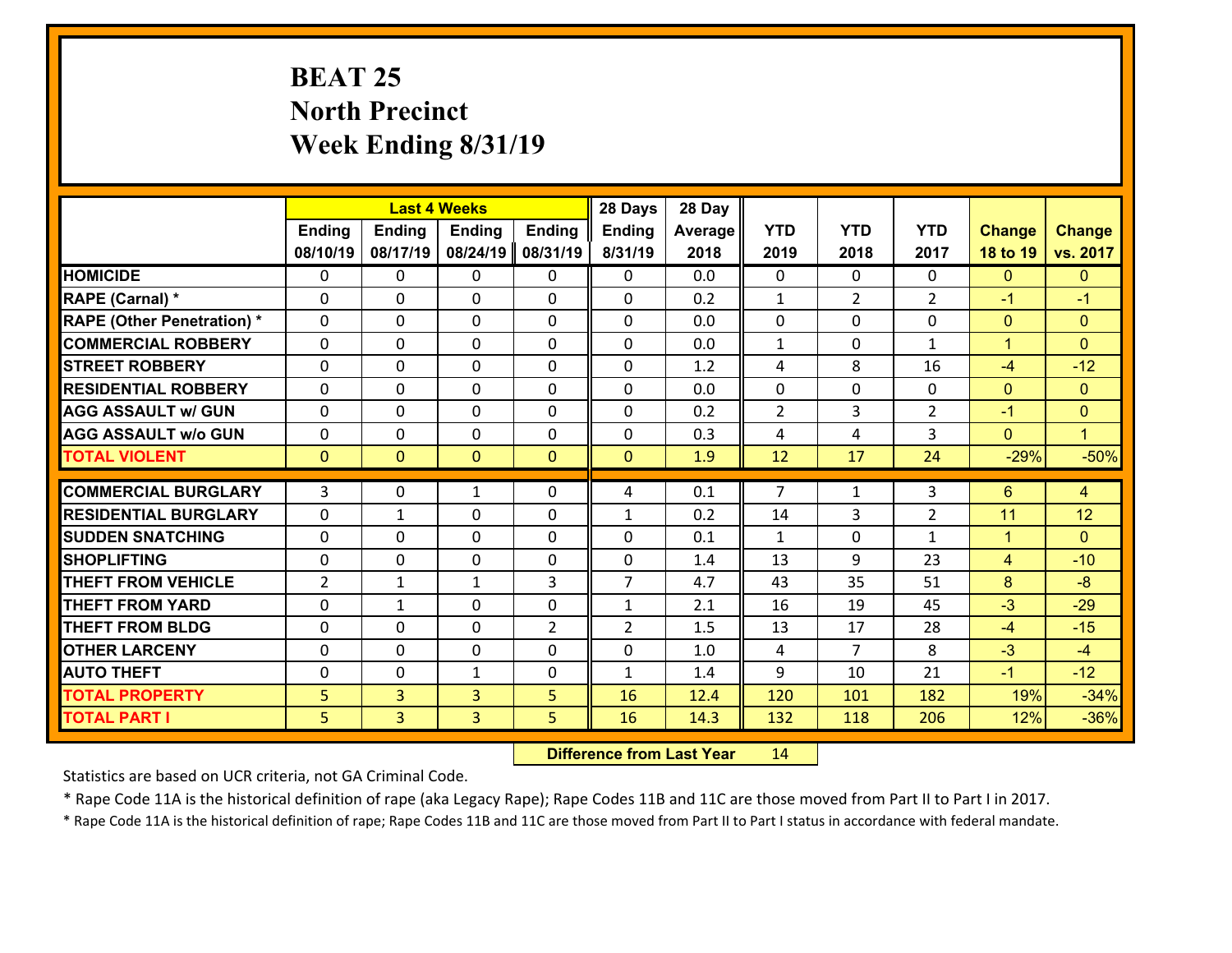# **BEAT 26 North Precinct Week Ending 8/31/19**

|                                   |                |                | <b>Last 4 Weeks</b> |               | 28 Days        | 28 Day  |              |                |                |                |                      |
|-----------------------------------|----------------|----------------|---------------------|---------------|----------------|---------|--------------|----------------|----------------|----------------|----------------------|
|                                   | <b>Ending</b>  | <b>Ending</b>  | <b>Ending</b>       | <b>Ending</b> | <b>Ending</b>  | Average | <b>YTD</b>   | <b>YTD</b>     | <b>YTD</b>     | <b>Change</b>  | <b>Change</b>        |
|                                   | 08/10/19       | 08/17/19       | 08/24/19            | 08/31/19      | 8/31/19        | 2018    | 2019         | 2018           | 2017           | 18 to 19       | vs. 2017             |
| <b>HOMICIDE</b>                   | $\mathbf{1}$   | 0              | $\Omega$            | 0             | $\mathbf{1}$   | 0.0     | 1            | $\Omega$       | 0              | $\mathbf{1}$   | $\blacktriangleleft$ |
| RAPE (Carnal) *                   | 0              | 0              | $\mathbf{0}$        | 0             | $\Omega$       | 0.2     | $\mathbf{1}$ | $\overline{2}$ | $\mathbf{1}$   | $-1$           | $\mathbf{0}$         |
| <b>RAPE (Other Penetration) *</b> | $\Omega$       | 0              | $\mathbf{0}$        | $\Omega$      | $\Omega$       | 0.1     | $\Omega$     | $\mathbf{1}$   | $\mathbf{1}$   | $-1$           | $-1$                 |
| <b>COMMERCIAL ROBBERY</b>         | 0              | 0              | 0                   | 0             | 0              | 0.0     | $\mathbf{0}$ | 0              | $\overline{2}$ | $\mathbf{0}$   | $-2$                 |
| <b>STREET ROBBERY</b>             | $\Omega$       | 0              | $\mathbf 0$         | 0             | 0              | 1.2     | 9            | 10             | 4              | $-1$           | 5                    |
| <b>RESIDENTIAL ROBBERY</b>        | $\Omega$       | $\Omega$       | $\mathbf 0$         | $\Omega$      | 0              | 0.0     | $\Omega$     | $\Omega$       | $\Omega$       | $\overline{0}$ | $\overline{0}$       |
| <b>AGG ASSAULT w/ GUN</b>         | $\Omega$       | 0              | $\mathbf 0$         | $\Omega$      | 0              | 0.2     | 3            | $\Omega$       | 3              | 3              | $\overline{0}$       |
| <b>AGG ASSAULT w/o GUN</b>        | 0              | 1              | $\mathbf 0$         | $\mathbf{1}$  | $\overline{2}$ | 1.8     | 14           | 16             | 12             | $-2$           | 2 <sup>1</sup>       |
| <b>TOTAL VIOLENT</b>              | $\mathbf{1}$   | $\mathbf{1}$   | $\overline{0}$      | $\mathbf{1}$  | 3              | 3.5     | 28           | 29             | 23             | $-3%$          | 22%                  |
| <b>COMMERCIAL BURGLARY</b>        | $\mathbf{1}$   | 0              | $\mathbf{0}$        | $\Omega$      | $\mathbf{1}$   | 0.2     | 5            | $\mathbf{1}$   | 8              | 4              | $-3$                 |
|                                   |                |                |                     |               |                |         |              |                |                |                |                      |
| <b>RESIDENTIAL BURGLARY</b>       | 0              | 0              | $\mathbf 0$         | 0             | 0              | 0.2     | $\mathbf{1}$ | $\mathbf{1}$   | $\mathbf{1}$   | $\mathbf{0}$   | $\mathbf{0}$         |
| <b>SUDDEN SNATCHING</b>           | 0              | 0              | $\mathbf 0$         | 0             | 0              | 0.8     | 5            | 9              | 15             | $-4$           | $-10$                |
| <b>SHOPLIFTING</b>                | $\Omega$       | 0              | 1                   | 0             | $\mathbf{1}$   | 2.5     | 22           | 22             | 26             | $\overline{0}$ | $-4$                 |
| <b>THEFT FROM VEHICLE</b>         | $\Omega$       | 3              | 1                   | $\mathbf{1}$  | 5              | 2.8     | 25           | 23             | 35             | $\overline{2}$ | $-10$                |
| <b>THEFT FROM YARD</b>            | 0              | 0              | 1                   | 3             | 4              | 2.2     | 15           | 14             | 25             | $\mathbf{1}$   | $-10$                |
| <b>THEFT FROM BLDG</b>            | 0              | 0              | 1                   | 0             | $\mathbf{1}$   | 2.8     | 16           | 24             | 39             | $-8$           | $-23$                |
| <b>OTHER LARCENY</b>              | 0              | 0              | $\mathbf{1}$        | 0             | $\mathbf{1}$   | 1.0     | 3            | 5              | $\overline{2}$ | $-2$           | $\mathbf{1}$         |
| <b>AUTO THEFT</b>                 | 0              | $\overline{2}$ | $\mathbf{0}$        | 0             | $\overline{2}$ | 1.5     | 5            | 15             | 12             | $-10$          | $-7$                 |
| <b>TOTAL PROPERTY</b>             | $\mathbf{1}$   | 5              | 5                   | 4             | 15             | 14.0    | 97           | 114            | 163            | $-15%$         | $-40%$               |
| <b>TOTAL PART I</b>               | $\overline{2}$ | 6              | 5                   | 5             | 18             | 17.5    | 125          | 143            | 186            | $-13%$         | $-33%$               |

 **Difference from Last Year**r -18

Statistics are based on UCR criteria, not GA Criminal Code.

\* Rape Code 11A is the historical definition of rape (aka Legacy Rape); Rape Codes 11B and 11C are those moved from Part II to Part I in 2017.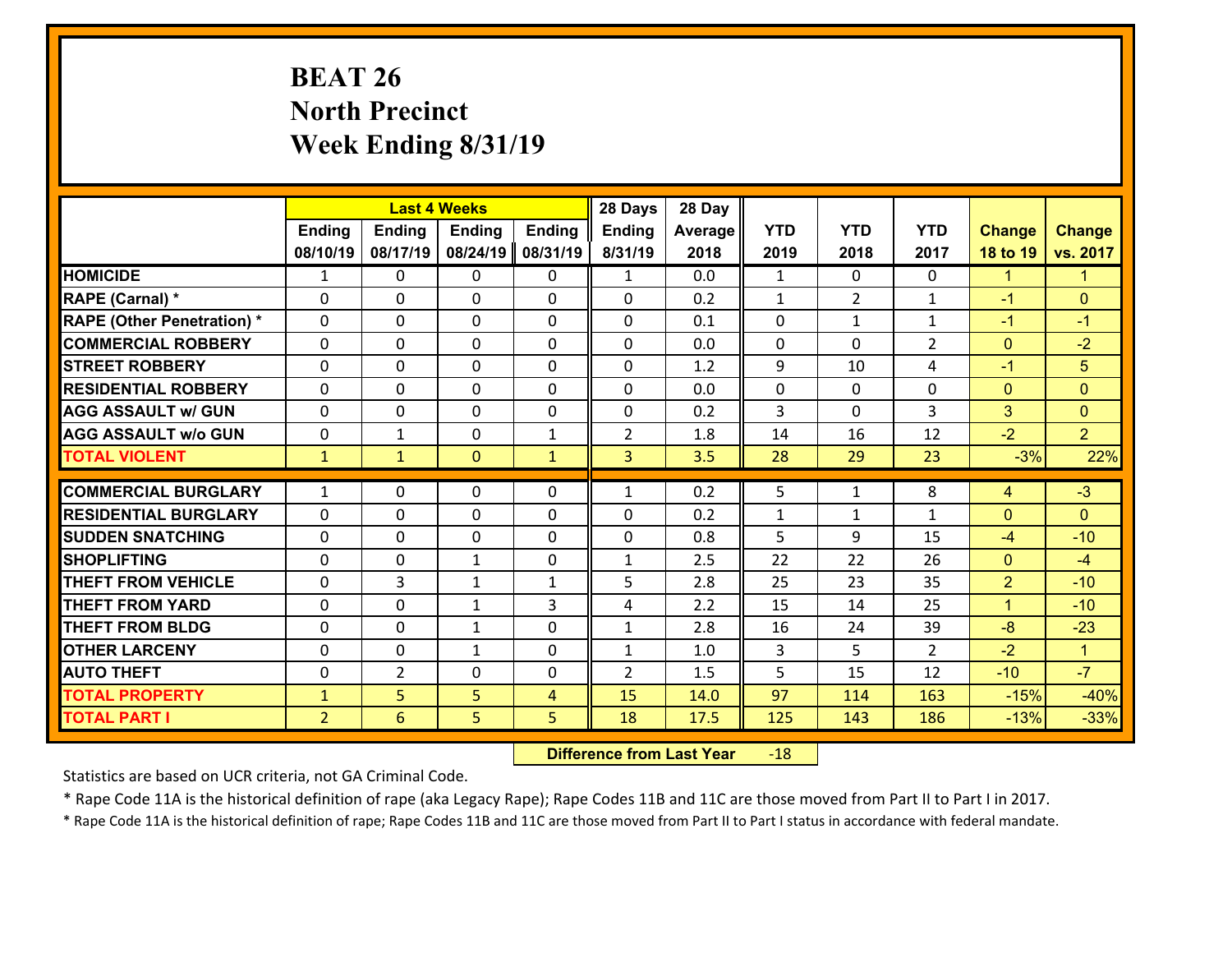# **BEAT 27 North Precinct Week Ending 8/31/19**

|                                              |                                  | <b>Last 4 Weeks</b> |                     |                                  | 28 Days        | 28 Day       |                     |                |                |               |                      |
|----------------------------------------------|----------------------------------|---------------------|---------------------|----------------------------------|----------------|--------------|---------------------|----------------|----------------|---------------|----------------------|
|                                              | <b>Ending</b>                    | <b>Ending</b>       | <b>Ending</b>       | <b>Ending</b>                    | <b>Ending</b>  | Average      | <b>YTD</b>          | <b>YTD</b>     | <b>YTD</b>     | <b>Change</b> | <b>Change</b>        |
|                                              | 08/10/19                         | 08/17/19            | 08/24/19            | 08/31/19                         | 8/31/19        | 2018         | 2019                | 2018           | 2017           | 18 to 19      | vs. 2017             |
| <b>HOMICIDE</b>                              | $\mathbf{0}$                     | 0                   | 0                   | $\mathbf{1}$                     | $\mathbf{1}$   | 0.0          | $\mathbf{1}$        | $\Omega$       | $\overline{2}$ | $\mathbf{1}$  | $-1$                 |
| RAPE (Carnal) *                              | $\Omega$                         | 0                   | $\mathbf{0}$        | 0                                | $\Omega$       | 0.2          | $\mathbf{0}$        | 0              | 6              | $\mathbf{0}$  | $-6$                 |
| <b>RAPE (Other Penetration) *</b>            | $\Omega$                         | $\Omega$            | $\mathbf{1}$        | $\overline{2}$                   | 3              | 0.2          | 3                   | $\overline{2}$ | $\overline{2}$ | $\mathbf{1}$  | $\blacktriangleleft$ |
| <b>COMMERCIAL ROBBERY</b>                    | $\mathbf{1}$                     | 0                   | $\mathbf 0$         | $\Omega$                         | $\mathbf{1}$   | 0.2          | $\mathbf{1}$        | $\overline{2}$ | 0              | $-1$          | $\mathbf{1}$         |
| <b>STREET ROBBERY</b>                        | $\mathbf{1}$                     | 0                   | $\mathbf 0$         | $\Omega$                         | $\mathbf{1}$   | 0.8          | 10                  | 6              | 8              | 4             | $\overline{2}$       |
| <b>RESIDENTIAL ROBBERY</b>                   | $\Omega$                         | $\Omega$            | $\mathbf 0$         | $\Omega$                         | 0              | 0.2          | $\mathbf{1}$        | $\overline{2}$ | $\Omega$       | $-1$          | $\blacktriangleleft$ |
| <b>AGG ASSAULT w/ GUN</b>                    | $\Omega$                         | $\overline{2}$      | $\mathbf 0$         | $\Omega$                         | $\overline{2}$ | 1.1          | 11                  | 12             | 5              | $-1$          | 6                    |
| <b>AGG ASSAULT w/o GUN</b>                   | 0                                | 0                   | $\mathbf{1}$        | 0                                | $\mathbf{1}$   | 1.1          | 27                  | 6              | 12             | 21            | 15                   |
| <b>TOTAL VIOLENT</b>                         | 2 <sup>2</sup>                   | $\overline{2}$      | $\overline{2}$      | 3                                | 9 <sup>°</sup> | 3.5          | 54                  | 30             | 35             | 80%           | 54%                  |
| <b>COMMERCIAL BURGLARY</b>                   | $\Omega$                         | 0                   | 0                   | 0                                | $\Omega$       | 0.4          | 3                   | 5              | 3              | $-2$          | $\mathbf{0}$         |
| <b>RESIDENTIAL BURGLARY</b>                  | $\Omega$                         | 0                   | $\mathbf{0}$        | 0                                | $\Omega$       | 0.8          |                     | 7              | 3              | $-3$          | 1                    |
| <b>SUDDEN SNATCHING</b>                      | $\Omega$                         | 0                   | $\mathbf{0}$        | $\Omega$                         |                |              | 4<br>$\overline{2}$ |                |                |               | $-11$                |
|                                              |                                  |                     |                     |                                  |                |              |                     |                |                |               |                      |
|                                              |                                  |                     |                     |                                  | $\Omega$       | 0.5          |                     | 6              | 13             | $-4$          |                      |
| <b>SHOPLIFTING</b>                           | 0                                | 0                   | 4                   | 4                                | 8              | 3.3          | 25                  | 32             | 14             | $-7$          | 11                   |
| <b>THEFT FROM VEHICLE</b>                    | $\mathbf{1}$                     | 3                   | $\mathbf{1}$        | $\Omega$                         | 5              | 2.5          | 28                  | 17             | 31             | 11            | $-3$                 |
| <b>THEFT FROM YARD</b>                       | 0                                | 0                   | 1                   | 0                                | $\mathbf{1}$   | 1.5          | 4                   | 14             | 13             | $-10$         | $-9$                 |
| <b>THEFT FROM BLDG</b>                       | 0                                | 0                   | $\mathbf 0$         | 0                                | 0              | 2.9          | 22                  | 27             | 29             | $-5$          | $-7$                 |
| <b>OTHER LARCENY</b>                         | 0                                | 0                   | $\mathbf 0$         | 0                                | 0              | 0.5          | $\overline{2}$      | $\overline{2}$ | $\overline{2}$ | $\mathbf{0}$  | $\mathbf{0}$         |
| <b>AUTO THEFT</b>                            | $\mathbf{1}$                     | $\mathbf{1}$        | 1                   | 0                                | 3              | 1.2          | 8                   | 9              | 9              | $-1$          | $-1$                 |
| <b>TOTAL PROPERTY</b><br><b>TOTAL PART I</b> | $\overline{2}$<br>$\overline{4}$ | 4<br>6              | $\overline{7}$<br>9 | $\overline{4}$<br>$\overline{7}$ | 17<br>26       | 13.6<br>17.1 | 98<br>152           | 119<br>149     | 117<br>152     | $-18%$<br>2%  | $-16%$<br>0%         |

**19. Difference from Last Year** 3  $3 \mid$ 

Statistics are based on UCR criteria, not GA Criminal Code.

\* Rape Code 11A is the historical definition of rape (aka Legacy Rape); Rape Codes 11B and 11C are those moved from Part II to Part I in 2017.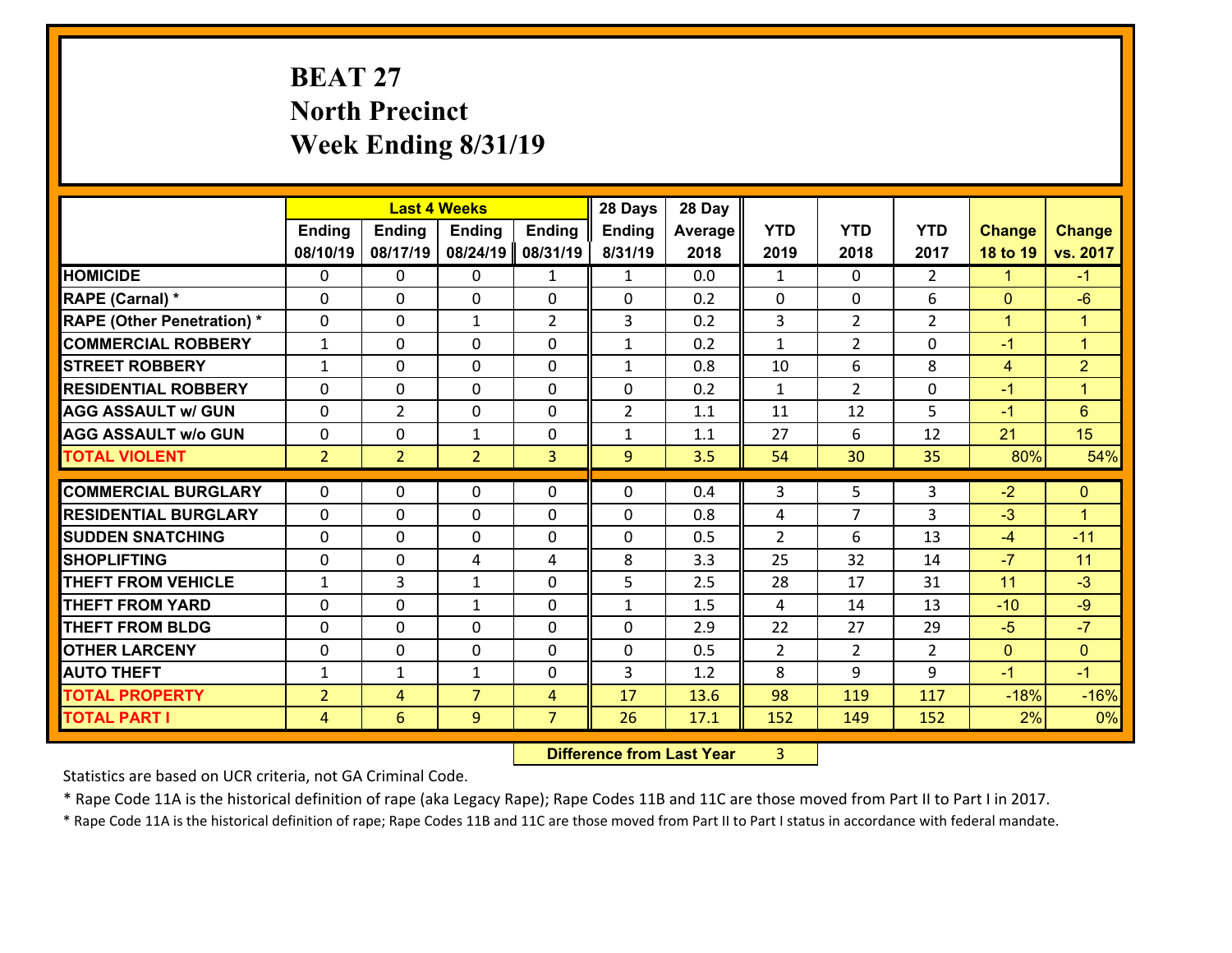

### **COMPSTATCENTRAL PRECINCTWeek Ending 8/31/19**

#### **PRECINCT COMMANDER:**

**CAPT. TONYA REID**



| Week<br><b>Ending</b><br>8/31/19 | Week<br>Ending<br>8/24/19                                   | Weekly<br>Avg<br>2018                          | 28-Day<br><b>Ending</b><br>8/31/19                       | $28-Dav$<br><b>Ending</b><br>8/3/19                           | Avg<br>28-Day<br>2018                                        | <b>YTD</b><br>2019                                       | <b>YTD</b><br>2018                                                   | <b>YTD</b><br>2017                                                | <b>Change</b><br>18 to 19                                                | <b>Change</b><br>vs. 2017                                     |
|----------------------------------|-------------------------------------------------------------|------------------------------------------------|----------------------------------------------------------|---------------------------------------------------------------|--------------------------------------------------------------|----------------------------------------------------------|----------------------------------------------------------------------|-------------------------------------------------------------------|--------------------------------------------------------------------------|---------------------------------------------------------------|
|                                  | 0                                                           | 0                                              |                                                          |                                                               |                                                              | 4                                                        |                                                                      | 6                                                                 | 3                                                                        | $-2$                                                          |
| 0                                | 0                                                           | $\Omega$                                       | 0                                                        | $\Omega$                                                      |                                                              | 7                                                        | 11                                                                   | 13                                                                | $-4$                                                                     | $-6$                                                          |
| $\mathbf 0$                      | $\Omega$                                                    | $\Omega$                                       | $\mathbf{0}$                                             | $\Omega$                                                      |                                                              |                                                          | 6                                                                    | 6                                                                 | $-5$                                                                     | $-5$                                                          |
| 4                                | 2                                                           | 0                                              | 3                                                        | 3                                                             |                                                              | 11                                                       | 6                                                                    | 11                                                                | 5                                                                        | 0                                                             |
| 1                                |                                                             | 4                                              | 6                                                        | 5                                                             | 5                                                            | 41                                                       | 36                                                                   | 41                                                                | 5                                                                        | 0                                                             |
| $\bf{0}$                         | $\mathbf{0}$                                                | 0                                              | 0                                                        | $\Omega$                                                      |                                                              | 3                                                        | 5                                                                    | 5                                                                 | $-2$                                                                     | $-2$                                                          |
| 4                                |                                                             | 2                                              | 10                                                       | 5                                                             | 7                                                            | 70                                                       | 53                                                                   | 74                                                                | 17                                                                       | $-4$                                                          |
|                                  | 2                                                           | 2                                              | 5.                                                       | 9                                                             | ⇁                                                            | 82                                                       | 55                                                                   | 57                                                                | 27                                                                       | 25                                                            |
| 8                                | 6                                                           | 5                                              | 25                                                       | 23                                                            | 22                                                           | 219                                                      | 173                                                                  | 213                                                               | 27%                                                                      | 3%                                                            |
|                                  |                                                             |                                                |                                                          |                                                               |                                                              |                                                          |                                                                      |                                                                   |                                                                          | 4                                                             |
|                                  |                                                             |                                                |                                                          |                                                               |                                                              |                                                          |                                                                      |                                                                   |                                                                          | -9                                                            |
|                                  |                                                             |                                                |                                                          |                                                               |                                                              |                                                          |                                                                      |                                                                   |                                                                          | $-10$                                                         |
|                                  |                                                             |                                                |                                                          |                                                               |                                                              |                                                          |                                                                      |                                                                   |                                                                          | $-4$                                                          |
|                                  |                                                             |                                                |                                                          |                                                               |                                                              |                                                          |                                                                      |                                                                   |                                                                          | $-66$                                                         |
|                                  |                                                             |                                                |                                                          |                                                               |                                                              |                                                          |                                                                      |                                                                   | и                                                                        | $-27$                                                         |
|                                  |                                                             |                                                |                                                          |                                                               |                                                              |                                                          |                                                                      |                                                                   |                                                                          | $-47$                                                         |
|                                  | ◢                                                           | -1                                             |                                                          |                                                               |                                                              |                                                          |                                                                      |                                                                   |                                                                          | 24                                                            |
|                                  | 1                                                           |                                                |                                                          |                                                               |                                                              |                                                          |                                                                      |                                                                   |                                                                          | $-62$                                                         |
|                                  |                                                             |                                                |                                                          |                                                               |                                                              |                                                          |                                                                      |                                                                   |                                                                          | $-18%$                                                        |
|                                  |                                                             |                                                |                                                          |                                                               |                                                              |                                                          |                                                                      |                                                                   |                                                                          | $-14%$                                                        |
|                                  | 0<br>5<br>0<br>9<br>8<br>5<br>$\mathbf{2}$<br>2<br>32<br>40 | $\overline{2}$<br>3<br>9<br>3<br>6<br>27<br>33 | 4<br>0<br>4<br>$\overline{7}$<br>4<br>3<br>4<br>27<br>33 | 5<br>12<br>2<br>31<br>30<br>14<br>16<br>5<br>5.<br>120<br>145 | 3<br>22<br>2<br>23<br>36<br>14<br>10<br>6<br>9<br>125<br>148 | 3<br>15<br>17<br>26<br>16<br>13<br>5<br>14<br>109<br>131 | 32<br>133<br>8<br>174<br>223<br>127<br>91<br>53<br>86<br>927<br>1146 | 26<br>145<br>140<br>213<br>126<br>119<br>27<br>130<br>933<br>1106 | 28<br>142<br>18<br>178<br>289<br>154<br>138<br>29<br>148<br>1124<br>1337 | 6<br>$-12$<br>34<br>10<br>$-28$<br>26<br>$-44$<br>$-1%$<br>4% |

Statistics are based on UCR criteria, not GA Criminal Code, and are **Difference from Last Year** 40

preliminary, based on RMS data at the time prepared, and are subject to change.

Cell Shading: white is within 0.6 standard deviation of the mean; red is above; green is below.

\* Code 11A is the pre‐2016 definition of rape; Codes 11B and 11C are by federal mandate in 2016.

| <b>Arrests</b> | Week<br><b>Ending</b><br>8/24/19 | YTD<br>2019 |
|----------------|----------------------------------|-------------|
| Felony         |                                  | 264         |
| <b>Drugs</b>   |                                  | 129         |
| Guns           |                                  |             |
| Gangs          |                                  |             |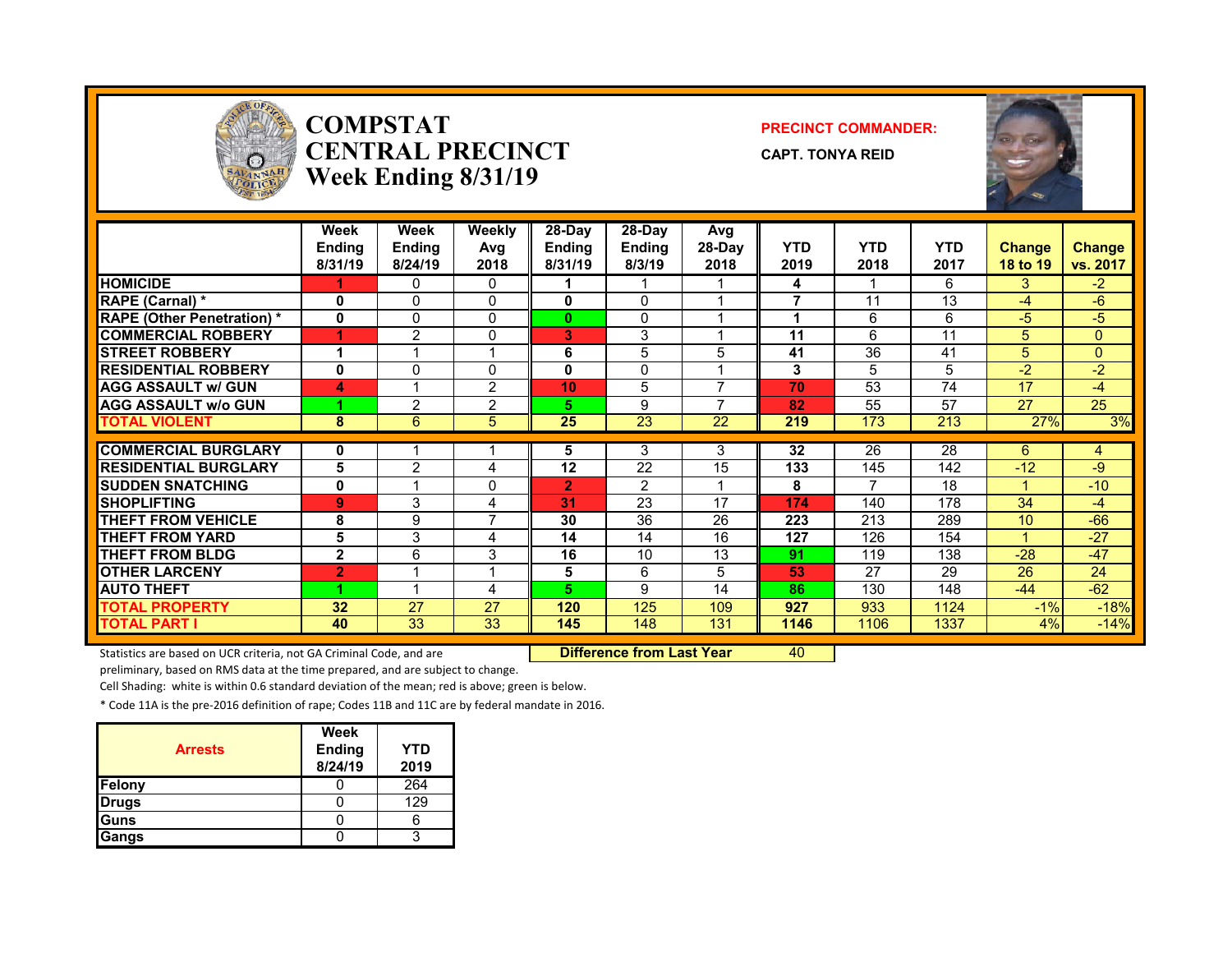# **BEAT 31 Central Precinct Week Ending 8/31/19**

|                                   |                |                | <b>Last 4 Weeks</b> |                | 28 Days        | 28 Day  |              |                |                |                |                      |
|-----------------------------------|----------------|----------------|---------------------|----------------|----------------|---------|--------------|----------------|----------------|----------------|----------------------|
|                                   | <b>Ending</b>  | <b>Ending</b>  | <b>Ending</b>       | <b>Ending</b>  | <b>Ending</b>  | Average | <b>YTD</b>   | <b>YTD</b>     | <b>YTD</b>     | <b>Change</b>  | <b>Change</b>        |
|                                   | 08/10/19       | 08/17/19       | 08/24/19            | 08/31/19       | 8/31/19        | 2018    | 2019         | 2018           | 2017           | 18 to 19       | vs. 2017             |
| <b>HOMICIDE</b>                   | $\mathbf{0}$   | 0              | 0                   | 0              | 0              | 0.2     | $\mathbf{1}$ | $\Omega$       | $\Omega$       | $\mathbf{1}$   | $\blacktriangleleft$ |
| <b>RAPE (Carnal) *</b>            | $\Omega$       | 0              | $\mathbf{0}$        | 0              | 0              | 0.0     | 3            | 0              | $\mathbf{1}$   | 3              | $\overline{2}$       |
| <b>RAPE (Other Penetration) *</b> | $\Omega$       | 0              | $\Omega$            | $\Omega$       | $\Omega$       | 0.2     | $\Omega$     | $\mathbf{1}$   | 3              | $-1$           | $-3$                 |
| <b>COMMERCIAL ROBBERY</b>         | $\Omega$       | $\Omega$       | $\mathbf 0$         | $\Omega$       | 0              | 0.1     | $\mathbf{0}$ | $\mathbf{1}$   | $\Omega$       | $-1$           | $\Omega$             |
| <b>STREET ROBBERY</b>             | $\mathbf{1}$   | $\mathbf 1$    | $\mathbf 0$         | 0              | $\overline{2}$ | 0.7     | 5            | 6              | 11             | $-1$           | $-6$                 |
| <b>RESIDENTIAL ROBBERY</b>        | 0              | 0              | $\mathbf 0$         | 0              | 0              | 0.0     | $\mathbf 0$  | 0              | $\overline{2}$ | $\mathbf{0}$   | $-2$                 |
| <b>AGG ASSAULT w/ GUN</b>         | $\mathbf{1}$   | 0              | $\mathbf 0$         | $\mathbf{1}$   | $\overline{2}$ | 0.8     | 13           | $\overline{7}$ | 12             | $6\phantom{1}$ | $\blacktriangleleft$ |
| <b>AGG ASSAULT w/o GUN</b>        | 0              | 0              | $\mathbf 0$         | $\mathbf{1}$   | $\mathbf{1}$   | 0.7     | 17           | 6              | 9              | 11             | 8                    |
| <b>TOTAL VIOLENT</b>              | 2 <sup>1</sup> | $\mathbf{1}$   | $\mathbf{0}$        | $\overline{2}$ | 5              | 2.6     | 39           | 21             | 38             | 86%            | 3%                   |
|                                   |                |                |                     |                |                |         |              |                |                |                |                      |
| <b>COMMERCIAL BURGLARY</b>        | $\Omega$       | $\overline{2}$ | 0                   | 0              | $\overline{2}$ | 0.6     | 9            | $\overline{7}$ | $\mathbf{1}$   | $\overline{2}$ | 8                    |
| <b>RESIDENTIAL BURGLARY</b>       | $\mathbf{1}$   | $\overline{2}$ | 1                   | $\overline{2}$ | 6              | 1.9     | 30           | 21             | 16             | 9              | 14                   |
| <b>SUDDEN SNATCHING</b>           | $\Omega$       | 0              | $\mathbf 0$         | $\Omega$       | 0              | 0.1     | 3            | $\mathbf{1}$   | 3              | $\overline{2}$ | $\Omega$             |
| <b>SHOPLIFTING</b>                | $\mathbf{1}$   | 0              | $\mathbf 0$         | $\Omega$       | $\mathbf{1}$   | 0.2     | 3            | $\overline{2}$ | 13             | $\mathbf{1}$   | $-10$                |
| <b>THEFT FROM VEHICLE</b>         | 3              | $\overline{2}$ | 1                   | $\mathbf{1}$   | $\overline{7}$ | 5.2     | 45           | 40             | 64             | 5              | $-19$                |
| <b>THEFT FROM YARD</b>            | $\mathbf{1}$   | 0              | $\mathbf 0$         | $\mathbf{1}$   | $\overline{2}$ | 3.8     | 37           | 28             | 40             | 9              | $-3$                 |
| <b>THEFT FROM BLDG</b>            | $\mathbf{1}$   | 0              | $\mathbf{1}$        | 0              | $\overline{2}$ | 2.0     | 14           | 19             | 22             | $-5$           | $-8$                 |
| <b>OTHER LARCENY</b>              | 0              | 1              | $\mathbf 0$         | 0              | $\mathbf{1}$   | 1.5     | 13           | 3              | 5              | 10             | 8                    |
| <b>AUTO THEFT</b>                 | 0              | 0              | $\mathbf{0}$        | 0              | 0              | 1.8     | 11           | 16             | 32             | $-5$           | $-21$                |
| <b>TOTAL PROPERTY</b>             | $\overline{7}$ | $\overline{7}$ | 3                   | $\overline{4}$ | 21             | 17.0    | 165          | 137            | 196            | 20%            | $-16%$               |
| <b>TOTAL PART I</b>               | 9              | 8              | 3                   | 6              | 26             | 19.6    | 204          | 158            | 234            | 29%            | $-13%$               |

 **Difference from Last Year**r 46

Statistics are based on UCR criteria, not GA Criminal Code.

\* Rape Code 11A is the historical definition of rape (aka Legacy Rape); Rape Codes 11B and 11C are those moved from Part II to Part I in 2017.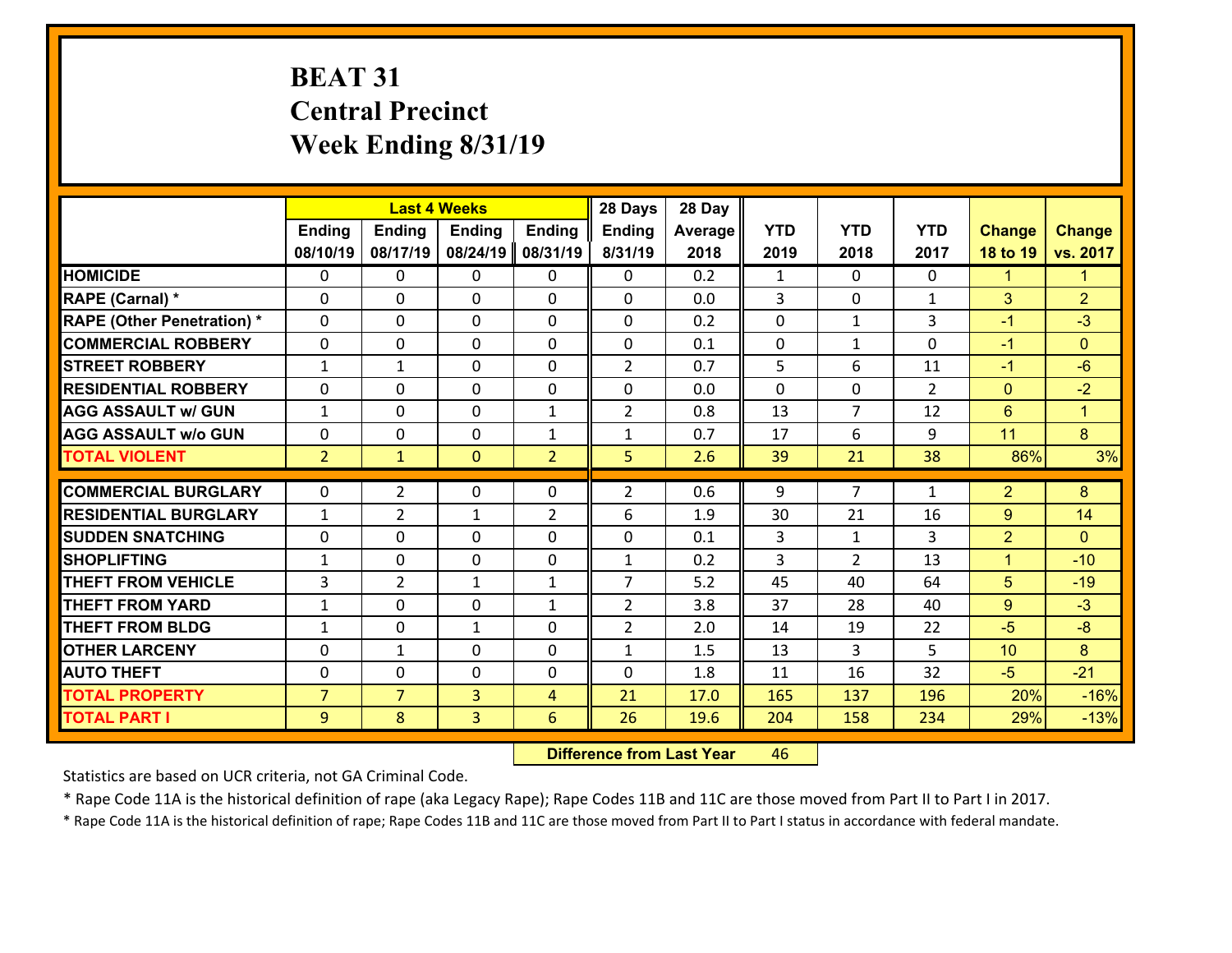# **BEAT 32 Central Precinct Week Ending 8/31/19**

|                                   |                |               | <b>Last 4 Weeks</b> |                | 28 Days        | 28 Day  |                |                |                      |               |                      |
|-----------------------------------|----------------|---------------|---------------------|----------------|----------------|---------|----------------|----------------|----------------------|---------------|----------------------|
|                                   | <b>Ending</b>  | <b>Ending</b> | <b>Ending</b>       | <b>Ending</b>  | <b>Ending</b>  | Average | <b>YTD</b>     | <b>YTD</b>     | <b>YTD</b>           | <b>Change</b> | <b>Change</b>        |
|                                   | 08/10/19       | 08/17/19      | 08/24/19            | 08/31/19       | 8/31/19        | 2018    | 2019           | 2018           | 2017                 | 18 to 19      | vs. 2017             |
| <b>HOMICIDE</b>                   | $\Omega$       | 0             | 0                   | 0              | $\Omega$       | 0.0     | 1              | $\Omega$       | 0                    | $\mathbf{1}$  | $\mathbf{1}$         |
| RAPE (Carnal) *                   | 0              | 0             | $\mathbf{0}$        | 0              | $\Omega$       | 0.1     | $\mathbf{1}$   | $\mathbf{1}$   | 4                    | $\mathbf{0}$  | $-3$                 |
| <b>RAPE (Other Penetration) *</b> | $\Omega$       | 0             | $\mathbf{0}$        | $\Omega$       | 0              | 0.1     | $\Omega$       | $\mathbf{1}$   | $\overline{2}$       | $-1$          | $-2$                 |
| <b>COMMERCIAL ROBBERY</b>         | 0              | 0             | $\overline{2}$      | $\mathbf{1}$   | 3              | 0.3     | 8              | 3              | 4                    | 5             | 4                    |
| <b>STREET ROBBERY</b>             | $\Omega$       | 0             | $\mathbf 0$         | 0              | 0              | 0.3     | $\overline{3}$ | 4              | $\overline{2}$       | $-1$          | $\mathbf{1}$         |
| <b>RESIDENTIAL ROBBERY</b>        | $\Omega$       | $\Omega$      | $\mathbf 0$         | $\Omega$       | 0              | 0.1     | $\mathbf 0$    | 0              | $\Omega$             | $\mathbf{0}$  | $\overline{0}$       |
| <b>AGG ASSAULT w/ GUN</b>         | $\Omega$       | 0             | $\mathbf 0$         | $\Omega$       | 0              | 0.5     | $\overline{2}$ | 4              | 5                    | $-2$          | $-3$                 |
| <b>AGG ASSAULT w/o GUN</b>        | 0              | 1             | $\mathbf 0$         | 0              | $\mathbf{1}$   | 0.8     | 8              | 5              | 3                    | 3             | 5 <sup>5</sup>       |
| <b>TOTAL VIOLENT</b>              | $\mathbf{0}$   | $\mathbf{1}$  | $\overline{2}$      | $\mathbf{1}$   | $\overline{4}$ | 2.2     | 23             | 18             | 20                   | 28%           | 15%                  |
| <b>COMMERCIAL BURGLARY</b>        | $\Omega$       | 0             | $\mathbf{0}$        | $\Omega$       | $\Omega$       | 0.2     | 3              | $\overline{2}$ | $\overline{2}$       | $\mathbf{1}$  | $\blacktriangleleft$ |
|                                   |                |               |                     |                |                |         |                |                |                      |               |                      |
| <b>RESIDENTIAL BURGLARY</b>       | 0              | 0             | $\mathbf 0$         | $\mathbf{1}$   | $\mathbf{1}$   | 2.1     | 17             | 20             | 15                   | $-3$          | $\overline{2}$       |
| <b>SUDDEN SNATCHING</b>           | 0              | 0             | $\mathbf 0$         | 0              | 0              | 0.0     | $\mathbf{1}$   | $\mathbf{0}$   | $\overline{2}$<br>35 | $\mathbf{1}$  | $-1$<br>$-3$         |
| <b>SHOPLIFTING</b>                | 0              | 0             | $\mathbf 0$         | $\overline{2}$ | $\overline{2}$ | 5.2     | 32             | 53             |                      | $-21$         |                      |
| <b>THEFT FROM VEHICLE</b>         | $\overline{2}$ | 0             | $\overline{2}$      | $\mathbf{1}$   | 5              | 6.4     | 40             | 51             | 83                   | $-11$         | $-43$                |
| <b>THEFT FROM YARD</b>            | 3              | 0             | 1                   | 0              | 4              | 3.6     | 21             | 35             | 30                   | $-14$         | $-9$                 |
| <b>THEFT FROM BLDG</b>            | 3              | 0             | $\overline{2}$      | $\mathbf{1}$   | 6              | 2.4     | 23             | 25             | 33                   | $-2$          | $-10$                |
| <b>OTHER LARCENY</b>              | 0              | 0             | $\mathbf 0$         | 0              | 0              | 1.7     | $\overline{2}$ | 13             | $\overline{7}$       | $-11$         | $-5$                 |
| <b>AUTO THEFT</b>                 | $\mathbf{0}$   | 0             | $\mathbf{0}$        | 0              | 0              | 1.7     | 12             | 15             | 24                   | $-3$          | $-12$                |
| <b>TOTAL PROPERTY</b>             | 8              | $\mathbf{0}$  | 5                   | 5              | 18             | 23.2    | 151            | 214            | 231                  | $-29%$        | $-35%$               |
| <b>TOTAL PART I</b>               | 8              | $\mathbf{1}$  | $\overline{7}$      | 6              | 22             | 25.5    | 174            | 232            | 251                  | $-25%$        | $-31%$               |

 **Difference from Last Year**‐58

Statistics are based on UCR criteria, not GA Criminal Code.

\* Rape Code 11A is the historical definition of rape (aka Legacy Rape); Rape Codes 11B and 11C are those moved from Part II to Part I in 2017.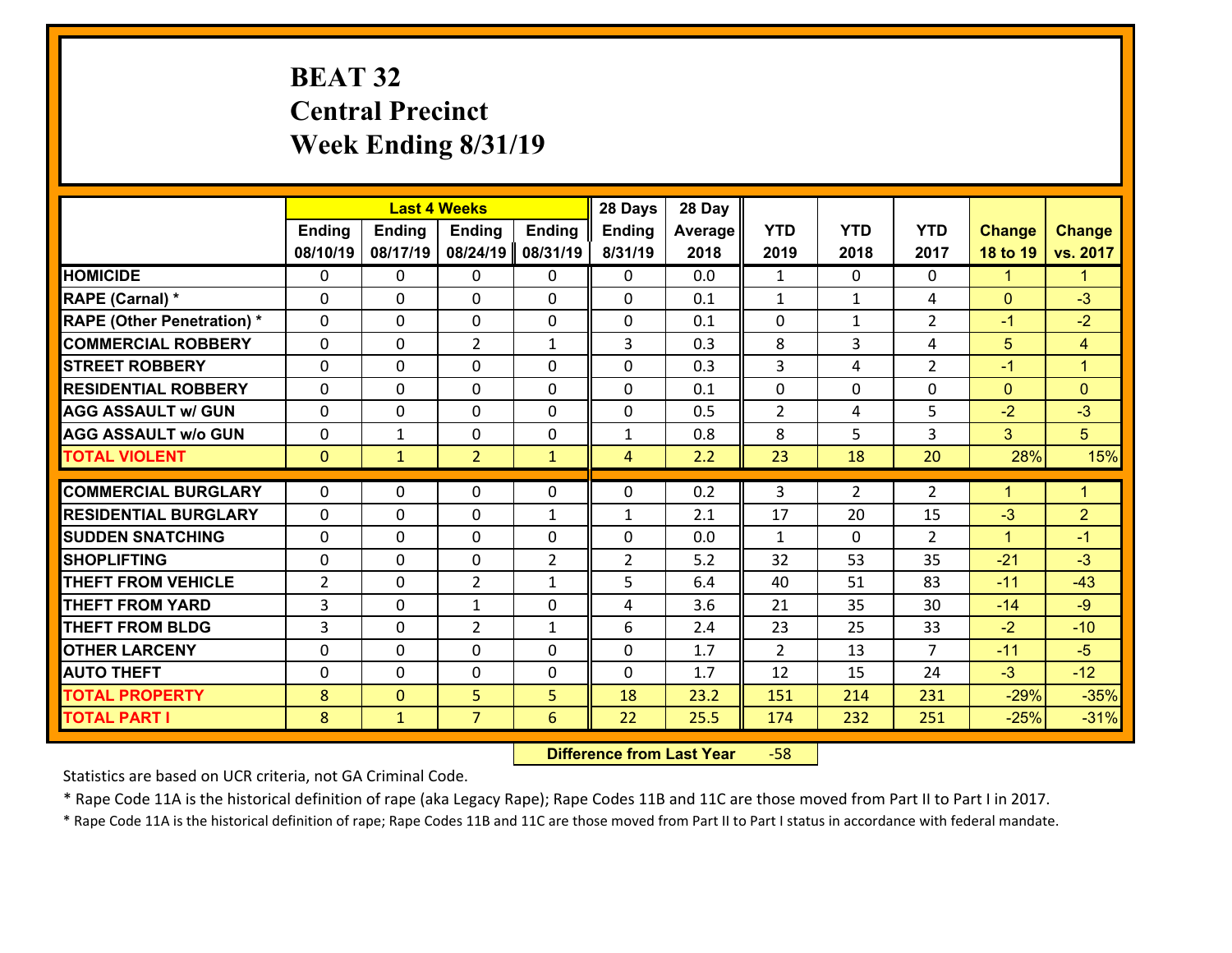# **BEAT 33 Central Precinct Week Ending 8/31/19**

|                                   |                |                | <b>Last 4 Weeks</b> |                | 28 Days        | 28 Day  |                |                |                |                |                |
|-----------------------------------|----------------|----------------|---------------------|----------------|----------------|---------|----------------|----------------|----------------|----------------|----------------|
|                                   | <b>Ending</b>  | <b>Ending</b>  | <b>Ending</b>       | <b>Ending</b>  | <b>Ending</b>  | Average | <b>YTD</b>     | <b>YTD</b>     | <b>YTD</b>     | <b>Change</b>  | <b>Change</b>  |
|                                   | 08/10/19       | 08/17/19       | 08/24/19            | 08/31/19       | 8/31/19        | 2018    | 2019           | 2018           | 2017           | 18 to 19       | vs. 2017       |
| <b>HOMICIDE</b>                   | 0              | $\Omega$       | 0                   | $\mathbf{1}$   | $\mathbf{1}$   | 0.0     | 2              | $\Omega$       | $\mathbf{1}$   | $\overline{2}$ | $\mathbf{1}$   |
| RAPE (Carnal) *                   | $\Omega$       | 0              | $\mathbf{0}$        | 0              | 0              | 0.2     | $\mathbf{0}$   | 3              | $\overline{2}$ | $-3$           | $-2$           |
| <b>RAPE (Other Penetration) *</b> | $\Omega$       | 0              | $\mathbf{0}$        | $\Omega$       | 0              | 0.2     | $\Omega$       | $\mathbf{1}$   | $\mathbf{1}$   | $-1$           | $-1$           |
| <b>COMMERCIAL ROBBERY</b>         | 0              | 0              | 0                   | $\Omega$       | $\mathbf{0}$   | 0.2     | $\overline{2}$ | $\mathbf{1}$   | 5              | $\mathbf{1}$   | $-3$           |
| <b>STREET ROBBERY</b>             | 0              | $\overline{2}$ | $\mathbf 0$         | 0              | $\overline{2}$ | 1.7     | 10             | 16             | 13             | $-6$           | $-3$           |
| <b>RESIDENTIAL ROBBERY</b>        | $\Omega$       | $\Omega$       | $\mathbf 0$         | $\Omega$       | $\Omega$       | 0.0     | $\Omega$       | $\mathbf 0$    | $\Omega$       | $\mathbf{0}$   | $\overline{0}$ |
| <b>AGG ASSAULT w/ GUN</b>         | 0              | $\Omega$       | $\mathbf 0$         | $\Omega$       | 0              | 0.8     | 10             | $\overline{7}$ | 17             | 3              | $-7$           |
| <b>AGG ASSAULT w/o GUN</b>        | 0              | 0              | $\mathbf 0$         | 0              | 0              | 1.0     | 18             | 4              | 12             | 14             | $6^{\circ}$    |
| <b>TOTAL VIOLENT</b>              | $\mathbf{0}$   | $\overline{2}$ | $\mathbf{0}$        | $\mathbf{1}$   | 3              | 4.1     | 42             | 32             | 51             | 31%            | $-18%$         |
| <b>COMMERCIAL BURGLARY</b>        | $\Omega$       | $\Omega$       | $\mathbf{0}$        | $\Omega$       | 0              | 0.8     | 5              | $\overline{7}$ | 5              | $-2$           | $\mathbf{0}$   |
| <b>RESIDENTIAL BURGLARY</b>       | 0              | 0              | $\mathbf{1}$        | 0              | $\mathbf{1}$   | 1.8     | 19             | 15             | 9              | 4              | 10             |
| <b>SUDDEN SNATCHING</b>           | $\mathbf{1}$   | 0              | 0                   | $\Omega$       | $\mathbf{1}$   | 0.4     | $\mathbf{1}$   | 3              | 3              | $-2$           | $-2$           |
| <b>SHOPLIFTING</b>                | $\overline{2}$ | 8              | $\overline{2}$      | 5              | 17             | 4.8     | 76             | 35             | 64             | 41             | 12             |
| <b>THEFT FROM VEHICLE</b>         | 0              | 0              | $\overline{2}$      | $\overline{2}$ | 4              | 4.5     | 34             | 31             | 60             | 3              | $-26$          |
| <b>THEFT FROM YARD</b>            | 0              | $\mathbf{1}$   | $\mathbf{1}$        | $\overline{2}$ | 4              | 3.6     | 37             | 29             | 30             | 8              | $\overline{7}$ |
| <b>THEFT FROM BLDG</b>            | $\mathbf{1}$   | $\overline{2}$ | $\mathbf{1}$        | $\Omega$       | 4              | 2.7     | 13             | 21             | 22             | $-8$           | $-9$           |
| <b>OTHER LARCENY</b>              | 0              | $\mathbf{1}$   | $\mathbf 0$         | $\mathbf{1}$   | $\overline{2}$ | 1.0     | 23             | 4              | $\overline{7}$ | 19             | 16             |
| <b>AUTO THEFT</b>                 | $\Omega$       | 0              | $\mathbf{0}$        | $\Omega$       | 0              | 3.1     | 11             | 30             | 29             | $-19$          | $-18$          |
| <b>TOTAL PROPERTY</b>             | 4              | 12             | $\overline{7}$      | 10             | 33             | 22.7    | 219            | 175            | 229            | 25%            | $-4%$          |
| <b>TOTAL PART I</b>               | $\overline{4}$ | 14             | $\overline{7}$      | 11             | 36             | 26.8    | 261            | 207            | 280            | 26%            | $-7%$          |
|                                   |                |                |                     |                |                |         |                |                |                |                |                |

 **Difference from Last Year**r 54

Statistics are based on UCR criteria, not GA Criminal Code.

\* Rape Code 11A is the historical definition of rape (aka Legacy Rape); Rape Codes 11B and 11C are those moved from Part II to Part I in 2017.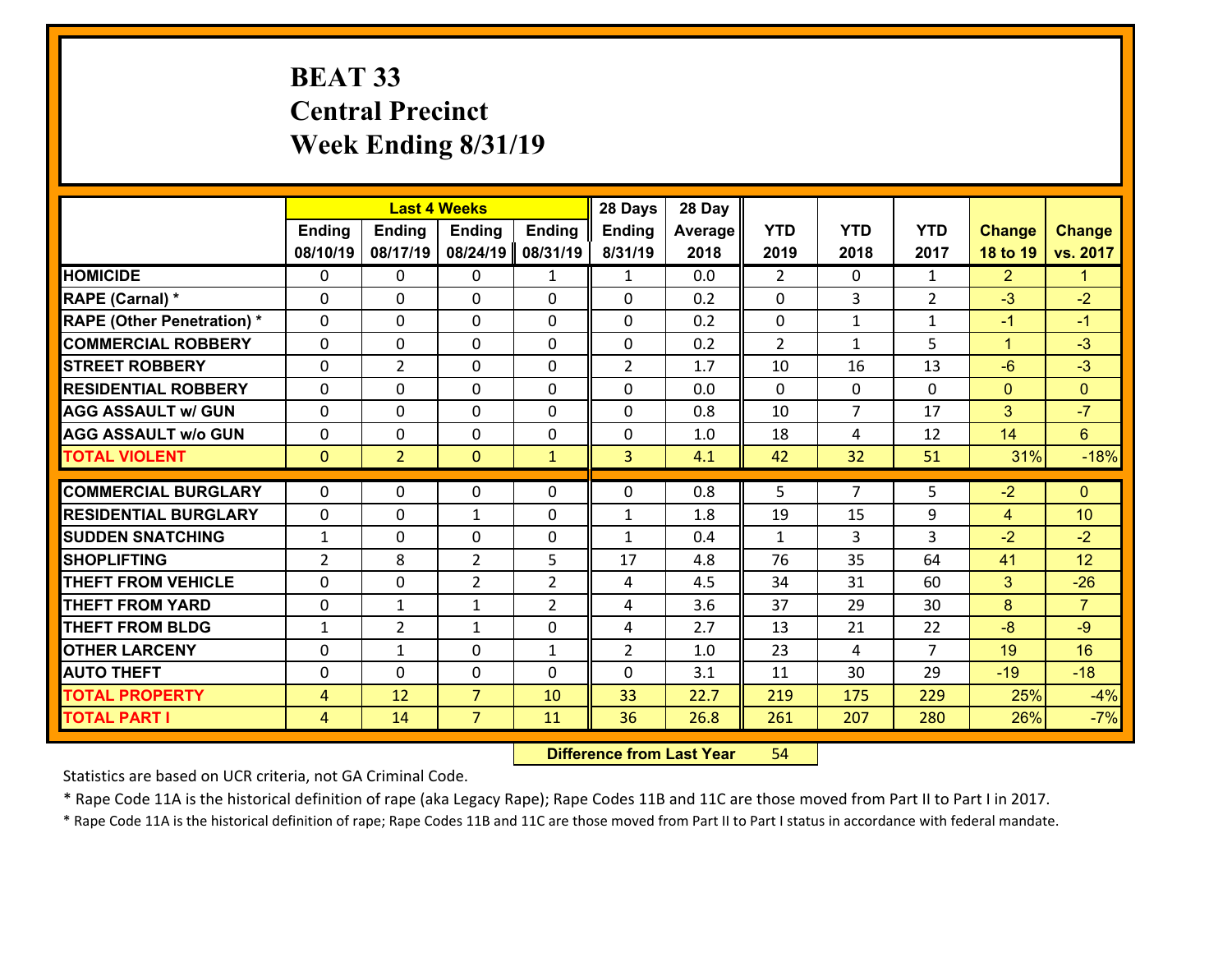# **BEAT 34 Central Precinct Week Ending 8/31/19**

|                                   |                |                | <b>Last 4 Weeks</b> |                | 28 Days         | 28 Day  |                |                |                |                      |                      |
|-----------------------------------|----------------|----------------|---------------------|----------------|-----------------|---------|----------------|----------------|----------------|----------------------|----------------------|
|                                   | <b>Ending</b>  | <b>Ending</b>  | <b>Ending</b>       | <b>Ending</b>  | <b>Ending</b>   | Average | <b>YTD</b>     | <b>YTD</b>     | <b>YTD</b>     | <b>Change</b>        | <b>Change</b>        |
|                                   | 08/10/19       | 08/17/19       | 08/24/19            | 08/31/19       | 8/31/19         | 2018    | 2019           | 2018           | 2017           | 18 to 19             | vs. 2017             |
| <b>HOMICIDE</b>                   | $\Omega$       | 0              | 0                   | 0              | 0               | 0.2     | 0              | $\mathbf{1}$   | 4              | $-1$                 | $-4$                 |
| RAPE (Carnal) *                   | $\Omega$       | 0              | $\Omega$            | $\Omega$       | $\Omega$        | 0.1     | 2              | $\mathbf{1}$   | 4              | $\mathbf{1}$         | $-2$                 |
| <b>RAPE (Other Penetration) *</b> | 0              | 0              | $\mathbf 0$         | 0              | 0               | 0.0     | $\mathbf{1}$   | 0              | 0              | $\mathbf{1}$         | $\blacktriangleleft$ |
| <b>COMMERCIAL ROBBERY</b>         | 0              | 0              | $\mathbf 0$         | 0              | 0               | 0.0     | $\mathbf 0$    | $\mathbf 0$    | 0              | $\overline{0}$       | $\mathbf{0}$         |
| <b>STREET ROBBERY</b>             | 0              | 0              | $\mathbf{1}$        | 0              | $\mathbf{1}$    | 0.8     | 9              | 5              | $\overline{7}$ | 4                    | $\overline{2}$       |
| <b>RESIDENTIAL ROBBERY</b>        | $\Omega$       | 0              | $\mathbf 0$         | 0              | 0               | 0.2     | $\overline{2}$ | $\mathbf{1}$   | $\overline{2}$ | $\mathbf{1}$         | $\overline{0}$       |
| <b>AGG ASSAULT w/ GUN</b>         | 0              | 0              | 1                   | $\overline{2}$ | 3               | 1.8     | 15             | 14             | 25             | $\mathbf{1}$         | $-10$                |
| <b>AGG ASSAULT w/o GUN</b>        | 0              | 1              | 1                   | 0              | $\overline{2}$  | 2.3     | 22             | 22             | 16             | $\overline{0}$       | $6\phantom{a}$       |
| <b>TOTAL VIOLENT</b>              | $\mathbf{O}$   | $\mathbf{1}$   | $\overline{3}$      | $\overline{2}$ | $6\overline{6}$ | 5.4     | 51             | 44             | 58             | 16%                  | $-12%$               |
|                                   |                |                |                     |                |                 |         |                |                |                |                      |                      |
| <b>COMMERCIAL BURGLARY</b>        | $\Omega$       | 0              | $\mathbf{0}$        | 0              | 0               | 0.1     | 2              | $\mathbf{1}$   | 5              | $\blacktriangleleft$ | $-3$                 |
| <b>RESIDENTIAL BURGLARY</b>       | $\mathbf{1}$   | 0              | 0                   | $\mathbf{1}$   | $\overline{2}$  | 4.4     | 25             | 42             | 53             | $-17$                | $-28$                |
| <b>SUDDEN SNATCHING</b>           | 0              | 0              | $\mathbf 0$         | 0              | 0               | 0.3     | $\mathbf{1}$   | $\overline{2}$ | 6              | $-1$                 | $-5$                 |
| <b>SHOPLIFTING</b>                | 0              | $\mathbf{1}$   | $\mathbf{1}$        | 0              | $\overline{2}$  | 0.5     | 8              | 6              | 22             | $\overline{2}$       | $-14$                |
| <b>THEFT FROM VEHICLE</b>         | $\mathbf{1}$   | 0              | 1                   | 0              | $\overline{2}$  | 2.8     | 21             | 28             | 30             | $-7$                 | $-9$                 |
| <b>THEFT FROM YARD</b>            | $\mathbf{1}$   | 0              | $\mathbf{1}$        | $\mathbf{1}$   | 3               | 1.5     | 20             | 12             | 18             | 8                    | $\overline{2}$       |
| <b>THEFT FROM BLDG</b>            | 0              | 0              | $\mathbf 0$         | 0              | 0               | 2.1     | 10             | 21             | 20             | $-11$                | $-10$                |
| <b>OTHER LARCENY</b>              | 0              | 0              | $\mathbf{1}$        | $\mathbf{1}$   | $\overline{2}$  | 0.2     | 4              | $\mathbf{1}$   | $\overline{2}$ | 3                    | $\overline{2}$       |
| <b>AUTO THEFT</b>                 | 0              | 1              | $\mathbf{1}$        | $\mathbf{1}$   | 3               | 2.3     | 19             | 23             | 28             | $-4$                 | $-9$                 |
| <b>TOTAL PROPERTY</b>             | $\overline{3}$ | $\overline{2}$ | 5                   | $\overline{4}$ | 14              | 14.0    | 110            | 136            | 184            | $-19%$               | $-40%$               |
| <b>TOTAL PART I</b>               | $\overline{3}$ | $\overline{3}$ | 8                   | 6              | 20              | 19.4    | 161            | 180            | 242            | $-11%$               | $-33%$               |

 **Difference from Last Year**r -19

Statistics are based on UCR criteria, not GA Criminal Code.

\* Rape Code 11A is the historical definition of rape (aka Legacy Rape); Rape Codes 11B and 11C are those moved from Part II to Part I in 2017.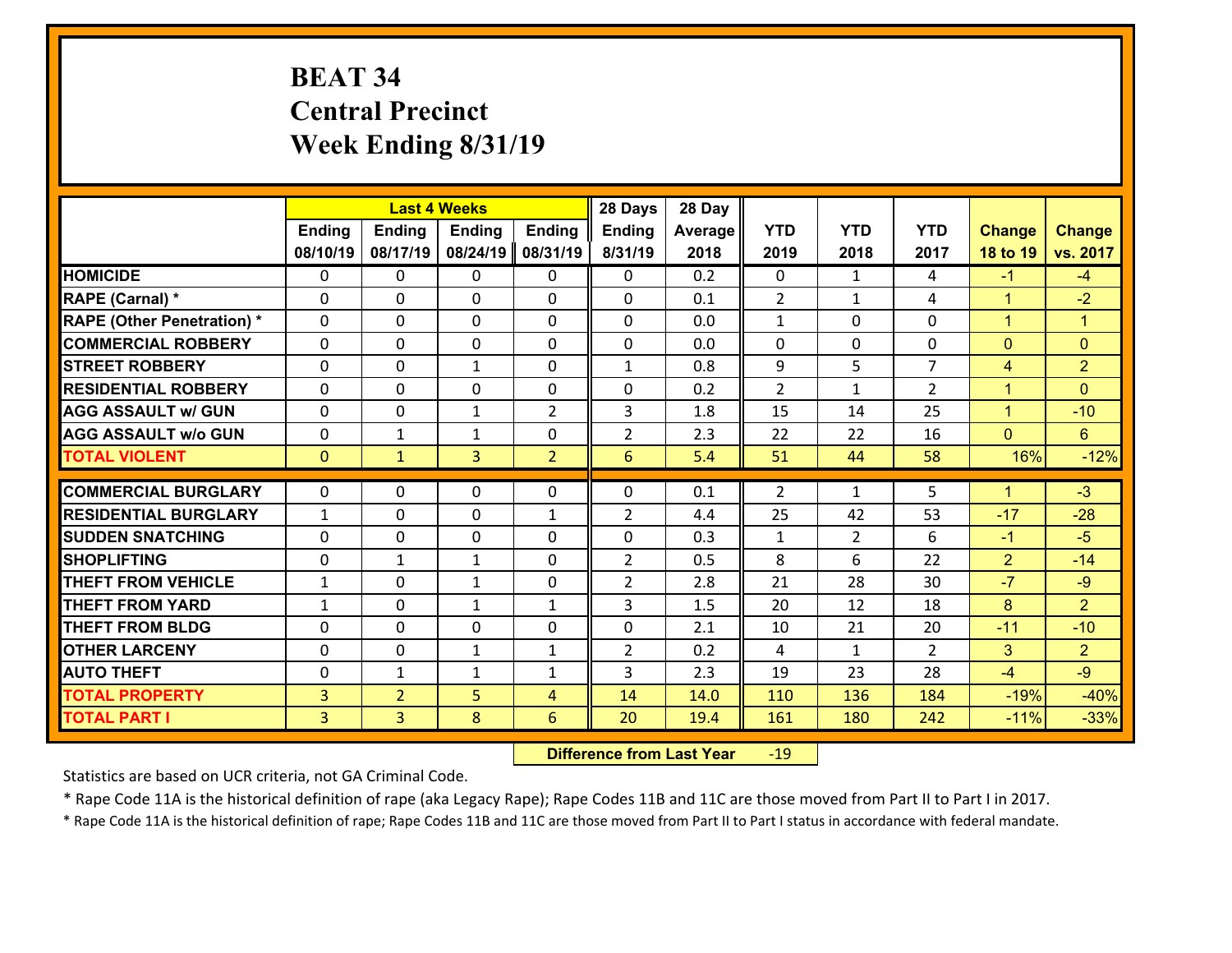## **BEAT 35 Central Precinct Week Ending 8/31/19**

|                                   |                | <b>Last 4 Weeks</b> |                |                | 28 Days        | 28 Day  |                |                |                |                |                |
|-----------------------------------|----------------|---------------------|----------------|----------------|----------------|---------|----------------|----------------|----------------|----------------|----------------|
|                                   | <b>Ending</b>  | <b>Ending</b>       | <b>Ending</b>  | <b>Ending</b>  | <b>Ending</b>  | Average | <b>YTD</b>     | <b>YTD</b>     | <b>YTD</b>     | <b>Change</b>  | <b>Change</b>  |
|                                   | 08/10/19       | 08/17/19            | 08/24/19       | 08/31/19       | 8/31/19        | 2018    | 2019           | 2018           | 2017           | 18 to 19       | vs. 2017       |
| <b>HOMICIDE</b>                   | $\mathbf{0}$   | 0                   | 0              | 0              | 0              | 0.1     | 0              | $\mathbf{0}$   | $\mathbf{1}$   | $\mathbf{0}$   | $-1$           |
| RAPE (Carnal) *                   | 0              | 0                   | $\mathbf{0}$   | 0              | 0              | 0.3     | $\mathbf{0}$   | 3              | 0              | $-3$           | $\mathbf{0}$   |
| <b>RAPE (Other Penetration) *</b> | $\Omega$       | 0                   | $\Omega$       | $\Omega$       | $\Omega$       | 0.3     | $\Omega$       | 3              | $\Omega$       | $-3$           | $\Omega$       |
| <b>COMMERCIAL ROBBERY</b>         | $\Omega$       | $\Omega$            | $\mathbf 0$    | $\Omega$       | 0              | 0.2     | $\mathbf{0}$   | $\mathbf{1}$   | $\overline{2}$ | $-1$           | $-2$           |
| <b>STREET ROBBERY</b>             | 0              | 0                   | $\mathbf 0$    | $\mathbf{1}$   | $\mathbf{1}$   | 0.6     | 9              | $\overline{2}$ | 5              | $\overline{7}$ | $\overline{4}$ |
| <b>RESIDENTIAL ROBBERY</b>        | 0              | 0                   | $\mathbf 0$    | 0              | 0              | 0.0     | $\mathbf 0$    | $\mathbf{0}$   | $\mathbf{1}$   | $\mathbf{0}$   | $-1$           |
| <b>AGG ASSAULT w/ GUN</b>         | $\overline{2}$ | $\overline{2}$      | $\mathbf 0$    | 0              | 4              | 1.9     | 21             | 17             | 11             | $\overline{4}$ | 10             |
| <b>AGG ASSAULT w/o GUN</b>        | 0              | 0                   | $\mathbf{1}$   | 0              | $\mathbf{1}$   | 1.6     | 12             | 12             | 11             | $\mathbf{0}$   | $\mathbf{1}$   |
| <b>TOTAL VIOLENT</b>              | 2 <sup>1</sup> | $\overline{2}$      | $\mathbf{1}$   | $\mathbf{1}$   | 6              | 5.0     | 42             | 38             | 31             | 11%            | 35%            |
| <b>COMMERCIAL BURGLARY</b>        | $\Omega$       | 0                   |                | 0              |                | 0.4     | 5              | 4              | $\overline{7}$ | 1              | $-2$           |
|                                   |                |                     | 1              |                | $\mathbf{1}$   |         |                |                |                |                |                |
| <b>RESIDENTIAL BURGLARY</b>       | $\Omega$       | 0                   | $\mathbf{0}$   | $\mathbf{1}$   | 1              | 3.6     | 24             | 32             | 33             | $-8$           | $-9$           |
| <b>SUDDEN SNATCHING</b>           | $\Omega$       | 0                   | $\mathbf{1}$   | $\Omega$       | $\mathbf{1}$   | 0.2     | $\mathbf{1}$   | $\mathbf{1}$   | 3              | $\mathbf{0}$   | $-2$           |
| <b>SHOPLIFTING</b>                | $\Omega$       | 1                   | $\mathbf 0$    | $\Omega$       | $\mathbf{1}$   | 2.5     | 22             | 20             | 20             | $\overline{2}$ | $\overline{2}$ |
| <b>THEFT FROM VEHICLE</b>         | $\mathbf{0}$   | 0                   | $\overline{2}$ | 3              | 5              | 3.9     | 54             | 33             | 30             | 21             | 24             |
| <b>THEFT FROM YARD</b>            | 0              | 0                   | $\mathbf 0$    | $\mathbf{1}$   | $\mathbf{1}$   | 2.1     | $\overline{7}$ | 16             | 22             | $-9$           | $-15$          |
| <b>THEFT FROM BLDG</b>            | 0              | 0                   | $\mathbf{1}$   | $\mathbf{1}$   | $\overline{2}$ | 1.3     | 15             | 15             | 27             | $\mathbf{0}$   | $-12$          |
| <b>OTHER LARCENY</b>              | 0              | 0                   | $\mathbf 0$    | 0              | 0              | 0.8     | 10             | 5 <sup>1</sup> | 6              | 5              | $\overline{4}$ |
| <b>AUTO THEFT</b>                 | 0              | 0                   | $\mathbf 0$    | 0              | 0              | 3.5     | 15             | 36             | 22             | $-21$          | $-7$           |
| <b>TOTAL PROPERTY</b>             | $\mathbf{0}$   | $\mathbf{1}$        | 5              | 6              | 12             | 18.3    | 153            | 162            | 170            | $-6%$          | $-10%$         |
| <b>TOTAL PART I</b>               | 2 <sup>1</sup> | $\overline{3}$      | 6              | $\overline{7}$ | 18             | 23.2    | 195            | 200            | 201            | $-3%$          | $-3%$          |

 **Difference from Last Year**‐5

Statistics are based on UCR criteria, not GA Criminal Code.

\* Rape Code 11A is the historical definition of rape (aka Legacy Rape); Rape Codes 11B and 11C are those moved from Part II to Part I in 2017.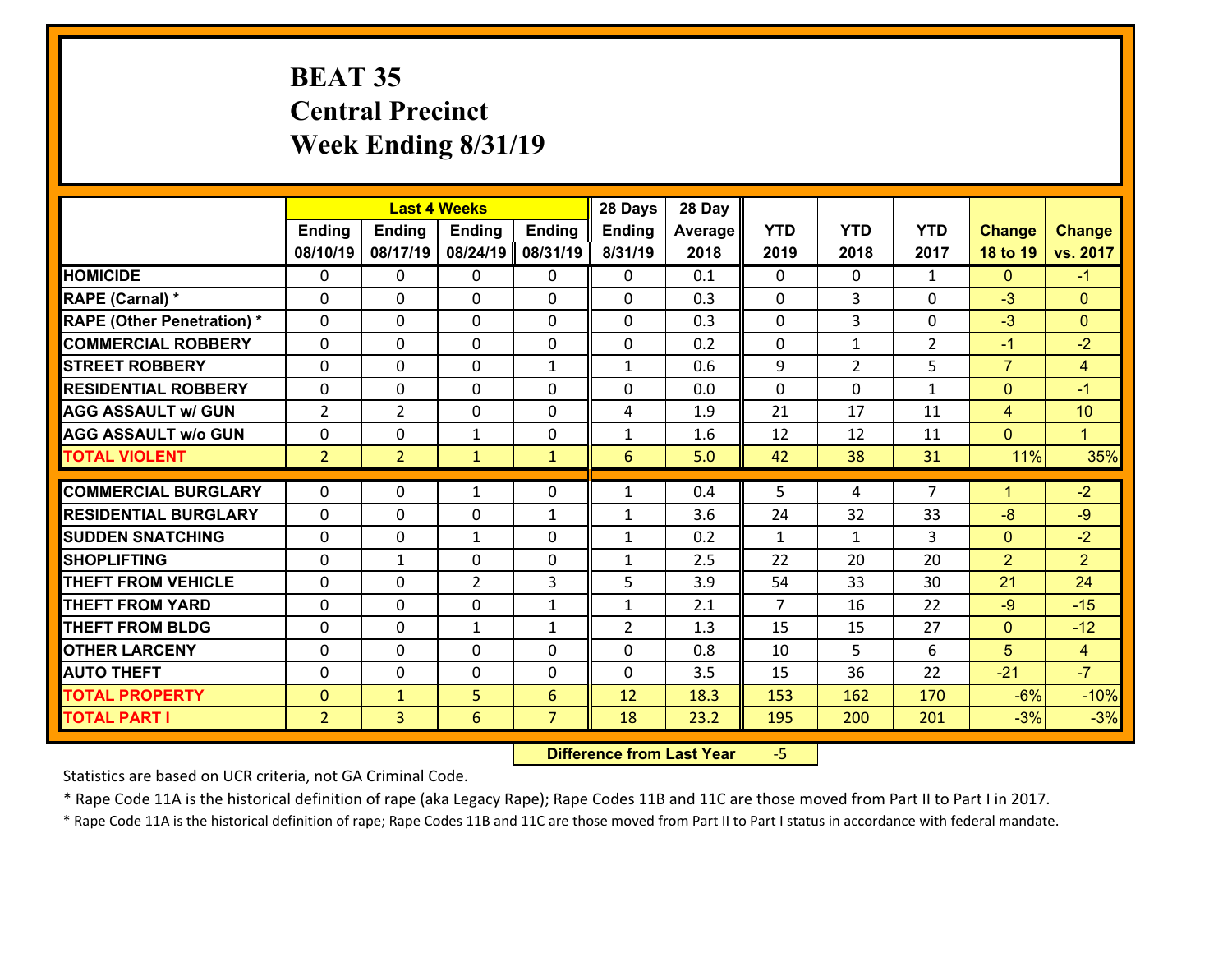## **BEAT 36 Central Precinct Week Ending 8/31/19**

|                                   |                |                | <b>Last 4 Weeks</b> |                | 28 Days        | 28 Day  |              |              |                |                |                      |
|-----------------------------------|----------------|----------------|---------------------|----------------|----------------|---------|--------------|--------------|----------------|----------------|----------------------|
|                                   | <b>Ending</b>  | <b>Ending</b>  | <b>Ending</b>       | <b>Ending</b>  | <b>Ending</b>  | Average | <b>YTD</b>   | <b>YTD</b>   | <b>YTD</b>     | <b>Change</b>  | <b>Change</b>        |
|                                   | 08/10/19       | 08/17/19       | 08/24/19            | 08/31/19       | 8/31/19        | 2018    | 2019         | 2018         | 2017           | 18 to 19       | vs. 2017             |
| <b>HOMICIDE</b>                   | $\Omega$       | 0              | 0                   | 0              | 0              | 0.1     | $\Omega$     | $\Omega$     | 0              | $\mathbf{0}$   | $\mathbf{0}$         |
| RAPE (Carnal) *                   | $\Omega$       | 0              | $\mathbf 0$         | 0              | 0              | 0.2     | $\mathbf{1}$ | 3            | $\overline{2}$ | $-2$           | $-1$                 |
| <b>RAPE (Other Penetration) *</b> | $\Omega$       | 0              | $\mathbf{0}$        | $\Omega$       | $\Omega$       | 0.1     | $\mathbf{0}$ | $\Omega$     | $\Omega$       | $\mathbf{0}$   | $\mathbf{0}$         |
| <b>COMMERCIAL ROBBERY</b>         | $\Omega$       | 0              | $\mathbf{0}$        | $\Omega$       | $\Omega$       | 0.0     | $\mathbf{1}$ | $\Omega$     | $\Omega$       | $\mathbf{1}$   | $\blacktriangleleft$ |
| <b>STREET ROBBERY</b>             | $\Omega$       | 0              | $\mathbf{0}$        | $\Omega$       | $\Omega$       | 0.4     | 5            | 3            | 3              | $\overline{2}$ | $\overline{2}$       |
| <b>RESIDENTIAL ROBBERY</b>        | $\Omega$       | 0              | $\mathbf{0}$        | $\Omega$       | $\Omega$       | 0.4     | $\mathbf{1}$ | 4            | $\Omega$       | $-3$           | $\blacktriangleleft$ |
| <b>AGG ASSAULT w/ GUN</b>         | 0              | 0              | $\mathbf 0$         | $\mathbf{1}$   | $\mathbf{1}$   | 0.7     | 9            | 4            | 4              | 5              | 5                    |
| <b>AGG ASSAULT w/o GUN</b>        | 0              | 0              | 0                   | 0              | $\mathbf 0$    | 0.7     | 5            | 6            | 6              | $-1$           | $-1$                 |
| <b>TOTAL VIOLENT</b>              | $\mathbf{0}$   | $\overline{0}$ | $\mathbf{0}$        | $\mathbf{1}$   | $\mathbf{1}$   | 2.5     | 22           | 20           | 15             | 10%            | 47%                  |
|                                   |                |                |                     |                |                |         |              |              |                |                |                      |
|                                   |                |                |                     |                |                |         |              |              |                |                |                      |
| <b>COMMERCIAL BURGLARY</b>        | $\overline{2}$ | 0              | 0                   | 0              | $\overline{2}$ | 0.5     | 8            | 5            | 8              | 3              | $\mathbf{0}$         |
| <b>RESIDENTIAL BURGLARY</b>       | $\Omega$       | 1              | $\mathbf 0$         | $\Omega$       | $\mathbf{1}$   | 1.6     | 18           | 15           | 16             | 3              | $\overline{2}$       |
| <b>SUDDEN SNATCHING</b>           | 0              | 0              | $\mathbf{0}$        | 0              | $\Omega$       | 0.2     | $\mathbf{1}$ | $\Omega$     | $\mathbf{1}$   | $\mathbf{1}$   | $\mathbf{0}$         |
| <b>SHOPLIFTING</b>                | 1              | 5              | $\mathbf 0$         | $\overline{2}$ | 8              | 3.5     | 33           | 24           | 24             | 9              | 9                    |
| <b>THEFT FROM VEHICLE</b>         | $\mathbf{1}$   | 4              | $\mathbf{1}$        | $\mathbf{1}$   | $\overline{7}$ | 3.2     | 29           | 30           | 22             | $-1$           | $\overline{7}$       |
| <b>THEFT FROM YARD</b>            | 0              | 0              | $\mathbf{0}$        | $\Omega$       | $\Omega$       | 1.1     | 5            | 6            | 14             | $-1$           | $-9$                 |
| <b>THEFT FROM BLDG</b>            | $\mathbf{1}$   | 0              | $\mathbf{1}$        | $\Omega$       | $\overline{2}$ | 2.1     | 16           | 18           | 14             | $-2$           | $\overline{2}$       |
| <b>OTHER LARCENY</b>              | 0              | 0              | $\mathbf{0}$        | $\Omega$       | $\Omega$       | 0.2     | $\mathbf{1}$ | $\mathbf{1}$ | $\mathcal{P}$  | $\mathbf{0}$   | $-1$                 |
| <b>AUTO THEFT</b>                 | 1              | $\mathbf{1}$   | $\mathbf{0}$        | 0              | $\overline{2}$ | 1.8     | 18           | 10           | 13             | 8              | 5                    |
| <b>TOTAL PROPERTY</b>             | 6              | 11             | $\overline{2}$      | 3              | 22             | 14.2    | 129          | 109          | 114            | 18%            | 13%                  |
| <b>TOTAL PART I</b>               | 6              | 11             | $\overline{2}$      | 4              | 23             | 16.7    | 151          | 129          | 129            | 17%            | 17%                  |

 **Difference from Last Year**r 22

Statistics are based on UCR criteria, not GA Criminal Code.

\* Rape Code 11A is the historical definition of rape (aka Legacy Rape); Rape Codes 11B and 11C are those moved from Part II to Part I in 2017.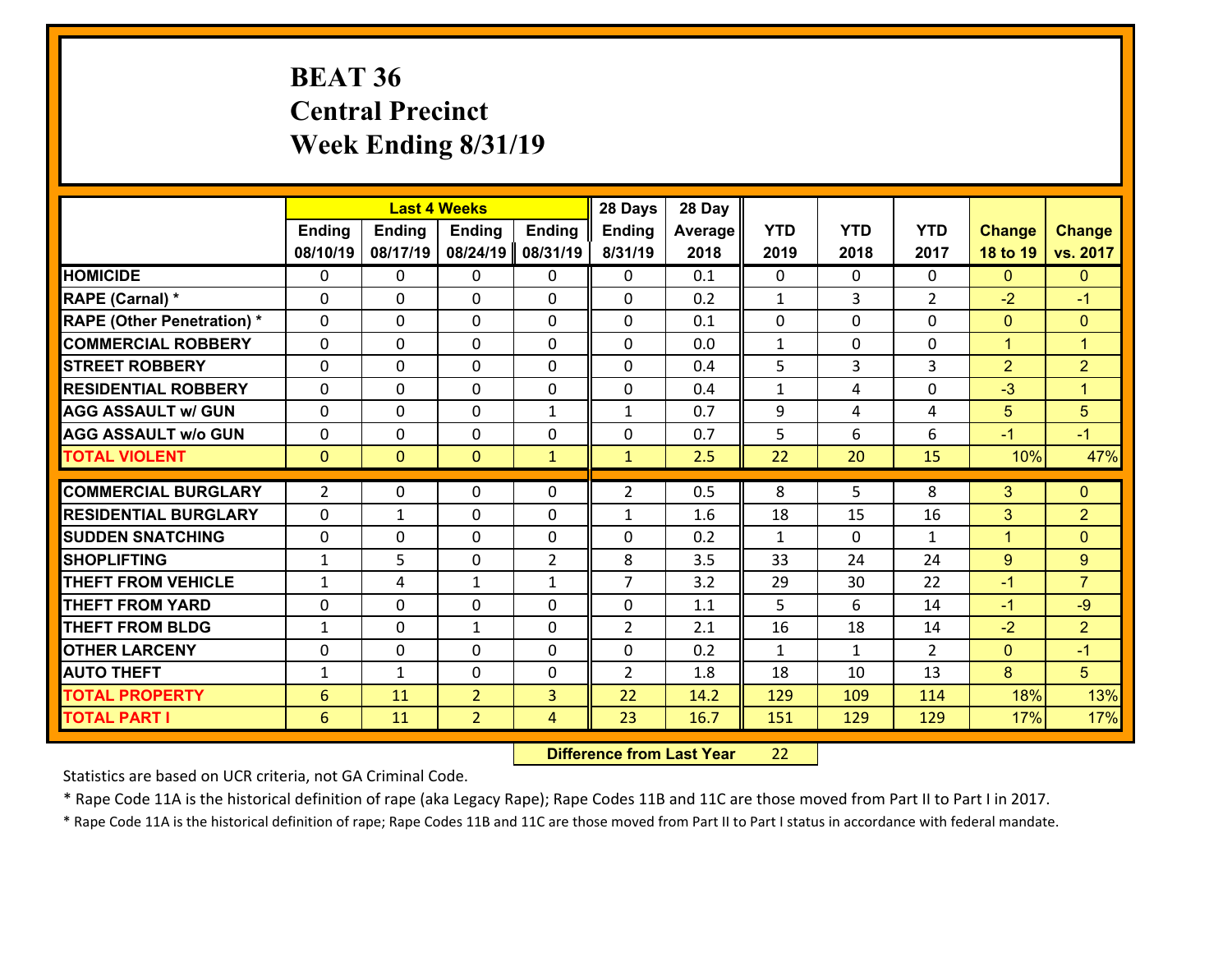

### **COMPSTATSOUTH PRECINCTWeek Ending 8/31/19**

#### **PRECINCT COMMANDER:**

**CAPT. MICHELLE HALFORD**



|                                   | Week<br><b>Ending</b><br>8/31/19 | Week<br><b>Ending</b><br>8/24/19 | Weekly<br>Avg<br>2018   | $28-Dav$<br><b>Ending</b><br>8/31/19 | $28-Dav$<br><b>Ending</b><br>8/3/19 | Avg<br>28-Day<br>2018 | <b>YTD</b><br>2019 | <b>YTD</b><br>2018 | <b>YTD</b><br>2017 | <b>Change</b><br>18 to 19 | <b>Change</b><br>vs. 2017 |
|-----------------------------------|----------------------------------|----------------------------------|-------------------------|--------------------------------------|-------------------------------------|-----------------------|--------------------|--------------------|--------------------|---------------------------|---------------------------|
| <b>HOMICIDE</b>                   | 0                                | 0                                | $\mathbf{0}$            | 0                                    | 0                                   | 0                     | 5                  | 3                  |                    | $\overline{2}$            | 4                         |
| <b>RAPE (Carnal) *</b>            | 0                                | $\Omega$                         | $\Omega$                | 0                                    |                                     |                       | $\overline{7}$     | ⇁                  | 5                  | $\Omega$                  | $\overline{2}$            |
| <b>RAPE (Other Penetration) *</b> | $\bf{0}$                         | 0                                | 0                       | $\bf{0}$                             |                                     |                       |                    | 13                 | 3                  | $-12$                     | $-2$                      |
| <b>COMMERCIAL ROBBERY</b>         |                                  |                                  | $\mathbf{0}$            | в                                    | 3                                   |                       | 12                 | 8                  | 22                 | 4                         | $-10$                     |
| <b>ISTREET ROBBERY</b>            | 0                                | $\Omega$                         | 1                       | 1                                    | 6                                   | 3                     | 26                 | 26                 | 19                 | $\Omega$                  | $\overline{7}$            |
| <b>RESIDENTIAL ROBBERY</b>        | 0                                | 0                                | 0                       | $\bf{0}$                             | 0                                   |                       | 3                  | 8                  |                    | $-5$                      | $\overline{2}$            |
| <b>AGG ASSAULT w/ GUN</b>         | $\overline{2}$                   |                                  | 1                       | 3                                    | 6                                   | 2                     | 40                 | 15                 | 27                 | 25                        | 13                        |
| <b>AGG ASSAULT w/o GUN</b>        | $\bf{0}$                         | 4                                | 1                       | 8                                    | 3                                   | 4                     | 59                 | 32                 | 24                 | 27                        | 35                        |
| <b>TOTAL VIOLENT</b>              | 3                                | 6                                | 3                       | 15                                   | 20                                  | 14                    | 153                | 112                | 102                | 37%                       | 50%                       |
| <b>COMMERCIAL BURGLARY</b>        |                                  |                                  |                         |                                      |                                     | 5                     | 46                 | 38                 | 43                 | 8                         | 3                         |
|                                   |                                  |                                  |                         | 4                                    | 4                                   |                       | 74                 |                    |                    |                           |                           |
| <b>RESIDENTIAL BURGLARY</b>       | 4                                | 4                                | 4                       | 14                                   | 10                                  | 15                    |                    | 138                | 128                | $-64$                     | $-54$                     |
| <b>ISUDDEN SNATCHING</b>          | 0                                | 0                                | $\Omega$                |                                      | 2                                   |                       | 10                 | 8                  | 3                  | $\overline{2}$            | 7                         |
| <b>SHOPLIFTING</b>                | 8                                | $\overline{ }$                   | 13                      | 23                                   | 42                                  | 53                    | 448                | 441                | 491                | $\overline{ }$            | $-43$                     |
| <b>THEFT FROM VEHICLE</b>         | 4                                |                                  | 7                       | 24                                   | 36                                  | 28                    | 254                | 243                | 293                | 11                        | $-39$                     |
| <b>THEFT FROM YARD</b>            | $\bf{0}$                         | $\overline{2}$                   | $\overline{2}$          | 7                                    | 4                                   | 8                     | 52                 | 72                 | 67                 | $-20$                     | $-15$                     |
| <b>THEFT FROM BLDG</b>            | $\mathbf{2}$                     | 4                                | 3                       | 21                                   | 16                                  | 12                    | 124                | 101                | 161                | 23                        | $-37$                     |
| <b>OTHER LARCENY</b>              | $\overline{2}$                   |                                  | $\overline{\mathbf{A}}$ | 8                                    | 5                                   | 2                     | 39                 | 20                 | 28                 | 19                        | 11                        |
| <b>AUTO THEFT</b>                 | 3                                | 3                                | 3                       | 17                                   | 10                                  | 11                    | 99                 | 98                 | 109                |                           | $-10$                     |
| <b>TOTAL PROPERTY</b>             | 24                               | 23                               | 34                      | 119                                  | 129                                 | 136                   | 1146               | 1159               | 1323               | $-1%$                     | $-13%$                    |
| <b>TOTAL PART I</b>               | 27                               | 29                               | 37                      | 134                                  | 149                                 | 150                   | 1299               | 1271               | 1425               | 2%                        | $-9%$                     |

Statistics are based on UCR criteria, not GA Criminal Code, and are **Difference from Last Year** 28

preliminary, based on RMS data at the time prepared, and are subject to change.

Cell Shading: white is within 0.6 standard deviation of the mean; red is above; green is below.

\* Code 11A is the pre‐2016 definition of rape; Codes 11B and 11C are by federal mandate in 2016.

| <b>Arrests</b> | Week<br><b>Ending</b><br>8/24/19 | YTD<br>2019 |
|----------------|----------------------------------|-------------|
| Felony         |                                  | 213         |
| <b>Drugs</b>   |                                  | 95          |
| Gun            |                                  | 25          |
| Gangs          |                                  | 2           |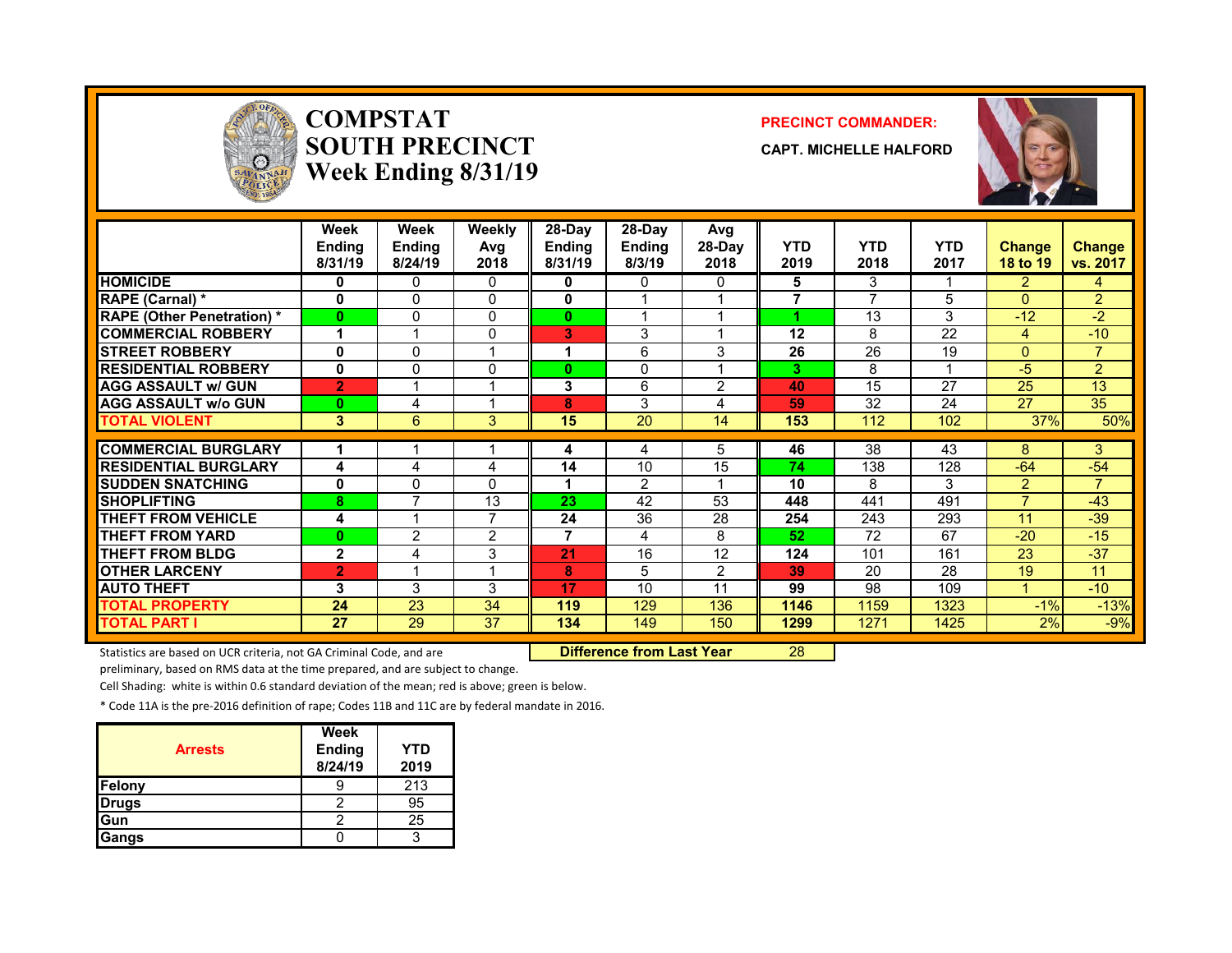# **BEAT 41 South Precinct Week Ending 8/31/19**

|                                   |                |                | <b>Last 4 Weeks</b> |               | 28 Days      | 28 Day  |                |                |                |                |                      |
|-----------------------------------|----------------|----------------|---------------------|---------------|--------------|---------|----------------|----------------|----------------|----------------|----------------------|
|                                   | <b>Ending</b>  | <b>Ending</b>  | Ending              | <b>Ending</b> | Ending       | Average | <b>YTD</b>     | <b>YTD</b>     | <b>YTD</b>     | <b>Change</b>  | <b>Change</b>        |
|                                   | 08/10/19       | 08/17/19       | 08/24/19            | 08/31/19      | 8/31/19      | 2018    | 2019           | 2018           | 2017           | 18 to 19       | vs. 2017             |
| <b>HOMICIDE</b>                   | $\Omega$       | 0              | $\mathbf{0}$        | 0             | $\Omega$     | 0.0     | 1              | $\Omega$       | $\Omega$       | 1              | $\mathbf{1}$         |
| RAPE (Carnal) *                   | $\Omega$       | 0              | $\mathbf{0}$        | $\Omega$      | 0            | 0.2     | $\overline{2}$ | $\mathbf{0}$   | $\Omega$       | $\overline{2}$ | $\overline{2}$       |
| <b>RAPE (Other Penetration) *</b> | $\Omega$       | 0              | $\mathbf 0$         | 0             | 0            | 0.1     | 0              | $\mathbf{1}$   | $\Omega$       | $-1$           | $\mathbf{0}$         |
| <b>COMMERCIAL ROBBERY</b>         | 0              | $\mathbf{1}$   | $\mathbf 0$         | 0             | $\mathbf{1}$ | 0.2     | 3              | $\mathbf 0$    | 8              | 3              | $-5$                 |
| <b>STREET ROBBERY</b>             | $\Omega$       | 0              | $\mathbf 0$         | 0             | 0            | 0.3     | 8              | 4              | $\overline{2}$ | $\overline{4}$ | $6\phantom{1}$       |
| <b>RESIDENTIAL ROBBERY</b>        | 0              | 0              | $\mathbf 0$         | 0             | 0            | 0.1     | $\mathbf 1$    | $\mathbf{1}$   | 0              | $\mathbf{0}$   | $\mathbf{1}$         |
| <b>AGG ASSAULT w/ GUN</b>         | 0              | 0              | $\mathbf 0$         | 0             | 0            | 0.1     | $\overline{2}$ | 0              | $\overline{2}$ | $\overline{2}$ | $\mathbf{0}$         |
| <b>AGG ASSAULT w/o GUN</b>        | 0              | 0              | 0                   | 0             | $\mathbf 0$  | 0.2     | 6              | $\overline{2}$ | 3              | $\overline{4}$ | 3 <sup>1</sup>       |
| <b>TOTAL VIOLENT</b>              | $\mathbf{0}$   | $\mathbf{1}$   | $\mathbf{O}$        | $\mathbf{0}$  | $\mathbf{1}$ | 1.1     | 23             | 8              | 15             | 188%           | 53%                  |
|                                   |                |                |                     |               |              |         |                |                |                |                |                      |
| <b>COMMERCIAL BURGLARY</b>        | $\Omega$       | 0              | 0                   | $\mathbf{1}$  | $\mathbf{1}$ | 0.8     | 11             | 6              | 10             | 5              | $\blacktriangleleft$ |
| <b>RESIDENTIAL BURGLARY</b>       | $\Omega$       | 0              | $\mathbf 0$         | $\mathbf{1}$  | $\mathbf{1}$ | 1.2     | 6              | 11             | 17             | $-5$           | $-11$                |
| <b>SUDDEN SNATCHING</b>           | $\Omega$       | 0              | $\mathbf 0$         | $\Omega$      | 0            | 0.4     | $\overline{2}$ | 3              | $\mathbf{1}$   | $-1$           | $\blacktriangleleft$ |
| <b>SHOPLIFTING</b>                | 0              | 0              | $\mathbf 0$         | 0             | 0            | 1.7     | 19             | 17             | 44             | $\overline{2}$ | $-25$                |
| <b>THEFT FROM VEHICLE</b>         | $\mathbf{1}$   | 0              | $\mathbf 0$         | 0             | $\mathbf{1}$ | 3.5     | 54             | 27             | 31             | 27             | 23                   |
| <b>THEFT FROM YARD</b>            | $\mathbf 0$    | 0              | $\mathbf 0$         | 0             | 0            | 1.2     | 6              | 11             | 15             | $-5$           | $-9$                 |
| <b>THEFT FROM BLDG</b>            | $\overline{2}$ | 1              | $\mathbf{1}$        | 0             | 4            | 2.0     | 31             | 17             | 29             | 14             | $\overline{2}$       |
| <b>OTHER LARCENY</b>              | $\mathbf 0$    | 0              | $\mathbf 0$         | $\mathbf{1}$  | $\mathbf{1}$ | 0.4     | 3              | $\overline{2}$ | 3              | $\mathbf{1}$   | $\overline{0}$       |
| <b>AUTO THEFT</b>                 | 0              | 1              | $\mathbf 0$         | 0             | $\mathbf{1}$ | 0.8     | 15             | 6              | 16             | 9              | $-1$                 |
| <b>TOTAL PROPERTY</b>             | $\overline{3}$ | $\overline{2}$ | $\mathbf{1}$        | 3             | 9            | 11.9    | 147            | 100            | 166            | 47%            | $-11%$               |
| <b>TOTAL PART I</b>               | $\overline{3}$ | $\overline{3}$ | $\mathbf{1}$        | 3             | 10           | 13.0    | 170            | 108            | 181            | 57%            | $-6%$                |

 **Difference from Last Year**r 62

Statistics are based on UCR criteria, not GA Criminal Code.

\* Rape Code 11A is the historical definition of rape (aka Legacy Rape); Rape Codes 11B and 11C are those moved from Part II to Part I in 2017.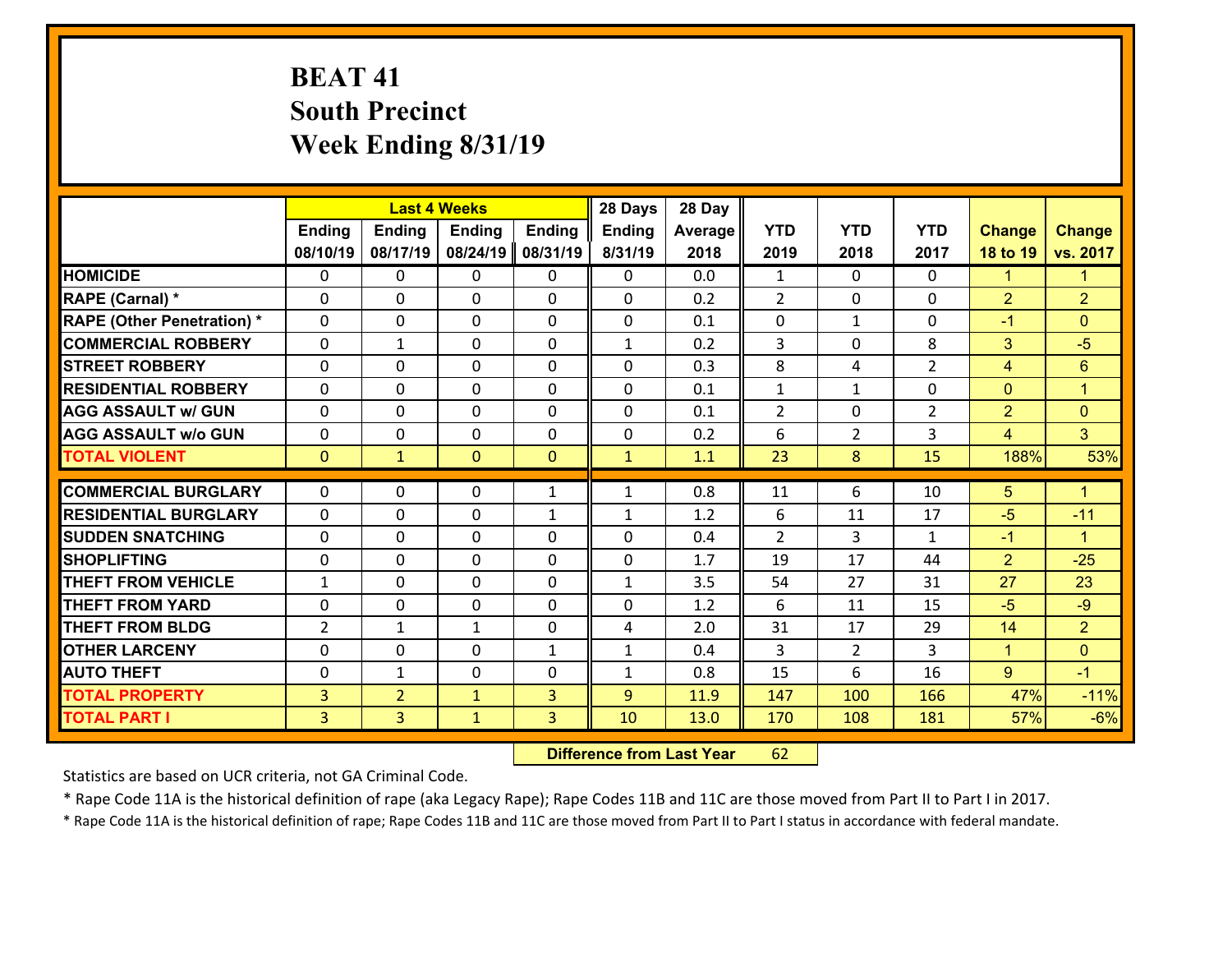# **BEAT 42 South Precinct Week Ending 8/31/19**

|                                   |                |                 | <b>Last 4 Weeks</b> |                | 28 Days        | 28 Day  |                |                |              |                      |                      |
|-----------------------------------|----------------|-----------------|---------------------|----------------|----------------|---------|----------------|----------------|--------------|----------------------|----------------------|
|                                   | <b>Ending</b>  | Ending          | <b>Ending</b>       | <b>Ending</b>  | Ending         | Average | <b>YTD</b>     | <b>YTD</b>     | <b>YTD</b>   | <b>Change</b>        | <b>Change</b>        |
|                                   | 08/10/19       | 08/17/19        | 08/24/19            | 08/31/19       | 8/31/19        | 2018    | 2019           | 2018           | 2017         | 18 to 19             | vs. 2017             |
| <b>HOMICIDE</b>                   | $\Omega$       | 0               | $\mathbf{0}$        | 0              | 0              | 0.0     | $\Omega$       | $\Omega$       | $\Omega$     | $\mathbf{0}$         | $\mathbf{0}$         |
| RAPE (Carnal) *                   | $\Omega$       | 0               | $\mathbf{0}$        | 0              | $\Omega$       | 0.2     | $\Omega$       | $\mathbf{1}$   | $\mathbf{1}$ | $-1$                 | $-1$                 |
| <b>RAPE (Other Penetration) *</b> | $\Omega$       | 0               | $\mathbf 0$         | 0              | 0              | 0.2     | $\mathbf{1}$   | 3              | 0            | $-2$                 | $\blacktriangleleft$ |
| <b>COMMERCIAL ROBBERY</b>         | 0              | 0               | 0                   | 0              | 0              | 0.3     | 3              | $\mathbf{1}$   | 4            | $\overline{2}$       | $-1$                 |
| <b>STREET ROBBERY</b>             | $\mathbf{1}$   | 0               | $\mathbf 0$         | 0              | $\mathbf{1}$   | 0.4     | 4              | 4              | 3            | $\mathbf{0}$         | $\mathbf{1}$         |
| <b>RESIDENTIAL ROBBERY</b>        | 0              | 0               | $\mathbf 0$         | 0              | 0              | 0.0     | $\mathbf{1}$   | $\mathbf 0$    | 0            | $\mathbf{1}$         | $\mathbf{1}$         |
| <b>AGG ASSAULT w/ GUN</b>         | 0              | 0               | $\mathbf 0$         | 0              | 0              | 0.3     | 4              | $\overline{2}$ | 3            | $\overline{2}$       | $\mathbf{1}$         |
| <b>AGG ASSAULT w/o GUN</b>        | 0              | 0               | $\mathbf 0$         | 0              | $\mathbf 0$    | 0.7     | 4              | 4              | $\mathbf{1}$ | $\mathbf{0}$         | 3 <sup>1</sup>       |
| <b>TOTAL VIOLENT</b>              | $\mathbf{1}$   | $\overline{0}$  | $\mathbf{0}$        | $\overline{0}$ | $\mathbf{1}$   | 2.1     | 17             | 15             | 12           | 13%                  | 42%                  |
| <b>COMMERCIAL BURGLARY</b>        | $\Omega$       | 0               | $\mathbf{0}$        | 0              | $\Omega$       | 1.0     | 7              | $\overline{7}$ | 9            | $\mathbf{0}$         | $-2$                 |
|                                   |                |                 |                     |                |                |         |                |                |              |                      |                      |
| <b>RESIDENTIAL BURGLARY</b>       | $\mathbf{1}$   | 1               | $\mathbf 0$         | 0              | $\overline{2}$ | 0.6     | 8              | 4              | 5            | 4                    | 3                    |
| <b>SUDDEN SNATCHING</b>           | $\mathbf{0}$   | 0               | $\mathbf{0}$        | $\Omega$       | $\Omega$       | 0.2     | $\overline{2}$ | $\mathbf{1}$   | $\Omega$     | $\blacktriangleleft$ | $\overline{2}$       |
| <b>SHOPLIFTING</b>                | $\mathbf{1}$   | 0               | $\overline{2}$      | 4              | $\overline{7}$ | 27.6    | 176            | 218            | 233          | $-42$                | $-57$                |
| <b>THEFT FROM VEHICLE</b>         | $\overline{2}$ | $\overline{2}$  | $\mathbf 0$         | 0              | 4              | 3.9     | 32             | 31             | 36           | $\mathbf{1}$         | $-4$                 |
| <b>THEFT FROM YARD</b>            | $\mathbf{0}$   | 1               | 1                   | 0              | $\overline{2}$ | 1.0     | 6              | 10             | 10           | $-4$                 | $-4$                 |
| <b>THEFT FROM BLDG</b>            | $\overline{2}$ | 1               | $\mathbf 0$         | $\mathbf{1}$   | 4              | 1.8     | 20             | 13             | 31           | $\overline{7}$       | $-11$                |
| <b>OTHER LARCENY</b>              | $\mathbf{1}$   | 0               | $\mathbf 0$         | 0              | $\mathbf{1}$   | 0.1     | 8              | $\mathbf{1}$   | 4            | $\overline{7}$       | $\overline{4}$       |
| <b>AUTO THEFT</b>                 | $\mathbf{1}$   | 1               | 3                   | $\overline{2}$ | $\overline{7}$ | 1.8     | 16             | 15             | 13           | $\mathbf{1}$         | 3 <sup>1</sup>       |
| <b>TOTAL PROPERTY</b>             | 8              | $6\overline{6}$ | $6\overline{6}$     | $\overline{7}$ | 27             | 37.9    | 275            | 300            | 341          | $-8%$                | $-19%$               |
| <b>TOTAL PART I</b>               | 9              | 6               | 6                   | $\overline{7}$ | 28             | 40.0    | 292            | 315            | 353          | $-7%$                | $-17%$               |

 **Difference from Last Year**‐23

Statistics are based on UCR criteria, not GA Criminal Code.

\* Rape Code 11A is the historical definition of rape (aka Legacy Rape); Rape Codes 11B and 11C are those moved from Part II to Part I in 2017.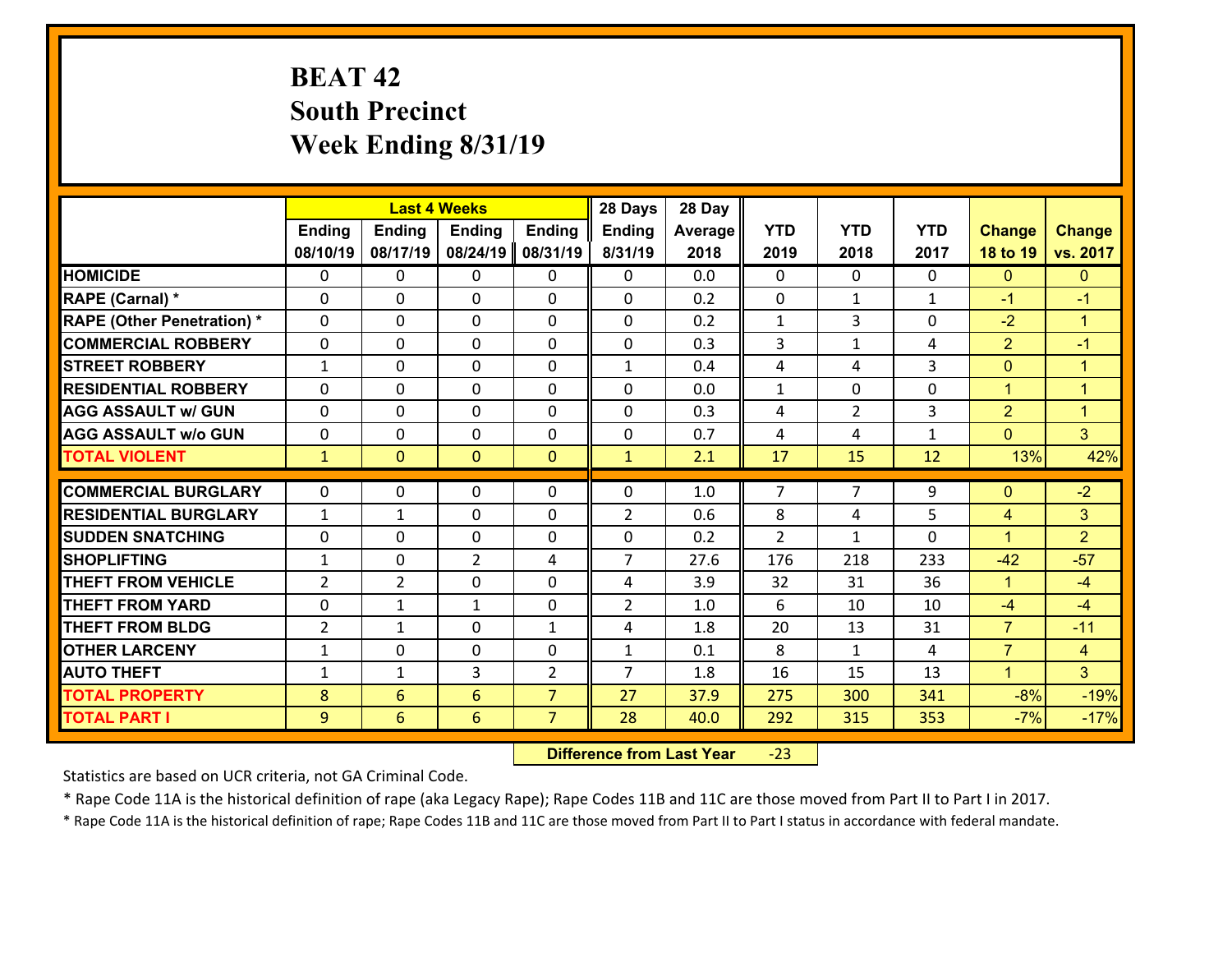# **BEAT 43 South Precinct Week Ending 8/31/19**

|                                   |                 |                | <b>Last 4 Weeks</b> |                | 28 Days        | 28 Day  |                |                |                |                |                |
|-----------------------------------|-----------------|----------------|---------------------|----------------|----------------|---------|----------------|----------------|----------------|----------------|----------------|
|                                   | <b>Ending</b>   | <b>Ending</b>  | <b>Ending</b>       | <b>Ending</b>  | Ending         | Average | <b>YTD</b>     | <b>YTD</b>     | <b>YTD</b>     | <b>Change</b>  | <b>Change</b>  |
|                                   | 08/10/19        | 08/17/19       | 08/24/19            | 08/31/19       | 8/31/19        | 2018    | 2019           | 2018           | 2017           | 18 to 19       | vs. 2017       |
| <b>HOMICIDE</b>                   | $\Omega$        | 0              | $\mathbf{0}$        | 0              | 0              | 0.1     | 1              | $\mathbf{1}$   | $\Omega$       | $\mathbf{0}$   | $\mathbf{1}$   |
| RAPE (Carnal) *                   | $\Omega$        | 0              | $\mathbf{0}$        | $\Omega$       | 0              | 0.2     | 2              | $\mathbf{1}$   | $\Omega$       | $\mathbf{1}$   | $\overline{2}$ |
| <b>RAPE (Other Penetration) *</b> | $\Omega$        | 0              | $\mathbf 0$         | 0              | 0              | 0.0     | 0              | 0              | $\mathbf{1}$   | $\mathbf{0}$   | $-1$           |
| <b>COMMERCIAL ROBBERY</b>         | 0               | 0              | $\mathbf 0$         | $\mathbf{1}$   | $\mathbf{1}$   | 0.3     | 3              | $\mathbf{1}$   | $\overline{2}$ | $\overline{2}$ | $\mathbf{1}$   |
| <b>STREET ROBBERY</b>             | $\Omega$        | 0              | $\mathbf 0$         | 0              | 0              | 0.5     | 4              | $\overline{7}$ | $\overline{2}$ | $-3$           | $\overline{2}$ |
| <b>RESIDENTIAL ROBBERY</b>        | 0               | 0              | $\mathbf 0$         | 0              | 0              | 0.3     | $\mathbf 0$    | 3              | 0              | $-3$           | $\mathbf{0}$   |
| <b>AGG ASSAULT w/ GUN</b>         | 0               | 0              | $\mathbf 0$         | $\mathbf{1}$   | $\mathbf{1}$   | 0.5     | 11             | $\overline{2}$ | $\overline{2}$ | 9              | $\overline{9}$ |
| <b>AGG ASSAULT w/o GUN</b>        | $\mathbf{1}$    | 1              | 1                   | 0              | 3              | 0.9     | 11             | 6              | 4              | 5              | $\overline{7}$ |
| <b>TOTAL VIOLENT</b>              | $\mathbf{1}$    | $\mathbf{1}$   | $\mathbf{1}$        | $\overline{2}$ | 5              | 2.8     | 32             | 21             | 11             | 52%            | 191%           |
|                                   |                 |                |                     |                |                |         |                |                |                |                |                |
| <b>COMMERCIAL BURGLARY</b>        | $\mathbf{1}$    | 0              | $\mathbf{0}$        | 0              | $\mathbf{1}$   | 1.2     | 8              | 13             | 10             | $-5$           | $-2$           |
| <b>RESIDENTIAL BURGLARY</b>       | $\Omega$        | 1              | $\overline{2}$      | 0              | 3              | 2.5     | 17             | 28             | 25             | $-11$          | $-8$           |
| <b>SUDDEN SNATCHING</b>           | $\Omega$        | 0              | $\mathbf 0$         | 0              | 0              | 0.3     | $\mathbf{1}$   | 3              | $\mathbf{1}$   | $-2$           | $\Omega$       |
| <b>SHOPLIFTING</b>                | 0               | 0              | $\overline{4}$      | $\mathbf{1}$   | 5              | 4.7     | 57             | 35             | 43             | 22             | 14             |
| <b>THEFT FROM VEHICLE</b>         | 0               | $\overline{2}$ | $\mathbf 0$         | 0              | $\overline{2}$ | 3.8     | 26             | 28             | 53             | $-2$           | $-27$          |
| <b>THEFT FROM YARD</b>            | $\mathbf 0$     | $\overline{2}$ | $\mathbf 0$         | 0              | $\overline{2}$ | 1.7     | 10             | 14             | 10             | $-4$           | $\overline{0}$ |
| <b>THEFT FROM BLDG</b>            | 3               | 1              | 1                   | $\Omega$       | 5              | 2.3     | 24             | 23             | 29             | $\mathbf{1}$   | $-5$           |
| <b>OTHER LARCENY</b>              | $\mathbf{1}$    | 0              | $\mathbf 0$         | $\Omega$       | $\mathbf{1}$   | 0.2     | $\overline{3}$ | $\overline{2}$ | 3              | $\mathbf{1}$   | $\overline{0}$ |
| <b>AUTO THEFT</b>                 | $\mathbf{1}$    | $\overline{2}$ | $\mathbf 0$         | 0              | 3              | 2.0     | 15             | 16             | 18             | $-1$           | $-3$           |
| <b>TOTAL PROPERTY</b>             | $6\phantom{1}6$ | 8              | $\overline{7}$      | $\mathbf{1}$   | 22             | 18.6    | 161            | 162            | 192            | $-1%$          | $-16%$         |
| <b>TOTAL PART I</b>               | $\overline{7}$  | 9              | 8                   | 3              | 27             | 21.4    | 193            | 183            | 203            | 5%             | $-5%$          |

 **Difference from Last Year**r 10

Statistics are based on UCR criteria, not GA Criminal Code.

\* Rape Code 11A is the historical definition of rape (aka Legacy Rape); Rape Codes 11B and 11C are those moved from Part II to Part I in 2017.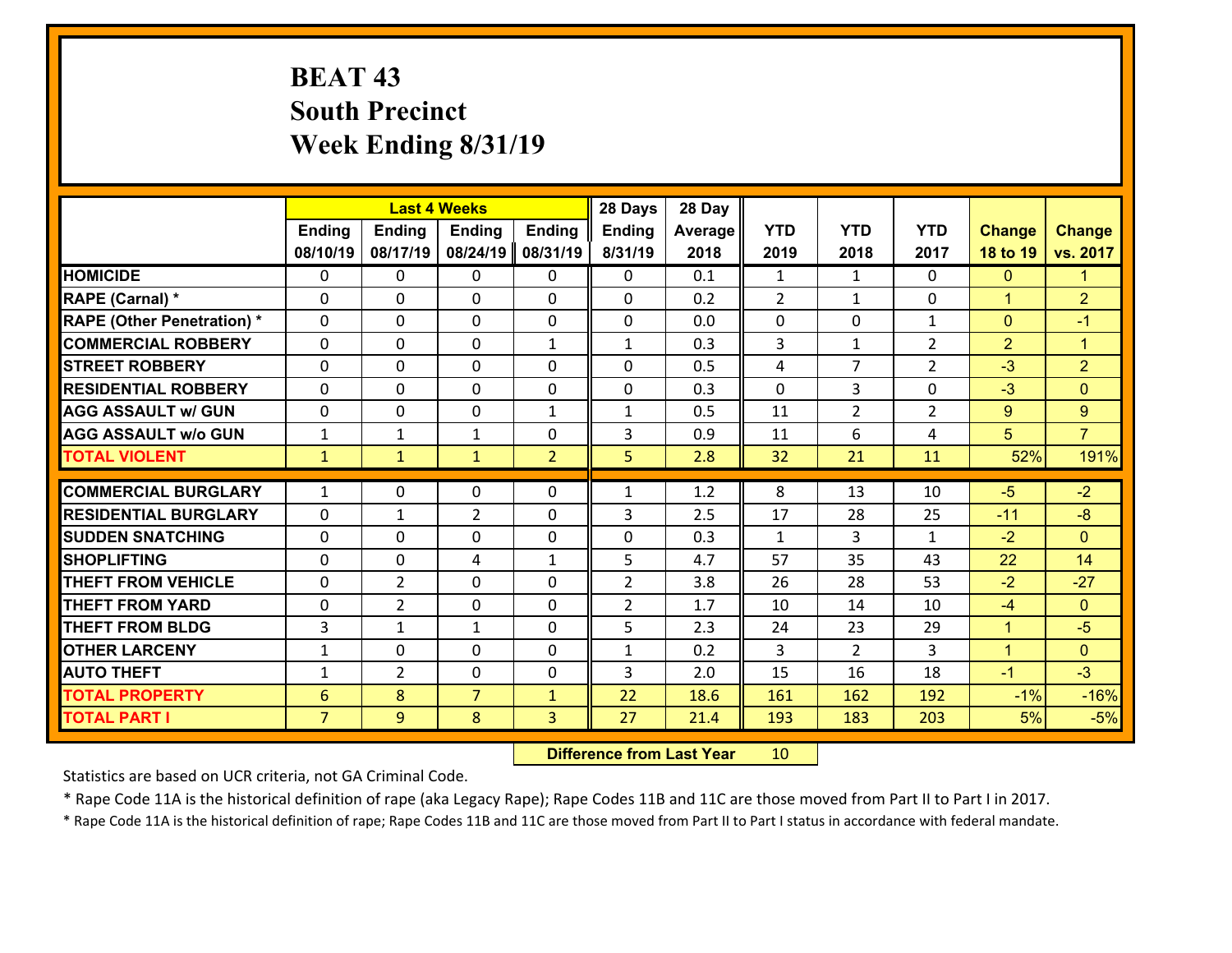# **BEAT 44 South Precinct Week Ending 8/31/19**

|                                   |                |                | <b>Last 4 Weeks</b> |                | 28 Days        | 28 Day  |                |                |                |                 |                      |
|-----------------------------------|----------------|----------------|---------------------|----------------|----------------|---------|----------------|----------------|----------------|-----------------|----------------------|
|                                   | <b>Ending</b>  | <b>Ending</b>  | <b>Ending</b>       | <b>Ending</b>  | <b>Ending</b>  | Average | <b>YTD</b>     | <b>YTD</b>     | <b>YTD</b>     | <b>Change</b>   | <b>Change</b>        |
|                                   | 08/10/19       | 08/17/19       | 08/24/19            | 08/31/19       | 8/31/19        | 2018    | 2019           | 2018           | 2017           | 18 to 19        | vs. 2017             |
| <b>HOMICIDE</b>                   | $\Omega$       | 0              | $\mathbf{0}$        | $\mathbf{0}$   | 0              | 0.1     | 1              | $\mathbf{1}$   | $\Omega$       | $\mathbf{0}$    | $\mathbf{1}$         |
| RAPE (Carnal) *                   | $\Omega$       | $\Omega$       | $\mathbf 0$         | $\Omega$       | $\Omega$       | 0.2     | $\overline{2}$ | $\mathbf{1}$   | $\mathbf{1}$   | $\mathbf{1}$    | $\overline{1}$       |
| <b>RAPE (Other Penetration) *</b> | 0              | 0              | $\mathbf 0$         | 0              | 0              | 0.2     | 0              | $\overline{2}$ | 0              | $-2$            | $\mathbf{0}$         |
| <b>COMMERCIAL ROBBERY</b>         | 0              | 0              | $\mathbf 0$         | 0              | 0              | 0.1     | $\mathbf 0$    | $\mathbf{1}$   | $\overline{2}$ | $-1$            | $-2$                 |
| <b>STREET ROBBERY</b>             | 0              | 0              | $\mathbf 0$         | $\Omega$       | 0              | 0.4     | 4              | 4              | 3              | $\mathbf{0}$    | $\blacktriangleleft$ |
| <b>RESIDENTIAL ROBBERY</b>        | $\Omega$       | 0              | $\mathbf 0$         | $\Omega$       | 0              | 0.4     | $\Omega$       | 4              | $\Omega$       | $-4$            | $\mathbf{0}$         |
| <b>AGG ASSAULT w/ GUN</b>         | 0              | 0              | $\mathbf 0$         | 0              | 0              | 0.7     | 10             | 6              | 8              | $\overline{4}$  | $\overline{2}$       |
| <b>AGG ASSAULT w/o GUN</b>        | $\mathbf{1}$   | 0              | $\mathbf{1}$        | 0              | $\overline{2}$ | 1.0     | 18             | 5              | 3              | 13              | 15                   |
| <b>TOTAL VIOLENT</b>              | $\mathbf{1}$   | $\overline{0}$ | $\mathbf{1}$        | $\mathbf{0}$   | $\overline{2}$ | 3.0     | 35             | 24             | 17             | 46%             | 106%                 |
|                                   |                |                |                     |                |                |         |                |                |                |                 |                      |
| <b>COMMERCIAL BURGLARY</b>        | $\mathbf{1}$   | 0              | $\mathbf 0$         | 0              | $\mathbf{1}$   | 0.2     | 10             | $\mathbf{1}$   | $\mathbf{1}$   | $9^{\circ}$     | 9                    |
| <b>RESIDENTIAL BURGLARY</b>       | $\mathbf{1}$   | 0              | $\overline{2}$      | $\overline{2}$ | 5              | 2.8     | 16             | 23             | 25             | $-7$            | $-9$                 |
| <b>SUDDEN SNATCHING</b>           | 0              | 0              | $\mathbf 0$         | $\Omega$       | 0              | 0.0     | 2              | $\Omega$       | $\Omega$       | $\overline{2}$  | $\overline{2}$       |
| <b>SHOPLIFTING</b>                | $\mathbf{1}$   | 0              | $\mathbf 0$         | 0              | $\mathbf{1}$   | 4.2     | 22             | 47             | 14             | $-25$           | 8                    |
| <b>THEFT FROM VEHICLE</b>         | 3              | 4              | 1                   | $\overline{2}$ | 10             | 5.5     | 63             | 53             | 51             | 10 <sup>1</sup> | 12                   |
| <b>THEFT FROM YARD</b>            | 0              | 0              | $\mathbf 0$         | 0              | 0              | 1.0     | 6              | 9              | 9              | $-3$            | $-3$                 |
| <b>THEFT FROM BLDG</b>            | 0              | 1              | $\mathbf{1}$        | $\Omega$       | $\overline{2}$ | 0.9     | 15             | 9              | 21             | $6\phantom{a}$  | $-6$                 |
| <b>OTHER LARCENY</b>              | $\mathbf{1}$   | 0              | $\mathbf 0$         | 0              | $\mathbf{1}$   | 0.5     | 8              | 6              | 3              | $\overline{2}$  | 5                    |
| <b>AUTO THEFT</b>                 | $\Omega$       | $\mathbf{1}$   | $\mathbf 0$         | $\mathbf{1}$   | $\overline{2}$ | 1.6     | 21             | 16             | 17             | 5               | $\overline{4}$       |
| <b>TOTAL PROPERTY</b>             | $\overline{7}$ | 6              | $\overline{4}$      | 5              | 22             | 16.8    | 163            | 164            | 141            | $-1%$           | 16%                  |
| <b>TOTAL PART I</b>               | 8              | 6              | 5                   | 5              | 24             | 19.8    | 198            | 188            | 158            | 5%              | 25%                  |

 **Difference from Last Year**r 10

Statistics are based on UCR criteria, not GA Criminal Code.

\* Rape Code 11A is the historical definition of rape (aka Legacy Rape); Rape Codes 11B and 11C are those moved from Part II to Part I in 2017.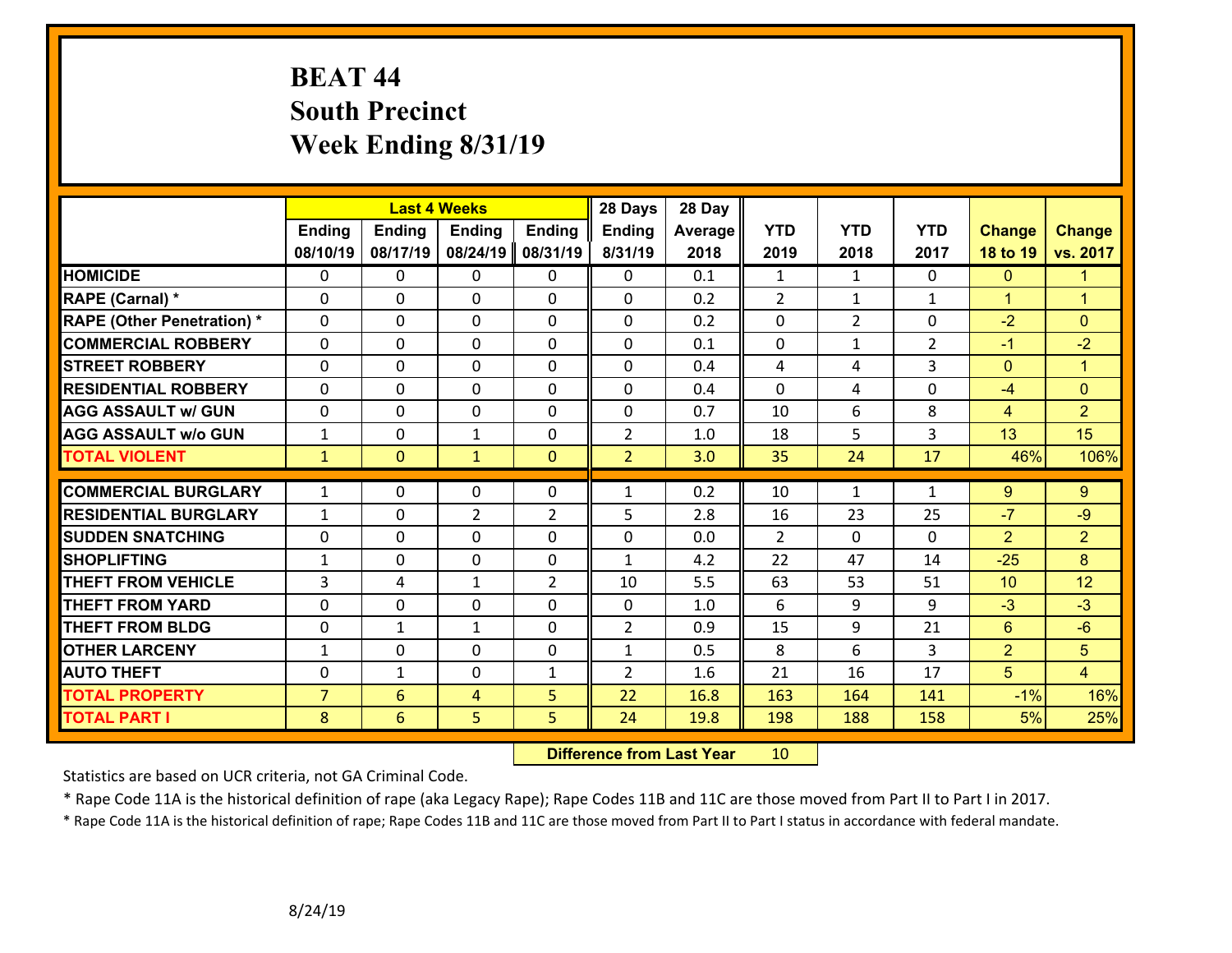# **BEAT 45 South Precinct Week Ending 8/31/19**

|                                   |                |                | <b>Last 4 Weeks</b> |                | 28 Days        | 28 Day  |              |                |                |                |                      |
|-----------------------------------|----------------|----------------|---------------------|----------------|----------------|---------|--------------|----------------|----------------|----------------|----------------------|
|                                   | <b>Ending</b>  | Ending         | <b>Ending</b>       | <b>Ending</b>  | <b>Ending</b>  | Average | <b>YTD</b>   | <b>YTD</b>     | <b>YTD</b>     | <b>Change</b>  | <b>Change</b>        |
|                                   | 08/10/19       | 08/17/19       | 08/24/19            | 08/31/19       | 8/31/19        | 2018    | 2019         | 2018           | 2017           | 18 to 19       | vs. 2017             |
| <b>HOMICIDE</b>                   | $\mathbf{0}$   | 0              | $\mathbf{0}$        | 0              | $\mathbf{0}$   | 0.1     | $\Omega$     | $\mathbf{1}$   | $\mathbf{1}$   | $-1$           | $-1$                 |
| RAPE (Carnal) *                   | $\Omega$       | 0              | $\mathbf{0}$        | $\Omega$       | 0              | 0.2     | $\mathbf{0}$ | 3              | $\Omega$       | $-3$           | $\mathbf{0}$         |
| <b>RAPE (Other Penetration) *</b> | $\Omega$       | 0              | $\mathbf 0$         | $\Omega$       | 0              | 0.2     | $\Omega$     | 3              | $\mathbf{1}$   | $-3$           | $-1$                 |
| <b>COMMERCIAL ROBBERY</b>         | 0              | 0              | $\mathbf{1}$        | 0              | $\mathbf{1}$   | 0.2     | $\mathbf{1}$ | $\overline{2}$ | $\overline{2}$ | $-1$           | $-1$                 |
| <b>STREET ROBBERY</b>             | $\Omega$       | 0              | $\mathbf{0}$        | $\Omega$       | 0              | 0.3     | 2            | 3              | 4              | $-1$           | $-2$                 |
| <b>RESIDENTIAL ROBBERY</b>        | $\Omega$       | 0              | $\mathbf{0}$        | $\Omega$       | 0              | 0.1     | $\mathbf{1}$ | $\Omega$       | $\Omega$       | $\mathbf{1}$   | $\blacktriangleleft$ |
| <b>AGG ASSAULT w/ GUN</b>         | $\Omega$       | $\Omega$       | $\mathbf 0$         | $\Omega$       | 0              | 0.2     | 4            | 3              | 8              | $\mathbf{1}$   | $-4$                 |
| <b>AGG ASSAULT w/o GUN</b>        | 0              | 1              | $\mathbf 0$         | 0              | $\mathbf{1}$   | 0.6     | 5            | $\overline{7}$ | $\overline{2}$ | $-2$           | 3 <sup>1</sup>       |
| <b>TOTAL VIOLENT</b>              | $\mathbf{0}$   | $\mathbf{1}$   | $\mathbf{1}$        | $\mathbf{0}$   | $\overline{2}$ | 2.0     | 13           | 22             | 18             | $-41%$         | $-28%$               |
| <b>COMMERCIAL BURGLARY</b>        | $\Omega$       | 0              | $\mathbf{0}$        | 0              | 0              | 0.5     | 1            | 3              | 5              | $-2$           | $-4$                 |
|                                   |                |                |                     |                |                |         |              |                |                |                |                      |
| <b>RESIDENTIAL BURGLARY</b>       | $\mathbf{1}$   | 0              | $\mathbf 0$         | 0              | 1              | 2.7     | 8            | 24             | 33             | $-16$          | $-25$                |
| <b>SUDDEN SNATCHING</b>           | 0              | 1              | $\mathbf 0$         | 0              | $\mathbf{1}$   | 0.2     | $\mathbf{1}$ | $\Omega$       | $\Omega$       | $\mathbf{1}$   | $\blacktriangleleft$ |
| <b>SHOPLIFTING</b>                | 1              | 1              | $\mathbf{0}$        | $\overline{2}$ | 4              | 5.4     | 83           | 36             | 56             | 47             | 27                   |
|                                   |                |                |                     |                |                |         |              |                |                |                |                      |
| <b>THEFT FROM VEHICLE</b>         | $\Omega$       | $\overline{2}$ | $\mathbf{0}$        | $\mathbf{1}$   | 3              | 3.6     | 25           | 35             | 61             | $-10$          | $-36$                |
| <b>THEFT FROM YARD</b>            | $\Omega$       | $\Omega$       | $\mathbf{1}$        | $\Omega$       | $\mathbf{1}$   | 1.8     | 12           | 17             | 9              | $-5$           | 3                    |
| <b>THEFT FROM BLDG</b>            | $\mathbf{0}$   | 0              | 0                   | $\mathbf{1}$   | $\mathbf{1}$   | 1.6     | 12           | 10             | 18             | $\overline{2}$ | $-6$                 |
| <b>OTHER LARCENY</b>              | $\mathbf{1}$   | 1              | $\mathbf 0$         | 0              | $\overline{2}$ | 0.4     | 3            | 4              | 6              | $-1$           | $-3$                 |
| <b>AUTO THEFT</b>                 | 0              | $\overline{2}$ | $\mathbf 0$         | 0              | $\overline{2}$ | 1.6     | 9            | 13             | 16             | $-4$           | $-7$                 |
| <b>TOTAL PROPERTY</b>             | $\overline{3}$ | $\overline{7}$ | $\mathbf{1}$        | $\overline{4}$ | 15             | 17.7    | 154          | 142            | 204            | 8%             | $-25%$               |

 **Difference from Last Year**r 3

Statistics are based on UCR criteria, not GA Criminal Code.

\* Rape Code 11A is the historical definition of rape (aka Legacy Rape); Rape Codes 11B and 11C are those moved from Part II to Part I in 2017.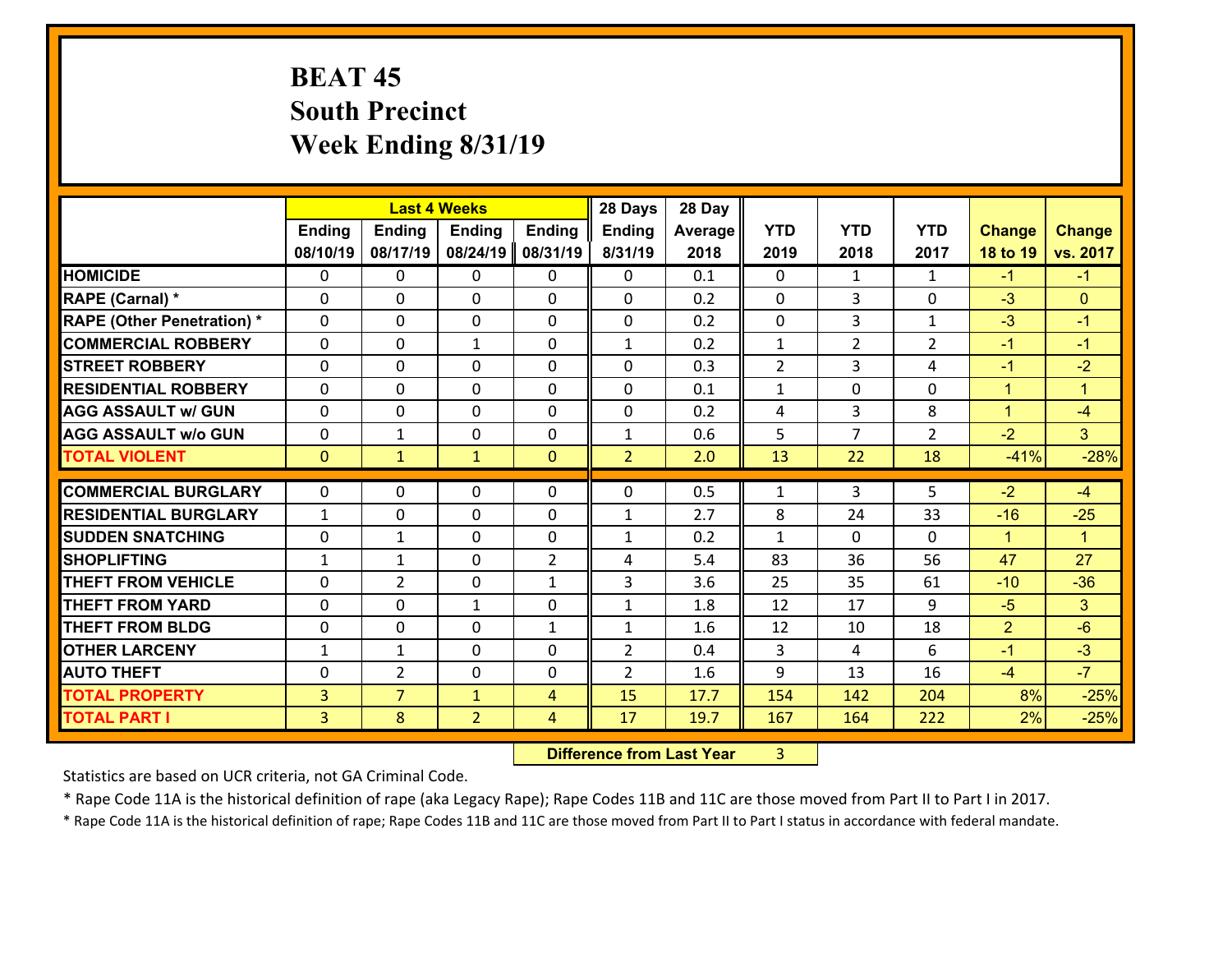# **BEAT 46 South Precinct Week Ending 8/31/19**

|                                               |                     | <b>Last 4 Weeks</b> |                |                | 28 Days        | 28 Day     |                |                    |                    |                |                      |
|-----------------------------------------------|---------------------|---------------------|----------------|----------------|----------------|------------|----------------|--------------------|--------------------|----------------|----------------------|
|                                               | <b>Ending</b>       | <b>Ending</b>       | <b>Ending</b>  | <b>Ending</b>  | <b>Ending</b>  | Average    | <b>YTD</b>     | <b>YTD</b>         | <b>YTD</b>         | <b>Change</b>  | <b>Change</b>        |
|                                               | 08/10/19            | 08/17/19            | 08/24/19       | 08/31/19       | 8/31/19        | 2018       | 2019           | 2018               | 2017               | 18 to 19       | vs. 2017             |
| <b>HOMICIDE</b>                               | $\Omega$            | 0                   | 0              | 0              | 0              | 0.1        | $\overline{2}$ | $\Omega$           | 0                  | $\overline{2}$ | 2 <sup>1</sup>       |
| RAPE (Carnal) *                               | 0                   | 0                   | $\mathbf{0}$   | 0              | $\Omega$       | 0.1        | $\mathbf{1}$   | $\mathbf{1}$       | $\overline{2}$     | $\mathbf{0}$   | $-1$                 |
| <b>RAPE (Other Penetration) *</b>             | $\Omega$            | 0                   | $\mathbf{0}$   | $\Omega$       | $\Omega$       | 0.2        | $\Omega$       | 3                  | $\mathbf{1}$       | $-3$           | $-1$                 |
| <b>COMMERCIAL ROBBERY</b>                     | 0                   | 0                   | 0              | 0              | 0              | 0.2        | $\overline{2}$ | 3                  | 4                  | $-1$           | $-2$                 |
| <b>STREET ROBBERY</b>                         | $\Omega$            | 0                   | $\mathbf 0$    | 0              | 0              | 0.5        | $\overline{2}$ | 4                  | 5                  | $-2$           | $-3$                 |
| <b>RESIDENTIAL ROBBERY</b>                    | $\Omega$            | $\Omega$            | $\mathbf 0$    | $\Omega$       | 0              | 0.0        | $\mathbf 0$    | 0                  | $\mathbf{1}$       | $\mathbf{0}$   | $-1$                 |
| <b>AGG ASSAULT w/ GUN</b>                     | $\Omega$            | 0                   | $\mathbf{1}$   | 0              | $\mathbf{1}$   | 0.5        | $\overline{7}$ | $\overline{2}$     | 3                  | 5              | $\overline{4}$       |
| <b>AGG ASSAULT w/o GUN</b>                    | 0                   | 0                   | $\overline{2}$ | 0              | $\overline{2}$ | 0.7        | 10             | 8                  | 9                  | $\overline{2}$ | $\mathbf{1}$         |
| <b>TOTAL VIOLENT</b>                          | $\mathbf{0}$        | $\overline{0}$      | $\overline{3}$ | $\mathbf{0}$   | 3              | 2.4        | 24             | 21                 | 25                 | 14%            | $-4%$                |
| <b>COMMERCIAL BURGLARY</b>                    | $\Omega$            | 0                   | 1              | $\Omega$       | $\mathbf{1}$   | 1.3        | 8              | 8                  | $\overline{7}$     | $\Omega$       | $\blacktriangleleft$ |
|                                               |                     |                     |                |                |                |            |                |                    |                    |                |                      |
| <b>RESIDENTIAL BURGLARY</b>                   | $\mathbf{1}$        | 0                   | $\mathbf 0$    | $\mathbf{1}$   | $\overline{2}$ | 3.9        | 18             | 38                 | 15                 | $-20$          | 3                    |
| <b>SUDDEN SNATCHING</b><br><b>SHOPLIFTING</b> | 0<br>$\overline{2}$ | 0<br>$\overline{2}$ | $\mathbf 0$    | 0              | 0<br>6         | 0.1<br>9.7 | 2<br>91        | $\mathbf{1}$<br>87 | $\mathbf{1}$<br>97 | $\mathbf{1}$   | $\mathbf{1}$<br>$-6$ |
|                                               |                     |                     | 1              | $\mathbf{1}$   |                |            |                |                    |                    | $\overline{4}$ |                      |
| <b>THEFT FROM VEHICLE</b>                     | $\mathbf{1}$        | 0                   | $\mathbf 0$    | 0              | $\mathbf{1}$   | 5.8        | 41             | 52                 | 54                 | $-11$          | $-13$                |
| <b>THEFT FROM YARD</b>                        | $\mathbf 0$         | $\mathbf{1}$        | $\mathbf 0$    | 0              | $\mathbf{1}$   | 0.9        | 5              | 8                  | 9                  | $-3$           | $-4$                 |
| <b>THEFT FROM BLDG</b>                        | $\overline{2}$      | 1                   | 1              | 0              | 4              | 3.0        | 17             | 24                 | 25                 | $-7$           | $-8$                 |
| <b>OTHER LARCENY</b>                          | 0                   | 0                   | $\mathbf 0$    | 0              | 0              | 0.3        | 6              | 4                  | 6                  | $\overline{2}$ | $\mathbf{0}$         |
| <b>AUTO THEFT</b>                             | $\mathbf{0}$        | 1                   | $\mathbf{0}$   | 0              | $\mathbf{1}$   | 2.7        | 18             | 27                 | 28                 | $-9$           | $-10$                |
| <b>TOTAL PROPERTY</b>                         | $6\phantom{1}6$     | 5                   | $\overline{3}$ | $\overline{2}$ | 16             | 27.6       | 206            | 249                | 242                | $-17%$         | $-15%$               |
| <b>TOTAL PART I</b>                           | 6                   | 5                   | 6              | $\overline{2}$ | 19             | 30.0       | 230            | 270                | 267                | $-15%$         | $-14%$               |

 **Difference from Last Year**r -40

Statistics are based on UCR criteria, not GA Criminal Code.

\* Rape Code 11A is the historical definition of rape (aka Legacy Rape); Rape Codes 11B and 11C are those moved from Part II to Part I in 2017.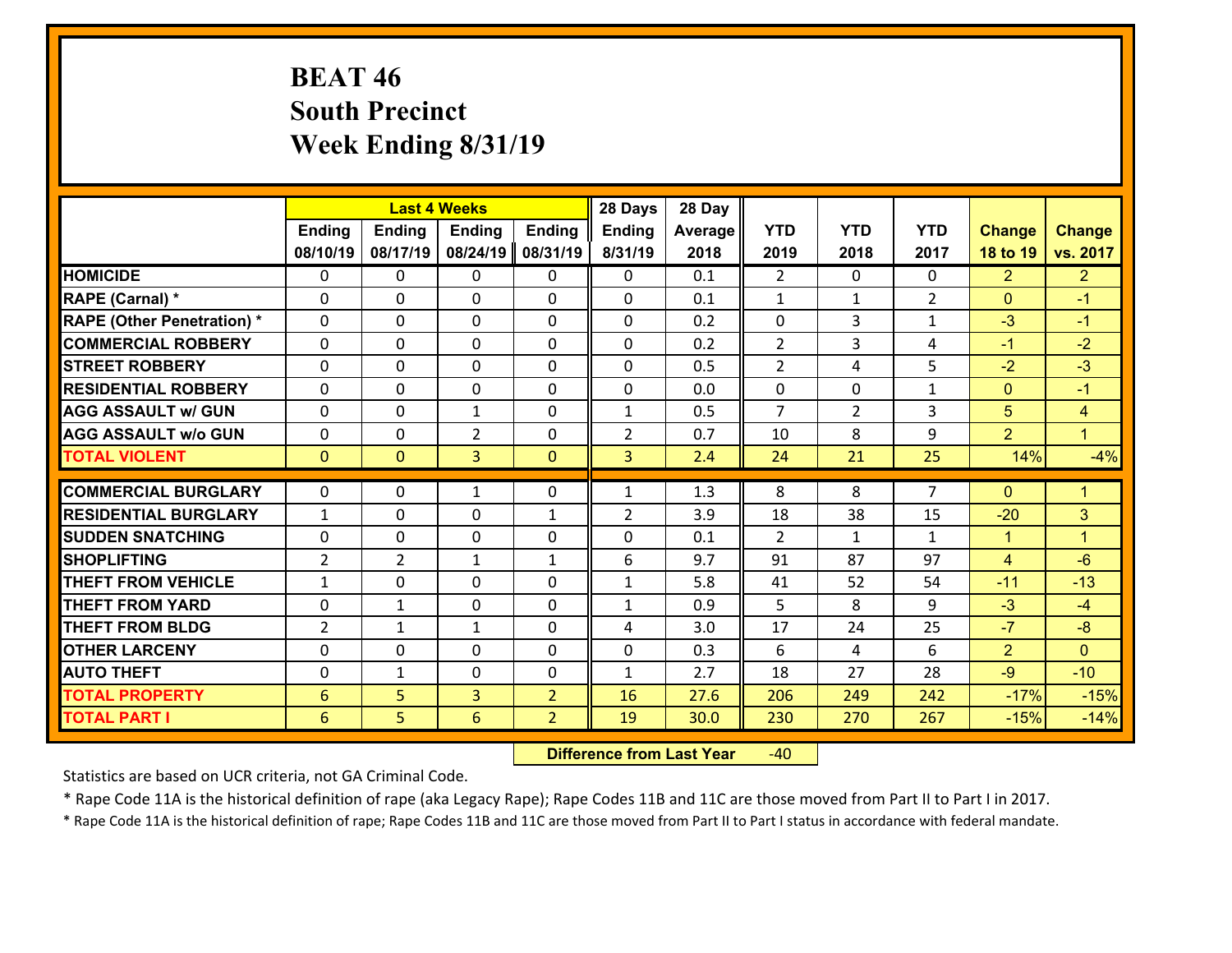# **BEAT 47 South Precinct Week Ending 8/31/19**

|                                   |               |                | <b>Last 4 Weeks</b> |                | 28 Days        | 28 Day  |                |              |                |                |                      |
|-----------------------------------|---------------|----------------|---------------------|----------------|----------------|---------|----------------|--------------|----------------|----------------|----------------------|
|                                   | <b>Ending</b> | <b>Ending</b>  | <b>Ending</b>       | <b>Ending</b>  | <b>Ending</b>  | Average | <b>YTD</b>     | <b>YTD</b>   | <b>YTD</b>     | <b>Change</b>  | <b>Change</b>        |
|                                   | 08/10/19      | 08/17/19       | 08/24/19            | 08/31/19       | 8/31/19        | 2018    | 2019           | 2018         | 2017           | 18 to 19       | vs. 2017             |
| <b>HOMICIDE</b>                   | $\Omega$      | 0              | 0                   | 0              | 0              | 0.0     | $\Omega$       | $\Omega$     | 0              | $\mathbf{0}$   | $\mathbf{0}$         |
| RAPE (Carnal) *                   | $\Omega$      | 0              | $\mathbf 0$         | 0              | 0              | 0.1     | $\mathbf 0$    | 0            | $\mathbf{1}$   | $\mathbf{0}$   | $-1$                 |
| <b>RAPE (Other Penetration) *</b> | $\Omega$      | 0              | $\mathbf{0}$        | $\Omega$       | $\Omega$       | 0.1     | $\Omega$       | $\mathbf{1}$ | $\Omega$       | $-1$           | $\mathbf{0}$         |
| <b>COMMERCIAL ROBBERY</b>         | $\Omega$      | 0              | $\mathbf 0$         | $\Omega$       | $\Omega$       | 0.0     | $\Omega$       | $\Omega$     | $\Omega$       | $\mathbf{0}$   | $\mathbf{0}$         |
| <b>STREET ROBBERY</b>             | $\Omega$      | 0              | $\mathbf{0}$        | $\Omega$       | $\Omega$       | 0.1     | $\overline{2}$ | $\Omega$     | $\Omega$       | $\overline{2}$ | $\overline{2}$       |
| <b>RESIDENTIAL ROBBERY</b>        | $\Omega$      | 0              | $\mathbf{0}$        | $\Omega$       | $\Omega$       | 0.0     | $\Omega$       | $\Omega$     | $\Omega$       | $\mathbf{0}$   | $\mathbf{0}$         |
| <b>AGG ASSAULT w/ GUN</b>         | 0             | 0              | $\mathbf 0$         | $\mathbf{1}$   | $\mathbf{1}$   | 0.1     | $\overline{2}$ | $\Omega$     | $\mathbf{1}$   | $\overline{2}$ | $\blacktriangleleft$ |
| <b>AGG ASSAULT w/o GUN</b>        | $\mathbf{0}$  | 0              | 0                   | 0              | $\mathbf 0$    | 0.1     | 5              | 0            | $\overline{2}$ | 5              | 3                    |
| <b>TOTAL VIOLENT</b>              | $\mathbf{0}$  | $\overline{0}$ | $\mathbf{0}$        | $\mathbf{1}$   | $\mathbf{1}$   | 0.4     | 9              | $\mathbf{1}$ | 4              | 800%           | 125%                 |
|                                   |               |                |                     |                |                |         |                |              |                |                |                      |
|                                   |               |                |                     |                |                |         |                |              |                |                |                      |
| <b>COMMERCIAL BURGLARY</b>        | $\mathbf{0}$  | 0              | 0                   | 0              | $\Omega$       | 0.0     | 1              | $\Omega$     | 1              | $\mathbf{1}$   | $\mathbf{0}$         |
| <b>RESIDENTIAL BURGLARY</b>       | $\Omega$      | 0              | $\mathbf 0$         | $\Omega$       | 0              | 1.7     | 1              | 10           | 8              | $-9$           | $-7$                 |
| <b>SUDDEN SNATCHING</b>           | 0             | 0              | $\mathbf{0}$        | 0              | $\Omega$       | 0.0     | $\mathbf{0}$   | 0            | $\Omega$       | $\mathbf{0}$   | $\mathbf{0}$         |
| <b>SHOPLIFTING</b>                | $\Omega$      | 0              | $\mathbf 0$         | $\Omega$       | 0              | 0.1     | $\Omega$       | $\mathbf{1}$ | 4              | $-1$           | $-4$                 |
| <b>THEFT FROM VEHICLE</b>         | 0             | $\overline{2}$ | $\mathbf 0$         | $\mathbf{1}$   | 3              | 1.8     | 13             | 17           | $\overline{7}$ | $-4$           | 6                    |
| <b>THEFT FROM YARD</b>            | 0             | $\mathbf{1}$   | $\mathbf{0}$        | $\Omega$       | $\mathbf{1}$   | 0.4     | $\overline{7}$ | 3            | 5              | $\overline{4}$ | $\overline{2}$       |
| <b>THEFT FROM BLDG</b>            | $\Omega$      | $\mathbf{1}$   | $\Omega$            | $\Omega$       | $\mathbf{1}$   | 0.6     | 5              | 5.           | 8              | $\mathbf{0}$   | $-3$                 |
| <b>OTHER LARCENY</b>              | 0             | 0              | $\mathbf{1}$        | $\mathbf{1}$   | $\overline{2}$ | 0.4     | 8              | $\mathbf{1}$ | 3              | $\overline{7}$ | 5                    |
| <b>AUTO THEFT</b>                 | $\Omega$      | 1              | $\mathbf{0}$        | 0              | $\mathbf{1}$   | 0.4     | 5              | 5.           | $\mathbf{1}$   | $\mathbf{0}$   | $\overline{4}$       |
| <b>TOTAL PROPERTY</b>             | $\mathbf{0}$  | 5              | $\mathbf{1}$        | $\overline{2}$ | 8              | 5.3     | 40             | 42           | 37             | $-5%$          | 8%                   |
| <b>TOTAL PART I</b>               | $\mathbf{0}$  | 5.             | $\mathbf{1}$        | 3              | 9              | 5.7     | 49             | 43           | 41             | 14%            | 20%                  |

 **Difference from Last Year**r 6

Statistics are based on UCR criteria, not GA Criminal Code.

\* Rape Code 11A is the historical definition of rape (aka Legacy Rape); Rape Codes 11B and 11C are those moved from Part II to Part I in 2017.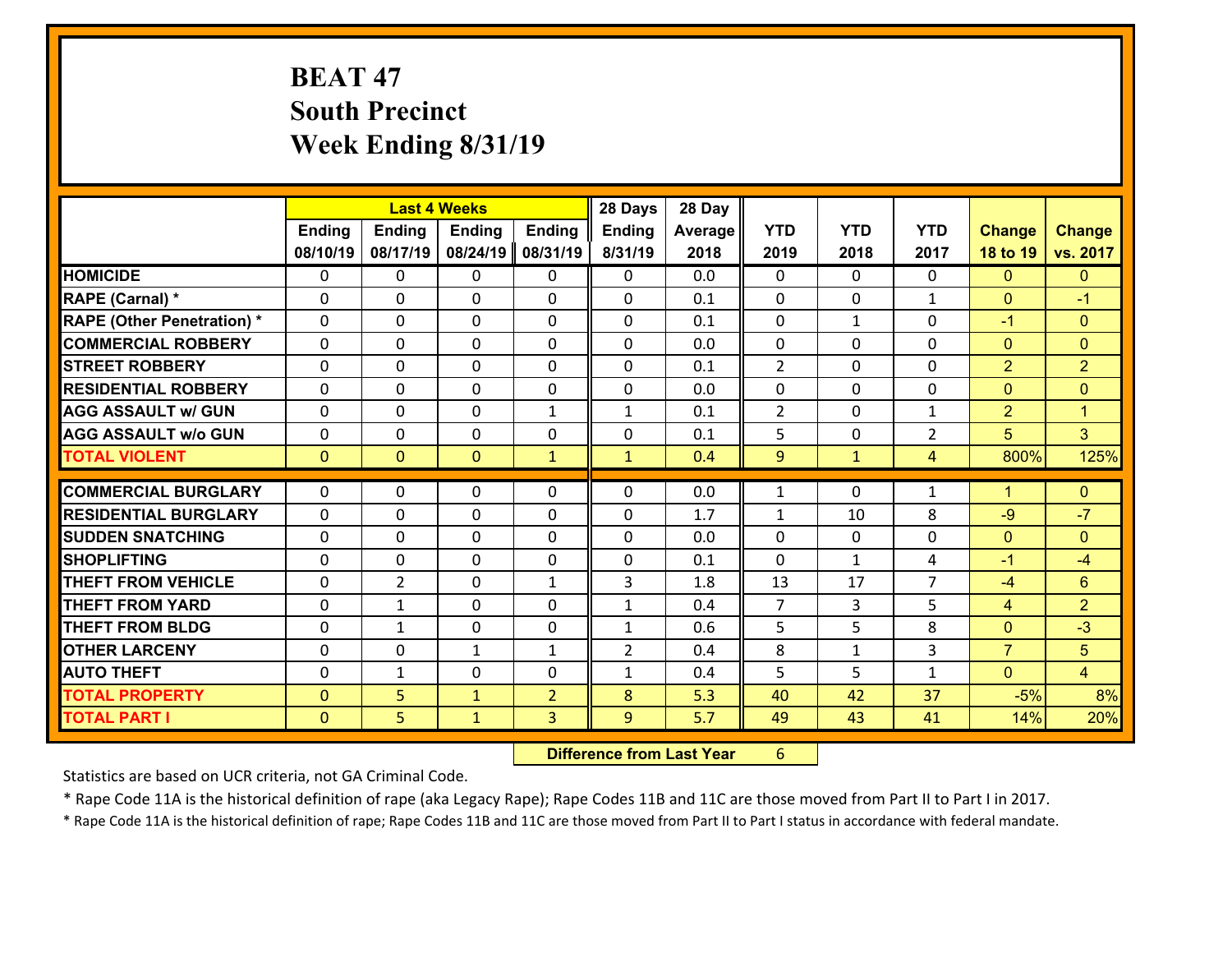

### **COMPSTATEAST PRECINCTWeek Ending 8/31/19**

#### **PRECINCT COMMANDER:**

**CAPT. GEORGE GUNDICH**



|                                  | Week<br><b>Ending</b><br>8/31/19 | Week<br>Ending<br>8/24/19 | <b>Weekly</b><br>Avg<br>2018 | 28-Day<br><b>Ending</b><br>8/31/19 | 28-Day<br>Ending<br>8/3/19 | Avg<br>28-Day<br>2018 | <b>YTD</b><br>2019 | <b>YTD</b><br>2018 | <b>YTD</b><br>2017 | <b>Change</b><br>18 to 19 | <b>Change</b><br>vs. 2017 |
|----------------------------------|----------------------------------|---------------------------|------------------------------|------------------------------------|----------------------------|-----------------------|--------------------|--------------------|--------------------|---------------------------|---------------------------|
| <b>HOMICIDE</b>                  |                                  | 0                         | 0                            |                                    | $\Omega$                   |                       | 4                  | 9                  | 9                  | $-5$                      | $-5$                      |
| RAPE (Carnal) *                  | 0                                | $\Omega$                  | 0                            | 0                                  | 4                          |                       | 10                 | 8                  | 4                  | $\mathcal{P}$             | 6                         |
| <b>RAPE (Other Penetration)*</b> | $\bf{0}$                         | $\Omega$                  | 0                            | 0                                  | $\Omega$                   | 0                     | 0                  | 5                  | 9                  | $-5$                      | -9                        |
| <b>COMMERCIAL ROBBERY</b>        | 0                                | 0                         | 0                            | 0                                  | $\Omega$                   |                       | $\mathbf{2}$       | 5                  | 22                 | $-3$                      | $-20$                     |
| <b>STREET ROBBERY</b>            |                                  |                           |                              | 3                                  | 4                          | 3                     | 31                 | 27                 | 34                 | 4                         | $-3$                      |
| <b>RESIDENTIAL ROBBERY</b>       | 0                                |                           | 0                            |                                    |                            | 0                     | 5                  | 2                  |                    | 3                         | $-2$                      |
| <b>AGG ASSAULT w/ GUN</b>        |                                  | $\Omega$                  | $\overline{2}$               | 7                                  | 12                         | 7                     | 63                 | 43                 | 51                 | 20                        | 12                        |
| <b>AGG ASSAULT w/o GUN</b>       |                                  | 0                         | $\overline{2}$               | 6                                  | 15                         |                       | 96                 | 59                 | 55                 | 37                        | 41                        |
| <b>TOTAL VIOLENT</b>             | 4                                | $\overline{2}$            | 5                            | 18                                 | 36                         | 19                    | 211                | 158                | 191                | 34%                       | 10%                       |
|                                  |                                  |                           |                              |                                    |                            |                       |                    |                    |                    |                           |                           |
| <b>COMMERCIAL BURGLARY</b>       | 0                                |                           | 0                            |                                    | 2                          | $\overline{2}$        | 15                 | 16                 | 9                  |                           | 6                         |
| <b>RESIDENTIAL BURGLARY</b>      | $\overline{2}$                   |                           | 5                            |                                    | 17                         | 20                    | 143                | 162                | 182                | $-19$                     | $-39$                     |
| <b>SUDDEN SNATCHING</b>          | 0                                | $\Omega$                  | 0                            | 0                                  |                            |                       | 8                  | 9                  | 11                 | $-1$                      | $-3$                      |
| <b>SHOPLIFTING</b>               | 12                               | 9                         | 6                            | 31                                 | 19                         | 23                    | 215                | 217                | 199                | $-2$                      | 16                        |
| <b>THEFT FROM VEHICLE</b>        | $\overline{2}$                   | 6                         | 7                            | 18                                 | 23                         | 29                    | 212                | 226                | 261                | $-14$                     | $-49$                     |
| <b>THEFT FROM YARD</b>           | 3                                | 4                         | 3                            | 15                                 | 11                         | 11                    | 88                 | 101                | 104                | $-13$                     | $-16$                     |
| <b>THEFT FROM BLDG</b>           | 5                                | 3                         | 3                            | 19                                 | 19                         | 12                    | 107                | 113                | 132                | $-6$                      | $-25$                     |
| <b>OTHER LARCENY</b>             |                                  |                           | и                            | 3.                                 | 2                          | 6                     | 39                 | 43                 | 26                 | $-4$                      | 13                        |
| <b>AUTO THEFT</b>                | 3                                |                           | 3                            | 7                                  | 13                         | 12                    | 95                 | 108                | 113                | $-13$                     | $-18$                     |
| <b>TOTAL PROPERTY</b>            | 28                               | 26                        | 29                           | 101                                | 107                        | 115                   | 922                | 995                | 1037               | $-7%$                     | $-11%$                    |
| <b>TOTAL PART I</b>              | 32                               | 28                        | 34                           | 119                                | 143                        | 134                   | 1133               | 1153               | 1228               | $-2\%$                    | $-8%$                     |

Statistics are based on UCR criteria, not GA Criminal Code, and are **Difference from Last Year** -20

preliminary, based on RMS data at the time prepared, and are subject to change.

Cell Shading: white is within 0.6 standard deviation of the mean; red is above; green is below.

\* Code 11A is the pre‐2016 definition of rape; Codes 11B and 11C are by federal mandate in 2016.

| <b>Arrests</b> | Week<br><b>Ending</b><br>8/31/19 | YTD<br>2019 |
|----------------|----------------------------------|-------------|
| Felony         |                                  | 284         |
| Guns           |                                  | 201         |
| <b>Drugs</b>   |                                  | 55          |
| Gangs          |                                  |             |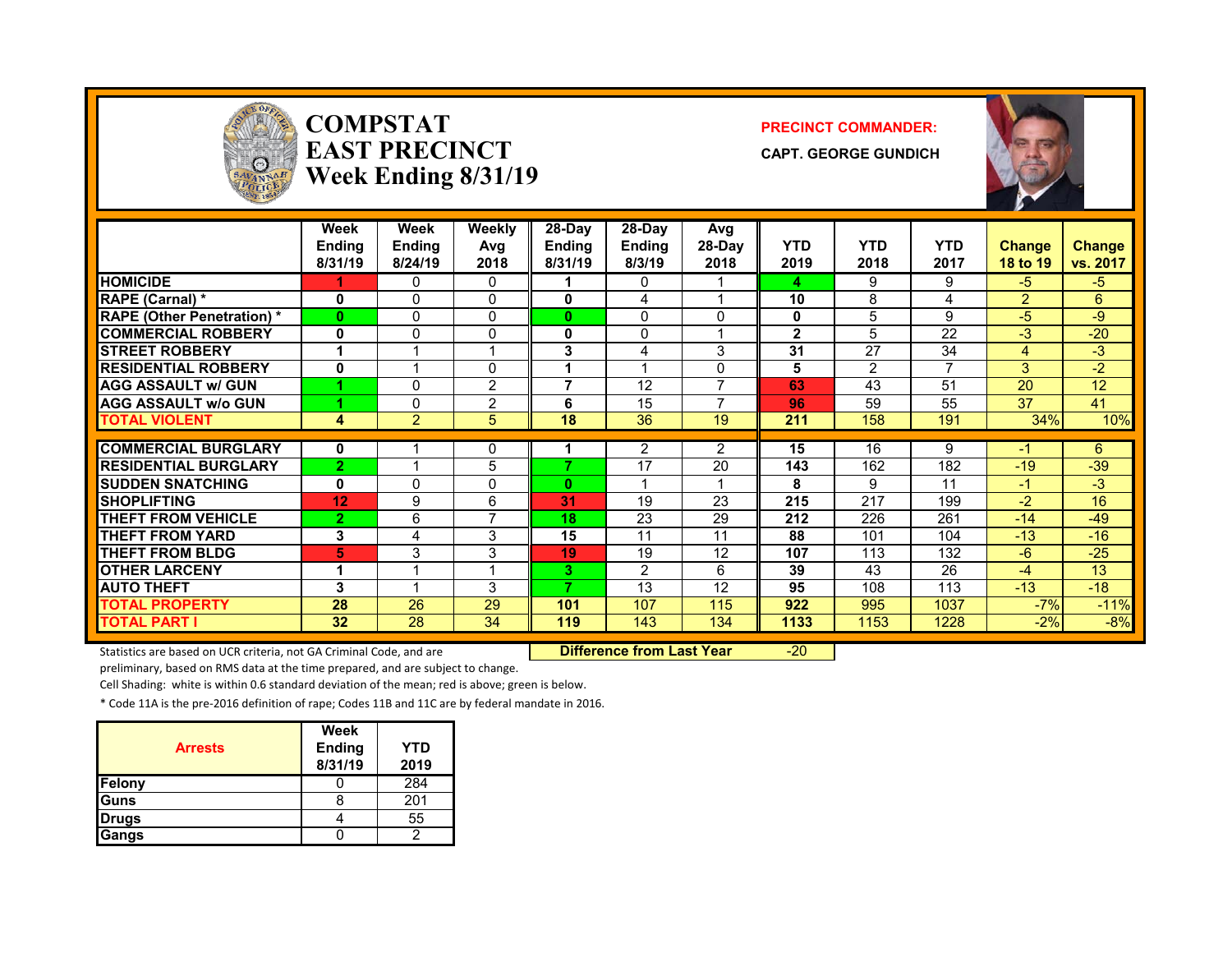### **BEAT 51 East Precinct Week Ending 8/31/19**

|                                   |                |                | <b>Last 4 Weeks</b> |                | 28 Days        | 28 Day  |                |                |                |                |                |
|-----------------------------------|----------------|----------------|---------------------|----------------|----------------|---------|----------------|----------------|----------------|----------------|----------------|
|                                   | Ending         | <b>Ending</b>  | <b>Ending</b>       | <b>Ending</b>  | Ending         | Average | <b>YTD</b>     | <b>YTD</b>     | <b>YTD</b>     | <b>Change</b>  | <b>Change</b>  |
|                                   | 08/10/19       | 08/17/19       | 08/24/19            | 08/31/19       | 8/31/19        | 2018    | 2019           | 2018           | 2017           | 18 to 19       | vs. 2017       |
| <b>HOMICIDE</b>                   | $\Omega$       | 0              | 0                   | $\mathbf{0}$   | 0              | 0.2     | $\mathbf{1}$   | $\overline{2}$ | $\mathcal{L}$  | $-1$           | $-1$           |
| RAPE (Carnal) *                   | 0              | 0              | 0                   | 0              | 0              | 0.2     | $\mathbf{1}$   | 3              | $\mathbf{1}$   | $-2$           | $\overline{0}$ |
| <b>RAPE (Other Penetration) *</b> | $\Omega$       | 0              | $\mathbf{0}$        | 0              | 0              | 0.2     | $\mathbf{0}$   | $\overline{2}$ | $\overline{2}$ | $-2$           | $-2$           |
| <b>COMMERCIAL ROBBERY</b>         | 0              | 0              | $\mathbf 0$         | 0              | 0              | 0.1     | $\mathbf 0$    | $\mathbf{1}$   | $\mathbf{1}$   | $-1$           | $-1$           |
| <b>STREET ROBBERY</b>             | $\mathbf{1}$   | 0              | $\mathbf{0}$        | 0              | $\mathbf{1}$   | 0.5     | 9              | 6              | $\overline{7}$ | 3              | 2 <sup>1</sup> |
| <b>RESIDENTIAL ROBBERY</b>        | $\Omega$       | 0              | $\mathbf 0$         | 0              | 0              | 0.0     | $\mathbf{1}$   | $\Omega$       | $\mathbf{1}$   | $\mathbf{1}$   | $\Omega$       |
| <b>AGG ASSAULT w/ GUN</b>         | $\mathbf 0$    | $\mathbf{1}$   | 0                   | 0              | $\mathbf{1}$   | 1.4     | 15             | 11             | 8              | $\overline{4}$ | $\overline{7}$ |
| <b>AGG ASSAULT w/o GUN</b>        | 0              | 0              | 0                   | 0              | 0              | 1.8     | 23             | 17             | 14             | $6^{\circ}$    | 9              |
| <b>TOTAL VIOLENT</b>              | $\mathbf{1}$   | $\mathbf{1}$   | $\mathbf{0}$        | $\mathbf{0}$   | $\overline{2}$ | 4.3     | 50             | 42             | 36             | 19%            | 39%            |
|                                   |                |                |                     |                |                |         |                |                |                |                |                |
| <b>COMMERCIAL BURGLARY</b>        | $\mathbf{0}$   | 0              | 0                   | $\mathbf{0}$   | 0              | 0.3     | $\overline{2}$ | 4              | 2              | $-2$           | $\mathbf{0}$   |
|                                   |                | 0              | 0                   | 0              | $\mathbf{1}$   |         | 26             |                |                |                | $\overline{2}$ |
| <b>RESIDENTIAL BURGLARY</b>       | $\mathbf{1}$   |                |                     |                |                | 2.0     |                | 14             | 24             | 12             |                |
| <b>SUDDEN SNATCHING</b>           | $\Omega$       | 0              | $\mathbf{0}$        | $\Omega$       | $\Omega$       | 0.4     | $\Omega$       | 4              | $\overline{2}$ | $-4$           | $-2$           |
| <b>SHOPLIFTING</b>                | $\mathbf{0}$   | 0              | $\mathbf{0}$        | 4              | 4              | 2.0     | 21             | 19             | 26             | $\overline{2}$ | $-5$           |
| <b>THEFT FROM VEHICLE</b>         | $\Omega$       | 0              | $\mathbf{0}$        | $\Omega$       | 0              | 5.2     | 18             | 38             | 17             | $-20$          | $\mathbf{1}$   |
| <b>THEFT FROM YARD</b>            | 1              | $\mathbf{1}$   | $\mathbf{1}$        | $\Omega$       | 3              | 1.2     | 12             | 12             | 16             | $\mathbf{0}$   | $-4$           |
| <b>THEFT FROM BLDG</b>            | $\overline{2}$ | 0              | $\mathbf{1}$        | $\Omega$       | 3              | 2.1     | 11             | 16             | 25             | $-5$           | $-14$          |
| <b>OTHER LARCENY</b>              | 0              | 0              | 0                   | $\Omega$       | 0              | 1.2     | 13             | 10             | 3              | 3              | 10             |
| <b>AUTO THEFT</b>                 | 0              | 0              | $\mathbf{1}$        | 0              | $\mathbf{1}$   | 2.4     | 23             | 20             | 16             | 3              | $\overline{7}$ |
| <b>TOTAL PROPERTY</b>             | $\overline{4}$ | $\mathbf{1}$   | 3                   | $\overline{4}$ | 12             | 16.7    | 126            | 137            | 131            | $-8%$          | $-4%$          |
| <b>TOTAL PART I</b>               | 5 <sub>1</sub> | $\overline{2}$ | 3                   | 4              | 14             | 21.0    | 176            | 179            | 167            | $-2%$          | 5%             |

 **Difference from Last Year**r -3

Statistics are based on UCR criteria, not GA Criminal Code.

\* Rape Code 11A is the historical definition of rape (aka Legacy Rape); Rape Codes 11B and 11C are those moved from Part II to Part I in 2017.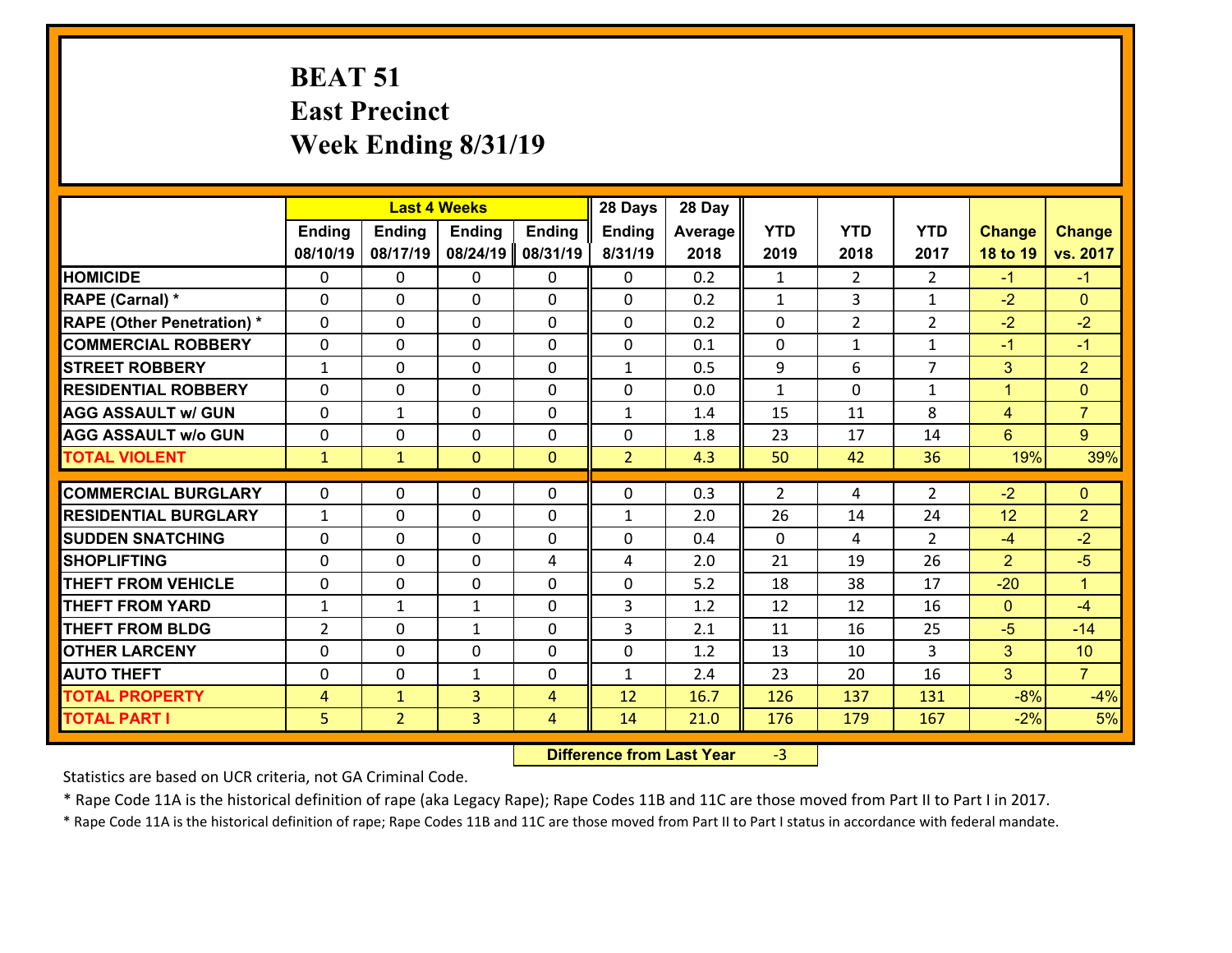### **BEAT 52 East Precinct Week Ending 8/31/19**

|                                   |                |                | <b>Last 4 Weeks</b> |                | 28 Days        | 28 Day  |                |                |                |                |                |
|-----------------------------------|----------------|----------------|---------------------|----------------|----------------|---------|----------------|----------------|----------------|----------------|----------------|
|                                   | <b>Ending</b>  | <b>Ending</b>  | <b>Ending</b>       | <b>Ending</b>  | <b>Ending</b>  | Average | <b>YTD</b>     | <b>YTD</b>     | <b>YTD</b>     | <b>Change</b>  | <b>Change</b>  |
|                                   | 08/10/19       | 08/17/19       | 08/24/19            | 08/31/19       | 8/31/19        | 2018    | 2019           | 2018           | 2017           | 18 to 19       | vs. 2017       |
| <b>HOMICIDE</b>                   | $\Omega$       | 0              | 0                   | $\mathbf{1}$   | $\mathbf{1}$   | 0.1     | 1              | $\mathbf{1}$   | 0              | $\mathbf{0}$   | $\mathbf{1}$   |
| RAPE (Carnal) *                   | 0              | 0              | $\mathbf{0}$        | 0              | $\Omega$       | 0.2     | 4              | $\overline{2}$ | $\mathbf{1}$   | 2              | 3              |
| <b>RAPE (Other Penetration) *</b> | $\Omega$       | 0              | $\mathbf{0}$        | $\Omega$       | $\Omega$       | 0.0     | 0              | $\Omega$       | $\overline{2}$ | $\mathbf{0}$   | $-2$           |
| <b>COMMERCIAL ROBBERY</b>         | 0              | 0              | 0                   | 0              | 0              | 0.1     | $\mathbf{1}$   | $\mathbf{1}$   | $\Omega$       | $\mathbf 0$    | $\mathbf{1}$   |
| <b>STREET ROBBERY</b>             | $\Omega$       | 0              | $\mathbf 0$         | 0              | 0              | 0.5     | $\overline{7}$ | 4              | 9              | 3              | $-2$           |
| <b>RESIDENTIAL ROBBERY</b>        | $\Omega$       | 0              | $\mathbf 0$         | $\Omega$       | 0              | 0.0     | $\overline{2}$ | 0              | 3              | 2              | $-1$           |
| <b>AGG ASSAULT w/ GUN</b>         | $\overline{2}$ | 1              | $\mathbf 0$         | 0              | 3              | 1.1     | 12             | 6              | 6              | 6              | $6\phantom{a}$ |
| <b>AGG ASSAULT w/o GUN</b>        | 0              | 0              | $\mathbf 0$         | $\mathbf{1}$   | $\mathbf{1}$   | 1.2     | 15             | 11             | 13             | $\overline{4}$ | $\overline{2}$ |
| <b>TOTAL VIOLENT</b>              | 2 <sup>1</sup> | $\mathbf{1}$   | $\overline{0}$      | $\overline{2}$ | 5              | 3.1     | 42             | 25             | 34             | 68%            | 24%            |
| <b>COMMERCIAL BURGLARY</b>        | $\Omega$       | 0              | $\mathbf{0}$        | $\Omega$       | $\Omega$       | 0.3     | $\Omega$       | $\overline{2}$ | $\mathbf{1}$   | $-2$           | $-1$           |
|                                   |                |                |                     |                |                |         |                |                |                |                |                |
| <b>RESIDENTIAL BURGLARY</b>       | 0              | 0              | $\mathbf 0$         | $\mathbf{1}$   | $\mathbf{1}$   | 4.2     | 38             | 37             | 23             | $\mathbf{1}$   | 15             |
| <b>SUDDEN SNATCHING</b>           | 0              | 0              | $\mathbf 0$         | 0              | 0              | 0.2     | $\overline{2}$ | $\mathbf{1}$   | 3              | $\mathbf{1}$   | $-1$           |
| <b>SHOPLIFTING</b>                | 0              | 1              | $\mathbf 0$         | 0              | $\mathbf{1}$   | 0.2     | 5              | $\overline{2}$ | 3              | 3              | $\overline{2}$ |
| <b>THEFT FROM VEHICLE</b>         | 0              | 0              | $\mathbf 0$         | $\mathbf{1}$   | $\mathbf{1}$   | 4.6     | 40             | 32             | 67             | 8              | $-27$          |
| <b>THEFT FROM YARD</b>            | $\mathbf{1}$   | 0              | 1                   | 0              | $\overline{2}$ | 1.3     | 24             | 14             | 15             | 10             | 9              |
| <b>THEFT FROM BLDG</b>            | $\overline{2}$ | 1              | $\mathbf 0$         | 0              | 3              | 1.5     | 27             | 16             | 12             | 11             | 15             |
| <b>OTHER LARCENY</b>              | 0              | 0              | $\mathbf 0$         | 0              | 0              | 0.8     | 5              | 8              | 5              | $-3$           | $\overline{0}$ |
| <b>AUTO THEFT</b>                 | 2              | 0              | $\mathbf{0}$        | 2              | 4              | 2.1     | 21             | 20             | 18             | $\mathbf{1}$   | 3 <sup>1</sup> |
| <b>TOTAL PROPERTY</b>             | 5 <sub>5</sub> | $\overline{2}$ | $\mathbf{1}$        | 4              | 12             | 15.3    | 162            | 132            | 147            | 23%            | 10%            |
| <b>TOTAL PART I</b>               | $\overline{7}$ | $\overline{3}$ | $\mathbf{1}$        | 6              | 17             | 18.3    | 204            | 157            | 181            | 30%            | 13%            |

 **Difference from Last Year**r 47

Statistics are based on UCR criteria, not GA Criminal Code.

\* Rape Code 11A is the historical definition of rape (aka Legacy Rape); Rape Codes 11B and 11C are those moved from Part II to Part I in 2017.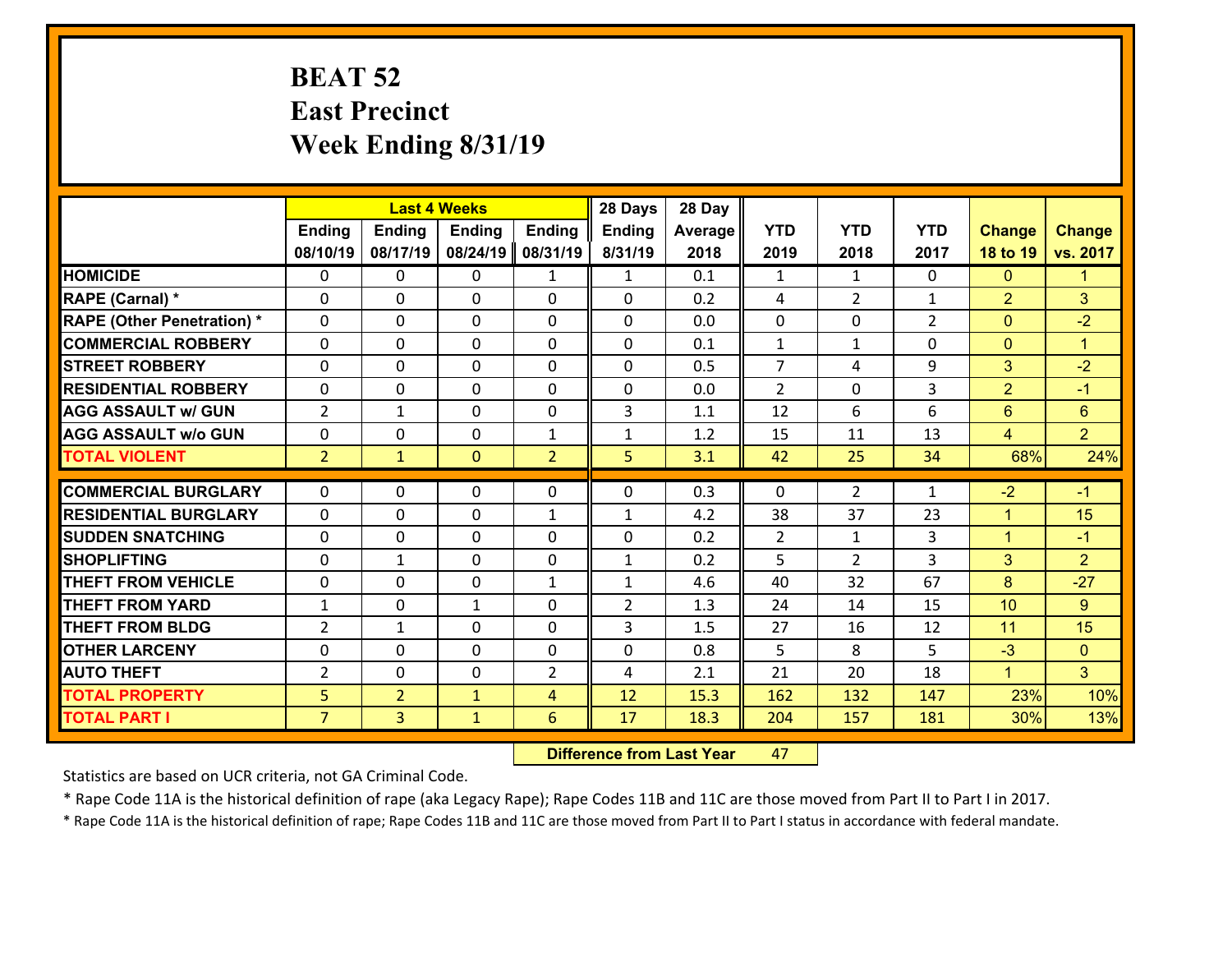### **BEAT 53 East Precinct Week Ending 8/31/19**

|                                   |                |                | <b>Last 4 Weeks</b> |                | 28 Days        | 28 Day  |                |                |                |                |                      |
|-----------------------------------|----------------|----------------|---------------------|----------------|----------------|---------|----------------|----------------|----------------|----------------|----------------------|
|                                   | <b>Ending</b>  | <b>Ending</b>  | <b>Ending</b>       | <b>Ending</b>  | Ending         | Average | <b>YTD</b>     | <b>YTD</b>     | <b>YTD</b>     | <b>Change</b>  | <b>Change</b>        |
|                                   | 08/10/19       | 08/17/19       | 08/24/19            | 08/31/19       | 8/31/19        | 2018    | 2019           | 2018           | 2017           | 18 to 19       | vs. 2017             |
| <b>HOMICIDE</b>                   | $\Omega$       | 0              | $\mathbf{0}$        | 0              | 0              | 0.1     | $\Omega$       | $\Omega$       | 4              | $\Omega$       | $-4$                 |
| RAPE (Carnal) *                   | $\Omega$       | 0              | $\mathbf{0}$        | $\Omega$       | 0              | 0.2     | 0              | $\overline{2}$ | $\mathbf{1}$   | $-2$           | $-1$                 |
| <b>RAPE (Other Penetration) *</b> | $\Omega$       | 0              | $\mathbf 0$         | 0              | 0              | 0.0     | 0              | $\Omega$       | 3              | $\mathbf{0}$   | $-3$                 |
| <b>COMMERCIAL ROBBERY</b>         | 0              | 0              | $\mathbf 0$         | 0              | 0              | 0.0     | $\mathbf 0$    | $\mathbf 0$    | $\mathbf{1}$   | $\overline{0}$ | $-1$                 |
| <b>STREET ROBBERY</b>             | $\Omega$       | 0              | $\mathbf{1}$        | 0              | $\mathbf{1}$   | 0.5     | $\overline{7}$ | 4              | 3              | 3              | $\overline{4}$       |
| <b>RESIDENTIAL ROBBERY</b>        | 0              | 0              | $\mathbf 0$         | 0              | 0              | 0.1     | $\mathbf 0$    | $\mathbf 0$    | $\overline{2}$ | $\mathbf{0}$   | $-2$                 |
| <b>AGG ASSAULT w/ GUN</b>         | 0              | 1              | $\mathbf 0$         | $\mathbf{1}$   | $\overline{2}$ | 1.7     | 10             | 11             | 17             | $-1$           | $-7$                 |
| <b>AGG ASSAULT w/o GUN</b>        | $\overline{2}$ | 0              | 0                   | 0              | $\overline{2}$ | 1.2     | 23             | 10             | 13             | 13             | 10                   |
| <b>TOTAL VIOLENT</b>              | $\overline{2}$ | $\mathbf{1}$   | $\mathbf{1}$        | $\mathbf{1}$   | 5              | 3.6     | 40             | 27             | 44             | 48%            | $-9%$                |
|                                   |                |                |                     |                |                |         |                |                |                |                |                      |
| <b>COMMERCIAL BURGLARY</b>        | $\Omega$       | 0              | $\mathbf{0}$        | $\Omega$       | $\Omega$       | 0.3     | 2              | 3              | $\mathbf{1}$   | $-1$           | $\blacktriangleleft$ |
| <b>RESIDENTIAL BURGLARY</b>       | $\Omega$       | 0              | $\mathbf 0$         | 0              | 0              | 4.1     | 31             | 31             | 20             | $\mathbf{0}$   | 11                   |
| <b>SUDDEN SNATCHING</b>           | $\Omega$       | 0              | $\mathbf 0$         | 0              | 0              | 0.3     | $\mathbf{1}$   | $\mathbf{1}$   | $\overline{2}$ | $\overline{0}$ | $-1$                 |
| <b>SHOPLIFTING</b>                | 0              | 0              | $\mathbf 0$         | $\overline{2}$ | $\overline{2}$ | 0.9     | 4              | 10             | $\Omega$       | $-6$           | $\overline{4}$       |
| <b>THEFT FROM VEHICLE</b>         | $\mathbf{1}$   | 3              | 1                   | $\mathbf{1}$   | 6              | 4.8     | 36             | 45             | 53             | $-9$           | $-17$                |
| <b>THEFT FROM YARD</b>            | 0              | 3              | 1                   | 0              | 4              | 2.5     | 9              | 22             | 20             | $-13$          | $-11$                |
| <b>THEFT FROM BLDG</b>            | 0              | $\mathbf{1}$   | $\mathbf{1}$        | $\mathbf{1}$   | 3              | 2.6     | 25             | 28             | 42             | $-3$           | $-17$                |
| <b>OTHER LARCENY</b>              | $\mathbf{1}$   | 0              | $\mathbf 0$         | $\mathbf{1}$   | $\overline{2}$ | 1.4     | 11             | 9              | 3              | $\overline{2}$ | 8                    |
| <b>AUTO THEFT</b>                 | 0              | 0              | $\mathbf 0$         | $\mathbf{1}$   | $\mathbf{1}$   | 2.4     | 14             | 19             | 17             | $-5$           | $-3$                 |
| <b>TOTAL PROPERTY</b>             | $\overline{2}$ | $\overline{7}$ | $\overline{3}$      | 6              | 18             | 19.3    | 133            | 168            | 158            | $-21%$         | $-16%$               |
| <b>TOTAL PART I</b>               | $\overline{4}$ | 8              | 4                   | $\overline{7}$ | 23             | 22.9    | 173            | 195            | 202            | $-11%$         | $-14%$               |

 **Difference from Last Year**r -22

Statistics are based on UCR criteria, not GA Criminal Code.

\* Rape Code 11A is the historical definition of rape (aka Legacy Rape); Rape Codes 11B and 11C are those moved from Part II to Part I in 2017.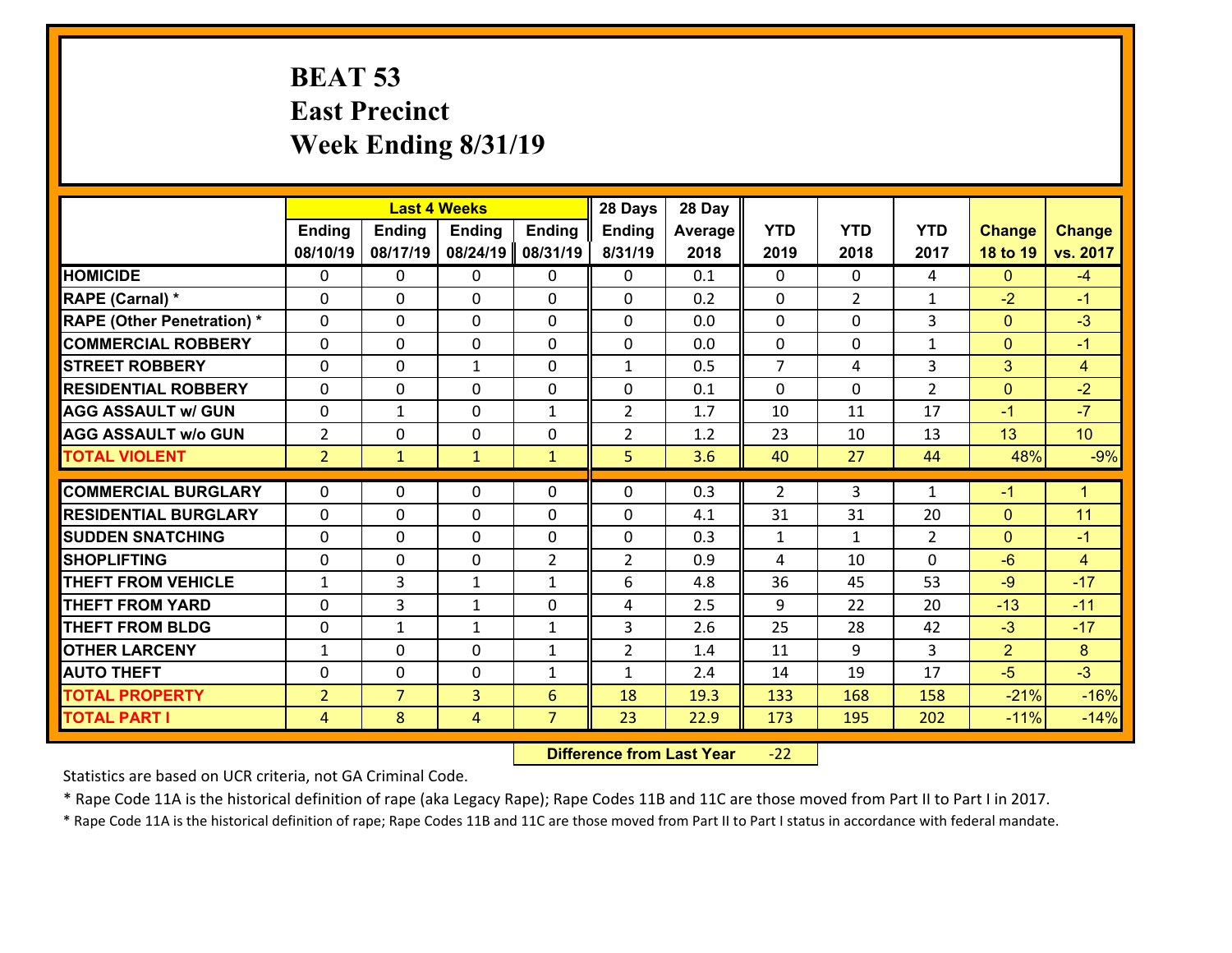### **BEAT 54 East Precinct Week Ending 8/31/19**

|                                   |                |                | <b>Last 4 Weeks</b> |                | 28 Days        | 28 Day  |                |                |                |                      |                      |
|-----------------------------------|----------------|----------------|---------------------|----------------|----------------|---------|----------------|----------------|----------------|----------------------|----------------------|
|                                   | <b>Ending</b>  | <b>Ending</b>  | <b>Ending</b>       | <b>Ending</b>  | Ending         | Average | <b>YTD</b>     | <b>YTD</b>     | <b>YTD</b>     | <b>Change</b>        | <b>Change</b>        |
|                                   | 08/10/19       | 08/17/19       | 08/24/19            | 08/31/19       | 8/31/19        | 2018    | 2019           | 2018           | 2017           | 18 to 19             | vs. 2017             |
| <b>HOMICIDE</b>                   | $\Omega$       | 0              | $\mathbf{0}$        | 0              | 0              | 0.4     | $\Omega$       | 4              | 3              | $-4$                 | $-3$                 |
| RAPE (Carnal) *                   | $\Omega$       | 0              | $\mathbf{0}$        | $\Omega$       | 0              | 0.1     | $\mathbf{1}$   | $\mathbf{0}$   | 0              | $\mathbf{1}$         | $\blacktriangleleft$ |
| <b>RAPE (Other Penetration) *</b> | $\Omega$       | 0              | $\mathbf 0$         | 0              | 0              | 0.1     | 0              | $\mathbf{1}$   | $\Omega$       | $-1$                 | $\Omega$             |
| <b>COMMERCIAL ROBBERY</b>         | 0              | 0              | $\mathbf 0$         | 0              | 0              | 0.3     | $\mathbf{1}$   | 3              | 11             | $-2$                 | $-10$                |
| <b>STREET ROBBERY</b>             | $\Omega$       | 0              | $\mathbf 0$         | 0              | 0              | 1.0     | 4              | 6              | 11             | $-2$                 | $-7$                 |
| <b>RESIDENTIAL ROBBERY</b>        | 0              | 0              | 1                   | 0              | $\mathbf{1}$   | 0.2     | $\mathbf{1}$   | $\overline{2}$ | 0              | $-1$                 | $\mathbf{1}$         |
| <b>AGG ASSAULT w/ GUN</b>         | $\mathbf{1}$   | 0              | $\mathbf 0$         | 0              | $\mathbf{1}$   | 1.3     | 16             | 8              | 13             | 8                    | 3                    |
| <b>AGG ASSAULT w/o GUN</b>        | 0              | 0              | 0                   | 0              | 0              | 1.3     | 17             | 12             | 9              | 5                    | 8                    |
| <b>TOTAL VIOLENT</b>              | $\mathbf{1}$   | $\overline{0}$ | $\mathbf{1}$        | $\mathbf{0}$   | $\overline{2}$ | 4.6     | 40             | 36             | 47             | 11%                  | $-15%$               |
|                                   |                |                |                     |                |                |         |                |                |                |                      |                      |
| <b>COMMERCIAL BURGLARY</b>        | $\Omega$       | 0              | 0                   | 0              | 0              | 0.2     | 3              | $\overline{2}$ | 3              | $\blacktriangleleft$ | $\mathbf{0}$         |
| <b>RESIDENTIAL BURGLARY</b>       | $\mathbf{1}$   | 0              | 1                   | $\mathbf{1}$   | 3              | 4.8     | 26             | 42             | 43             | $-16$                | $-17$                |
| <b>SUDDEN SNATCHING</b>           | 0              | 0              | $\mathbf 0$         | 0              | 0              | 0.0     | $\overline{3}$ | $\Omega$       | $\Omega$       | $\overline{3}$       | 3                    |
| <b>SHOPLIFTING</b>                | $\mathbf{1}$   | $\overline{2}$ | 4                   | $\overline{2}$ | 9              | 4.8     | 29             | 50             | 29             | $-21$                | $\overline{0}$       |
| <b>THEFT FROM VEHICLE</b>         | $\overline{2}$ | 0              | 3                   | 0              | 5              | 5.5     | 60             | 38             | 48             | 22                   | 12                   |
| <b>THEFT FROM YARD</b>            | $\mathbf 0$    | 0              | 1                   | $\mathbf{1}$   | $\overline{2}$ | 3.0     | 19             | 23             | 19             | $-4$                 | $\overline{0}$       |
| <b>THEFT FROM BLDG</b>            | $\mathbf{1}$   | 1              | $\mathbf 0$         | 3              | 5              | 2.5     | 15             | 22             | 28             | $-7$                 | $-13$                |
| <b>OTHER LARCENY</b>              | $\mathbf 0$    | 0              | $\mathbf 0$         | $\Omega$       | 0              | 1.3     | 3              | 9              | $\overline{2}$ | $-6$                 | $\blacktriangleleft$ |
| <b>AUTO THEFT</b>                 | 0              | 0              | $\mathbf 0$         | 0              | 0              | 2.3     | 22             | 24             | 29             | $-2$                 | $-7$                 |
| <b>TOTAL PROPERTY</b>             | 5              | 3              | 9                   | $\overline{7}$ | 24             | 24.3    | 180            | 210            | 201            | $-14%$               | $-10%$               |
| <b>TOTAL PART I</b>               | 6              | $\overline{3}$ | 10                  | $\overline{7}$ | 26             | 28.9    | 220            | 246            | 248            | $-11%$               | $-11%$               |

 **Difference from Last Year**r -26

Statistics are based on UCR criteria, not GA Criminal Code.

\* Rape Code 11A is the historical definition of rape (aka Legacy Rape); Rape Codes 11B and 11C are those moved from Part II to Part I in 2017.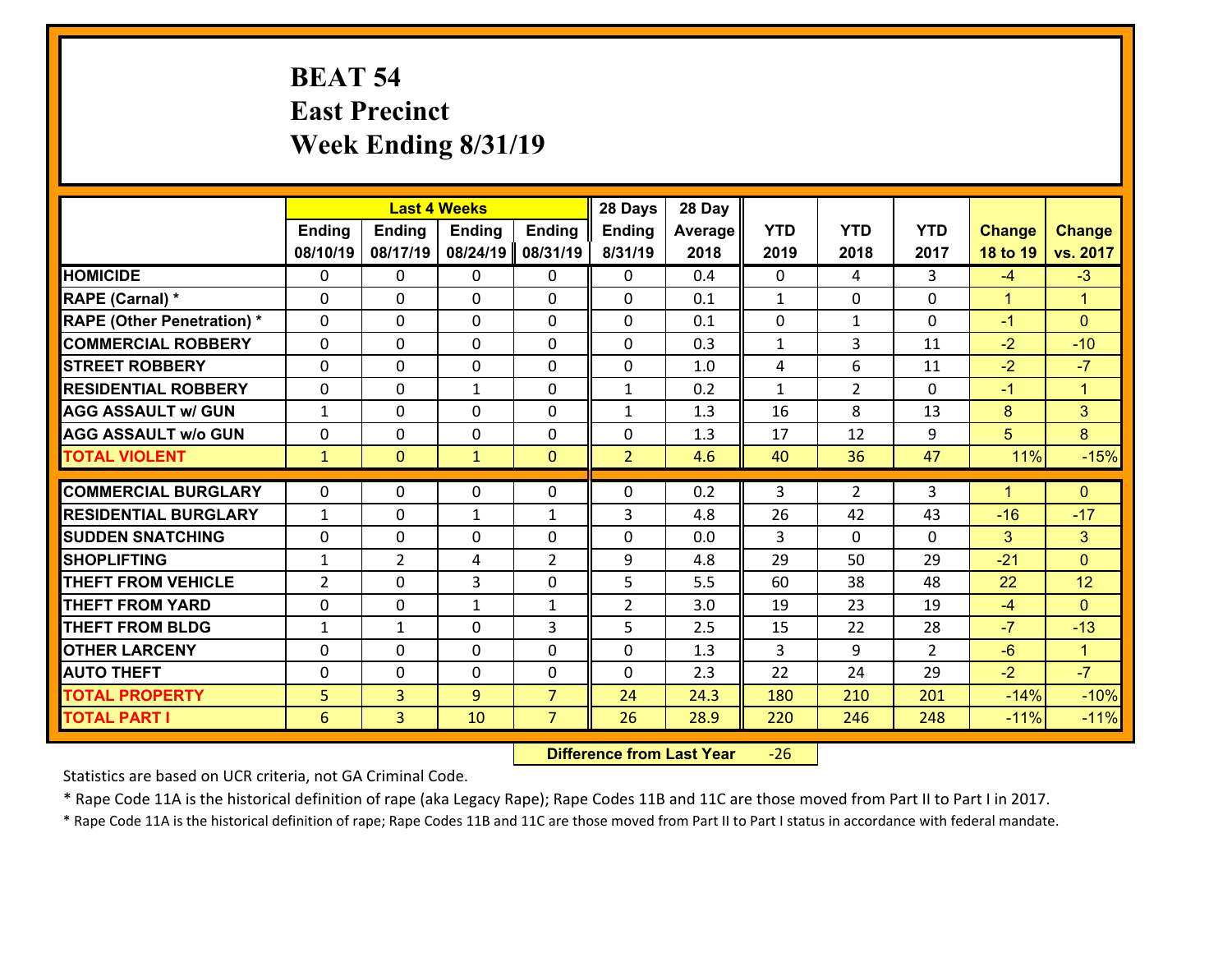### **BEAT 55 East Precinct Week Ending 8/31/19**

|                                   |                |                | <b>Last 4 Weeks</b> |               | 28 Days        | 28 Day  |                |                |                |                |                |
|-----------------------------------|----------------|----------------|---------------------|---------------|----------------|---------|----------------|----------------|----------------|----------------|----------------|
|                                   | <b>Ending</b>  | <b>Ending</b>  | <b>Ending</b>       | <b>Ending</b> | <b>Ending</b>  | Average | <b>YTD</b>     | <b>YTD</b>     | <b>YTD</b>     | <b>Change</b>  | <b>Change</b>  |
|                                   | 08/10/19       | 08/17/19       | 08/24/19            | 08/31/19      | 8/31/19        | 2018    | 2019           | 2018           | 2017           | 18 to 19       | vs. 2017       |
| <b>HOMICIDE</b>                   | $\Omega$       | 0              | 0                   | 0             | 0              | 0.1     | $\Omega$       | $\mathbf{1}$   | $\Omega$       | $-1$           | $\mathbf{0}$   |
| <b>RAPE (Carnal) *</b>            | $\Omega$       | $\Omega$       | $\mathbf 0$         | $\Omega$      | $\Omega$       | 0.0     | 3              | $\Omega$       | $\Omega$       | 3              | 3              |
| <b>RAPE (Other Penetration) *</b> | 0              | 0              | $\mathbf 0$         | 0             | 0              | 0.0     | $\mathbf 0$    | $\mathbf 0$    | 0              | $\mathbf{0}$   | $\mathbf{0}$   |
| <b>COMMERCIAL ROBBERY</b>         | 0              | 0              | $\mathbf 0$         | 0             | 0              | 0.1     | $\mathbf 0$    | $\mathbf 0$    | 9              | $\overline{0}$ | $-9$           |
| <b>STREET ROBBERY</b>             | 0              | 0              | $\mathbf 0$         | 0             | 0              | 0.3     | 3              | 4              | $\mathbf{1}$   | $-1$           | $\overline{2}$ |
| <b>RESIDENTIAL ROBBERY</b>        | 0              | 0              | $\mathbf 0$         | 0             | 0              | 0.1     | $\mathbf{1}$   | $\mathbf 0$    | $\mathbf{1}$   | $\mathbf{1}$   | $\overline{0}$ |
| <b>AGG ASSAULT w/ GUN</b>         | 0              | 0              | $\mathbf 0$         | 0             | 0              | 0.9     | $\overline{7}$ | 5              | 5              | $\overline{2}$ | $\overline{2}$ |
| <b>AGG ASSAULT w/o GUN</b>        | $\mathbf{1}$   | 0              | $\mathbf 0$         | 0             | $\mathbf{1}$   | 0.4     | $\overline{7}$ | 3              | $\overline{2}$ | $\overline{4}$ | 5 <sup>5</sup> |
| <b>TOTAL VIOLENT</b>              | $\mathbf{1}$   | $\overline{0}$ | $\mathbf{0}$        | $\mathbf{0}$  | $\mathbf{1}$   | 1.8     | 21             | 13             | 18             | 62%            | 17%            |
|                                   |                |                |                     |               |                |         |                |                |                |                |                |
| <b>COMMERCIAL BURGLARY</b>        | $\Omega$       | 0              | $\mathbf{1}$        | $\Omega$      | $\mathbf{1}$   | 0.3     | 6              | 3              | $\mathbf{1}$   | 3              | $5\phantom{.}$ |
| <b>RESIDENTIAL BURGLARY</b>       | $\Omega$       | $\overline{2}$ | $\mathbf 0$         | 0             | $\overline{2}$ | 1.6     | 14             | 15             | 39             | $-1$           | $-25$          |
| <b>SUDDEN SNATCHING</b>           | 0              | $\Omega$       | $\mathbf 0$         | 0             | $\Omega$       | 0.2     | $\mathbf{1}$   | $\mathbf{1}$   | 3              | $\Omega$       | $-2$           |
| <b>SHOPLIFTING</b>                | $\overline{2}$ | 3              | 4                   | 4             | 13             | 15.0    | 149            | 133            | 137            | 16             | 12             |
| <b>THEFT FROM VEHICLE</b>         | $\overline{2}$ | 1              | $\overline{2}$      | 0             | 5              | 4.3     | 30             | 35             | 37             | $-5$           | $-7$           |
| <b>THEFT FROM YARD</b>            | $\mathbf 0$    | $\mathbf{1}$   | $\mathbf 0$         | 0             | $\mathbf{1}$   | 1.7     | 13             | 18             | 13             | $-5$           | $\overline{0}$ |
| <b>THEFT FROM BLDG</b>            | 0              | 0              | $\mathbf{1}$        | $\mathbf{1}$  | $\overline{2}$ | 1.4     | 13             | 14             | 10             | $-1$           | 3              |
| <b>OTHER LARCENY</b>              | $\mathbf 0$    | $\mathbf 0$    | $\mathbf{1}$        | 0             | $\mathbf{1}$   | 0.7     | $\overline{3}$ | $\overline{3}$ | 6              | $\overline{0}$ | $-3$           |
| <b>AUTO THEFT</b>                 | $\mathbf{1}$   | $\Omega$       | $\mathbf 0$         | $\Omega$      | $\mathbf{1}$   | 1.5     | $\overline{7}$ | 11             | 11             | $-4$           | $-4$           |
| <b>TOTAL PROPERTY</b>             | 5              | $\overline{7}$ | 9                   | 5             | 26             | 26.7    | 236            | 233            | 257            | 1%             | $-8%$          |
| <b>TOTAL PART I</b>               | 6              | $\overline{7}$ | 9                   | 5             | 27             | 28.5    | 257            | 246            | 275            | 4%             | $-7%$          |

 **Difference from Last Year**r 11

Statistics are based on UCR criteria, not GA Criminal Code.

\* Rape Code 11A is the historical definition of rape (aka Legacy Rape); Rape Codes 11B and 11C are those moved from Part II to Part I in 2017.